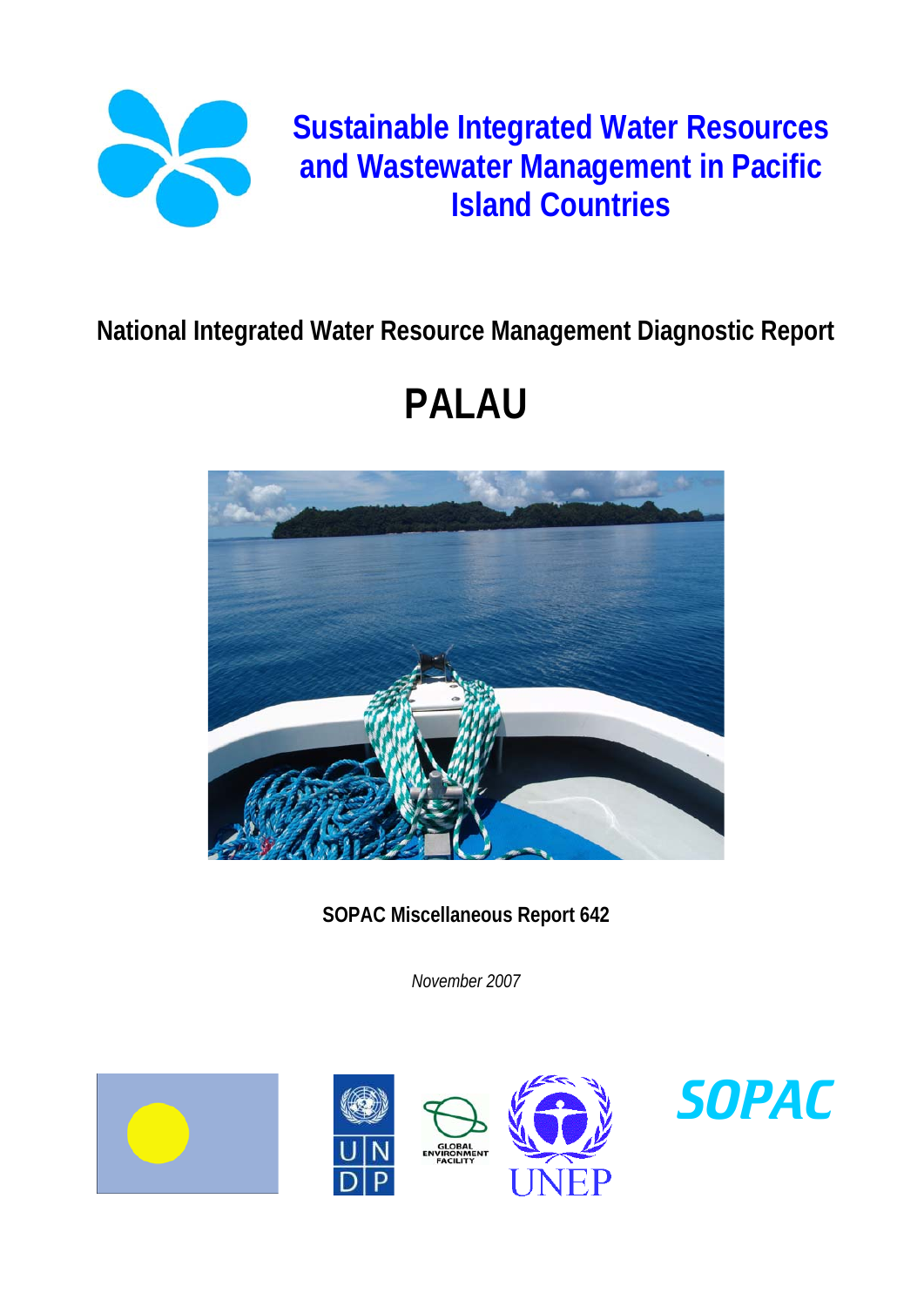# **Acronyms**

| BFA            | <b>Bureau of Foreign Affairs</b>                                                                 |
|----------------|--------------------------------------------------------------------------------------------------|
| BITTA          | Bureau of Trade and Technical Assistance                                                         |
| <b>BLS</b>     | Bureau of Lands and Survey                                                                       |
| <b>BNM</b>     | <b>Belau National Museum</b>                                                                     |
| <b>BOA</b>     | <b>Bureau of Agriculture</b>                                                                     |
| <b>BPW</b>     | Bureau of Public Works                                                                           |
| CIP            | Division of Design and Engineering (Formerly Capital Improvement Projects)                       |
| DEH            | Division of Environmental Health                                                                 |
| EА             | <b>Environmental Assessment</b>                                                                  |
| <b>EIS</b>     | <b>Environmental Impact Statement</b>                                                            |
| EQPB           | <b>Environmental Quality Protection Board</b>                                                    |
| GEF            | <b>Global Environment Facility</b>                                                               |
| <b>IWRM</b>    | Integrated Water Resource Management                                                             |
| gpd            | Gallons per day                                                                                  |
| <b>JICA</b>    | Japan International Cooperative Agency                                                           |
| MAREPAC        | Marine Resources Pacific Consortium - Palau                                                      |
| <b>MCCA</b>    | Ministry of Community and Cultural Affairs                                                       |
| <b>MOA</b>     | Ministry of Administration                                                                       |
| <b>MOE</b>     | Ministry of Education                                                                            |
| <b>MOH</b>     | Ministry of Health                                                                               |
| <b>MOS</b>     | Ministry of State                                                                                |
| MRD            | Ministry of Resources and Development                                                            |
| <b>NEMO</b>    | National Emergency Management Office                                                             |
| <b>NEPC</b>    | National Environmental Protection Council                                                        |
| <b>NGOs</b>    | Non Governmental Organisations                                                                   |
| NOAA           | National Oceanographic and Atmospheric Administration                                            |
| <b>NRCS</b>    | <b>Natural Resources Conservation Services</b>                                                   |
| <b>NSC</b>     | <b>National Steering Committee</b>                                                               |
| <b>NWS</b>     | <b>National Weather Service</b>                                                                  |
| <b>OEK</b>     | Olbiil Era Kelulau (National Congress)                                                           |
| OERC           | Office of Environmental Response and Coordination                                                |
|                | <b>Protected Areas Network</b>                                                                   |
| <b>PAN</b>     |                                                                                                  |
| <b>PALARIS</b> | Palau Automated Lands and Resources Information Systems<br>Palau International Coral Reef Center |
| <b>PICRC</b>   |                                                                                                  |
| <b>PCC</b>     | Palau Community College                                                                          |
| PCC-CRE        | Palau Community College - Cooperative Research & Extension                                       |
| <b>PCS</b>     | Palau Conservation Society                                                                       |
| <b>PIC</b>     | Pacific Island Country                                                                           |
| <b>PNCC</b>    | Palau National Communications Corporation                                                        |
| <b>PNRC</b>    | Palau Natural Resources Council                                                                  |
| <b>PPUC</b>    | Palau Public Utilities Corporations                                                              |
| <b>PVA</b>     | Palau Visitors Authority                                                                         |
| <b>PWSS</b>    | <b>Public Water Supply System</b>                                                                |
| <b>ROP</b>     | Republic of Palau                                                                                |
| <b>SOPAC</b>   | Secretariat of the Pacific Islands Applied Geoscience Commission                                 |
| <b>SPREP</b>   | Secretariat of the Pacific Region Environment Programme                                          |
| TEI            | The Environment, Inc.                                                                            |
| <b>TNC</b>     | The Nature Conservancy                                                                           |
| <b>UNDP</b>    | United Nations Development Programme                                                             |
| <b>UNEP</b>    | United Nations Environmental Programme                                                           |
| <b>USDA</b>    | United States Department of Agriculture                                                          |
| <b>USFWS</b>   | United States Fish & Wildlife Service                                                            |
| <b>USGS</b>    | United States Geological Survey                                                                  |
| <b>WHO</b>     | World Health Organisation                                                                        |
| <b>WSP</b>     | Water Safety Plan Program                                                                        |
| <b>WTP</b>     | Water Treatment Plant                                                                            |
| <b>WWTP</b>    | Wastewater Treatment Plant                                                                       |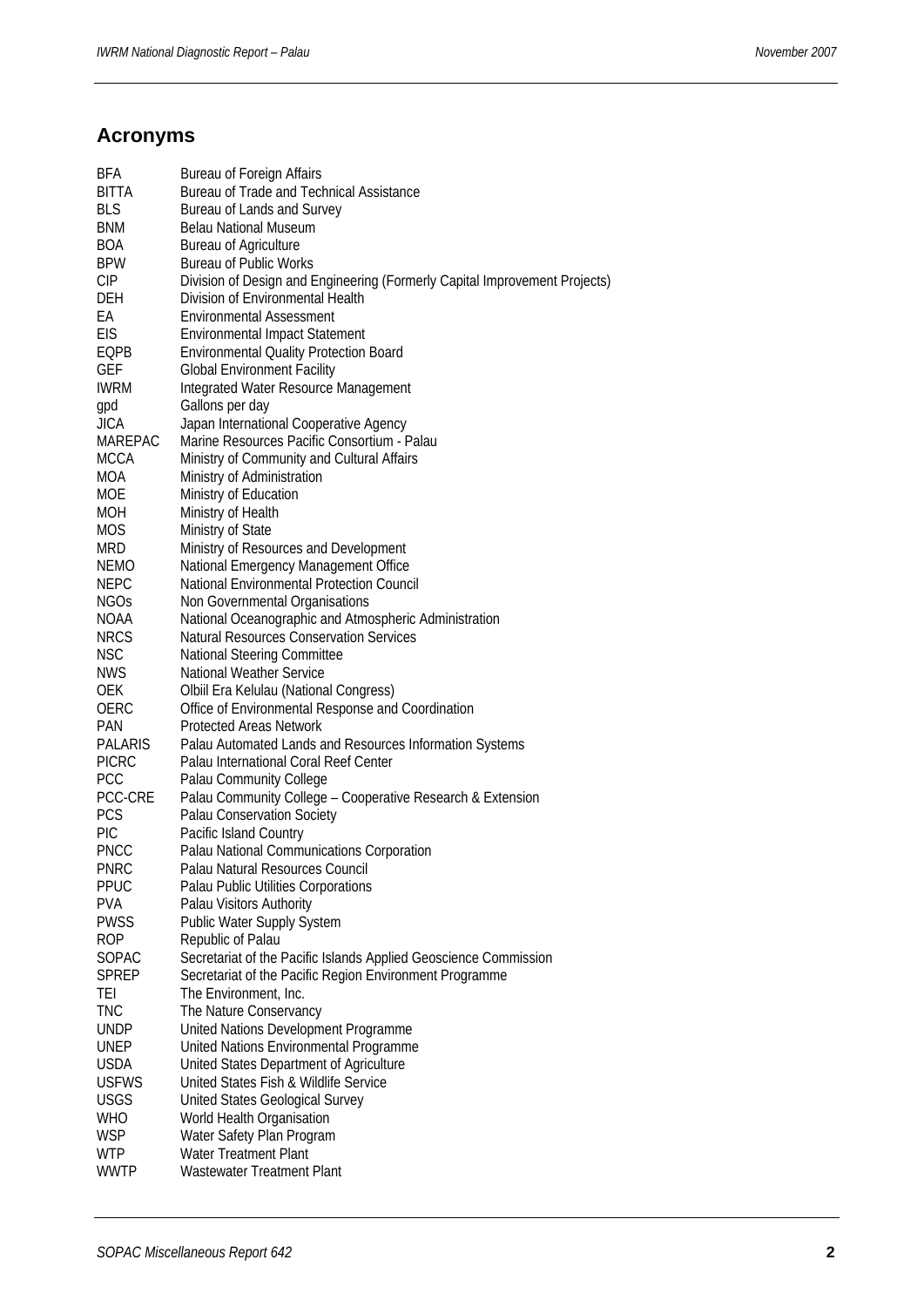# **TABLE OF CONTENTS**

|     |                                                 | Page |
|-----|-------------------------------------------------|------|
|     |                                                 |      |
|     |                                                 |      |
|     |                                                 |      |
|     | <b>INTRODUCTION</b>                             |      |
|     |                                                 |      |
|     |                                                 |      |
|     |                                                 |      |
|     |                                                 |      |
| 1   | <b>GENERAL OVERVIEW</b>                         |      |
| 1.1 |                                                 |      |
|     |                                                 |      |
|     |                                                 |      |
|     |                                                 |      |
|     |                                                 |      |
|     |                                                 |      |
|     |                                                 |      |
|     |                                                 |      |
|     |                                                 |      |
|     |                                                 |      |
|     |                                                 |      |
|     |                                                 |      |
|     |                                                 |      |
| 2.  | INTEGRATED WATER RESOURCES MANAGEMENT SITUATION |      |
|     |                                                 |      |
|     | 2.1.1                                           |      |
|     |                                                 |      |
|     |                                                 |      |
|     |                                                 |      |
| 2.2 | <b>Island Vulnerability</b>                     |      |
|     |                                                 |      |
|     |                                                 |      |
|     |                                                 |      |
| 2.3 | Awareness                                       |      |
|     | 2.3.1                                           |      |
|     |                                                 |      |
|     |                                                 |      |
|     | 2.4 Technology                                  |      |
|     |                                                 |      |
|     |                                                 |      |
|     |                                                 |      |
|     |                                                 |      |
| 2.5 | <b>Institutional Arrangements</b>               |      |
|     | 2.5.1                                           |      |
|     |                                                 |      |
|     |                                                 |      |
| 2.6 | Financing                                       |      |
|     | 2.6.1                                           |      |
|     |                                                 |      |
|     |                                                 |      |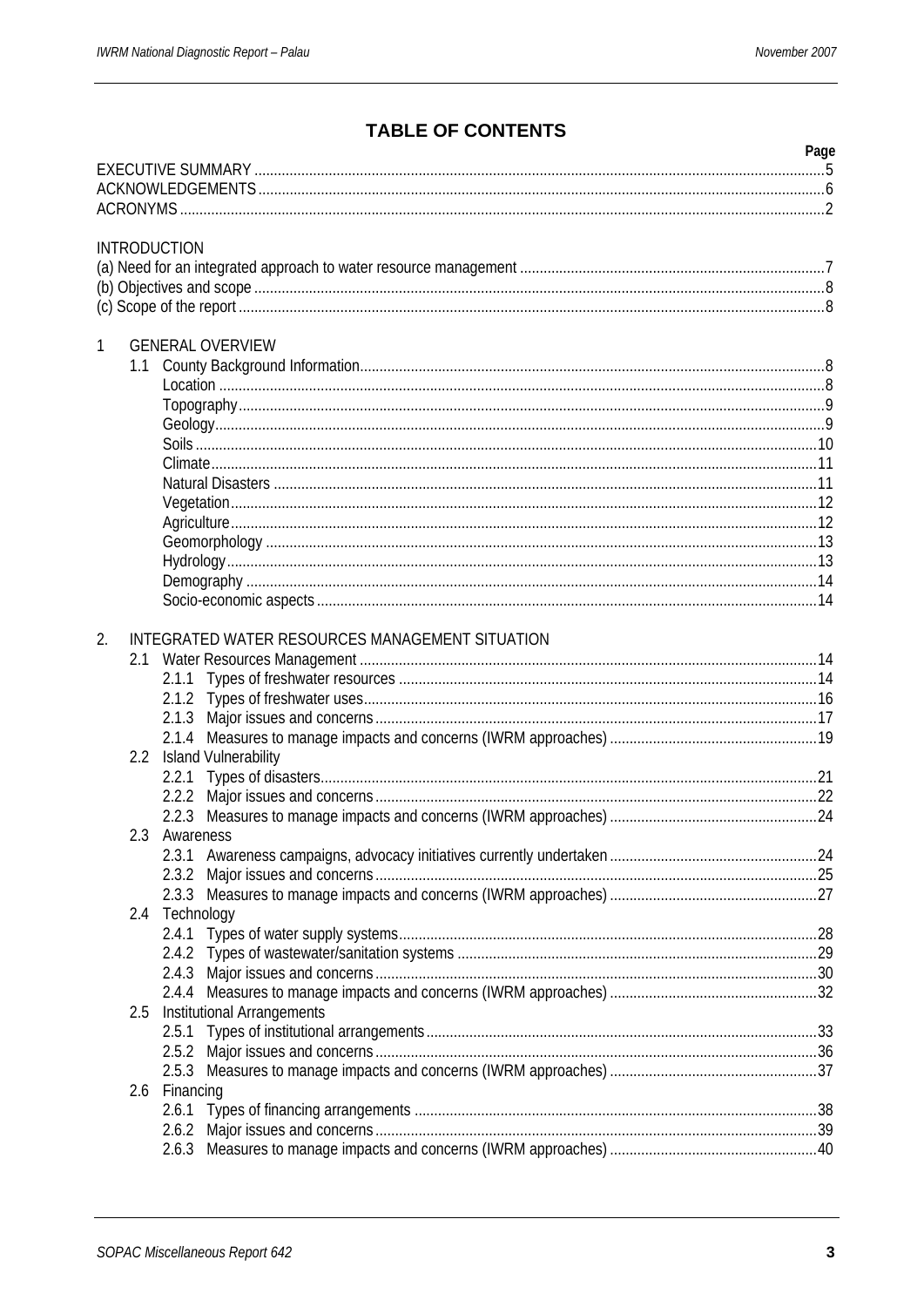| 3. | LINKAGES TO OTHER AREAS |  |
|----|-------------------------|--|
|    |                         |  |
|    |                         |  |
|    |                         |  |
|    |                         |  |
| 5. |                         |  |
|    |                         |  |
| 6. |                         |  |
|    |                         |  |
|    |                         |  |
| 8. |                         |  |
|    |                         |  |
|    |                         |  |
|    |                         |  |
|    |                         |  |
|    |                         |  |
|    |                         |  |

#### **LIST OF TABLES**

#### **LIST OF FIGURES**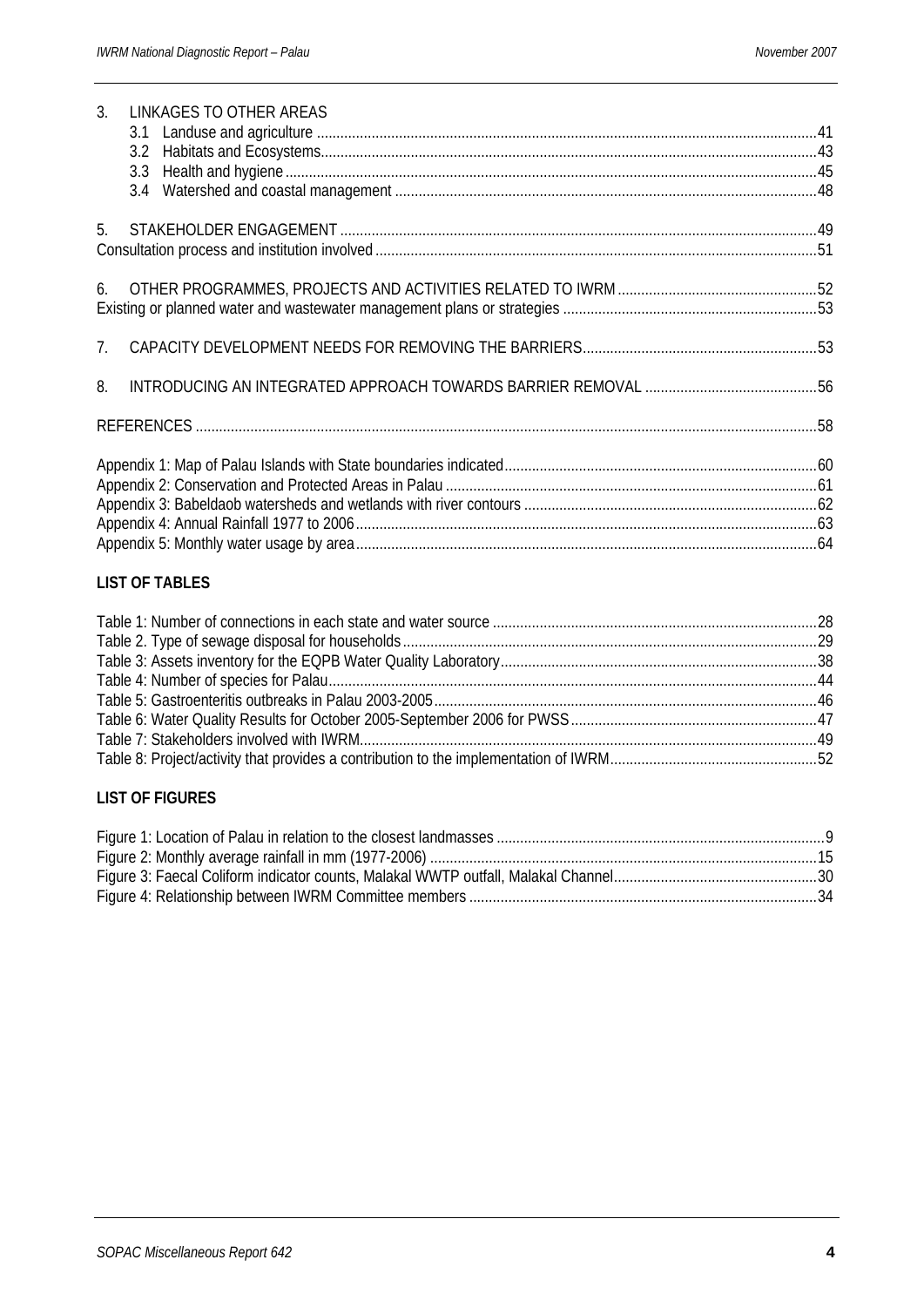#### **EXECUTIVE SUMMARY**

Water resources for Pacific islands are under pressure because of increasing populations, urbanisation, development, climate change and other pressures. This is especially true for the Republic of Palau, where water demands are increasing with booming economic development. Sustainable development is necessary for safeguarding the environment while encouraging economic growth. Water resources and wastewater management needs to be properly managed so that community needs with economic development are met without threat to long term health and sustainability of watersheds and coastal environments.

The Republic of Palau consists of moderately elevated islands to flat karsts islands and atolls and therefore faces issues ranging from watershed misuse on the larger island of Babeldaob to saltwater intrusion of freshwater lenses for platform islands and atolls.

With near completion of the Compact Road (around Babeldaob), development is expected in the watersheds of this island. Degradation of the watersheds is a concern. Increasing deforestation, increased pesticide use and inadequate wastewater management due to urbanisation are perceived as potential impacts to the watersheds if management approaches are not properly coordinated and integrated. The connectivity of terrestrial to coastal ecosystems requires connectivity in management approaches. The management of water resources and wastewater sanitation require an integrated approach for proper structuring of policy and technology. However, the current collective management leaves room for improvement. Current management is through sectoral approaches. The agencies and collective committees involved with water resources need to adopt more integrated water resources management approaches.

With an increasing population and higher tourist numbers, water resources and wastewater management issues come to the forefront of priorities. 75% of the 20,000 people that live in Palau reside in the states of Koror and Airai and are dependent on the same water treatment plant. Palau's economy is fuelled by tourism. Each month an estimated 7,000 tourists visit the islands to enjoy the environment and add impact to water resources and increase waste management. Protection of watersheds and coastal environments will ensure healthy ecosystems for locals and tourists alike.

The islands of Palau are vulnerable to natural and manmade disasters. There is room for improvement for disaster response. Potential disasters from human development need to be identified and properly mitigated for.

Because of the linkages between terrestrial, coastal and marine ecosystems, stakeholders range from community groups to the highest levels of the government. With diverse interests among the stakeholders, there is a need for an organised integrated approach to deal with issues revolving around water resources and wastewater management.

This Diagnostic Report reviews national priorities and presents strategies that will improve integrated water resource and sanitation management and move toward sustainability. The National Steering Committee for the Water Safety Program will use this opportunity to expand its responsibilities and will expand its membership to include all relevant stakeholders.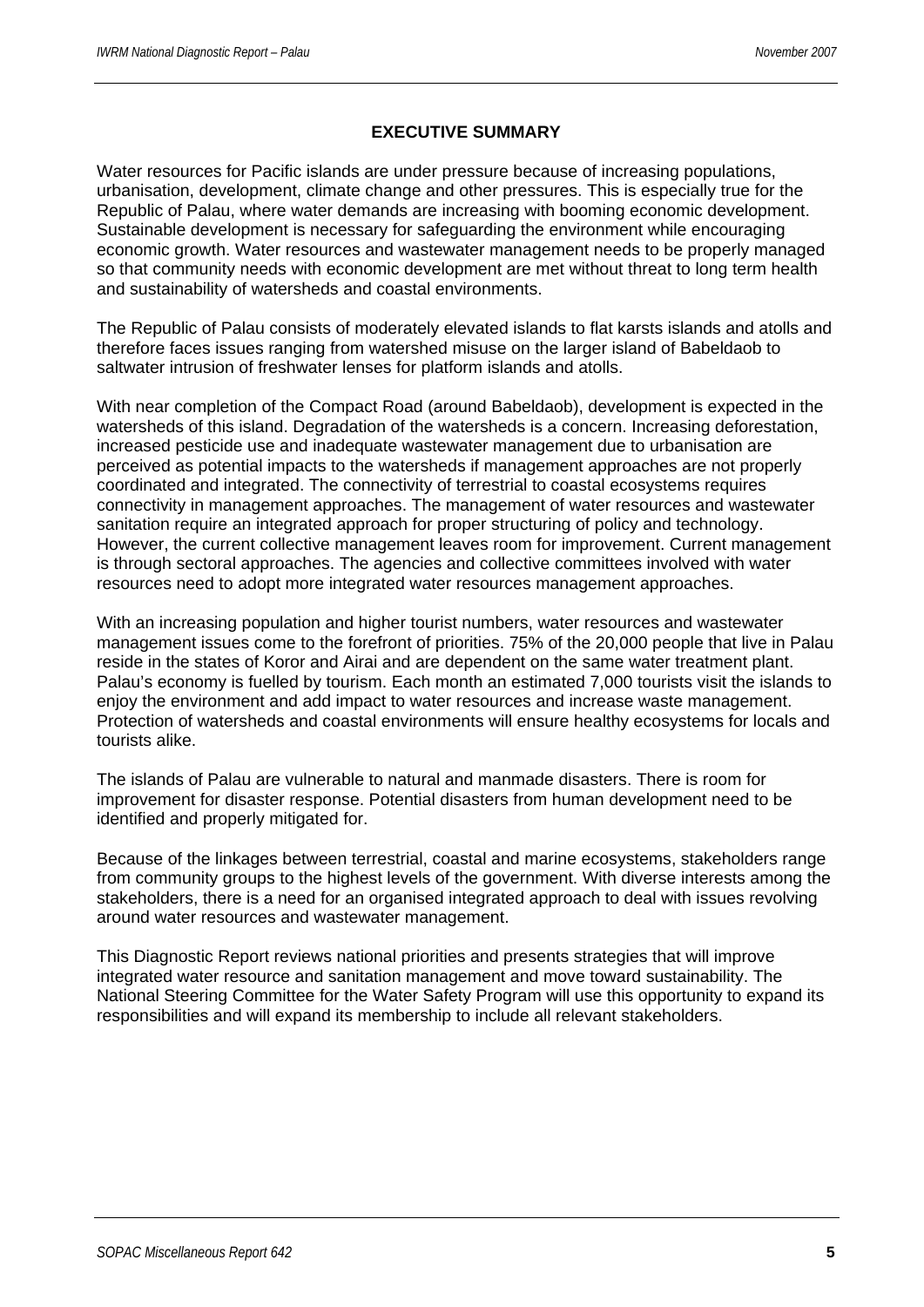# **ACKNOWLEDGEMENTS**

This diagnostic report has been prepared, reviewed and amended by the Palauan stakeholders as part of larger watershed and landuse reforms on-going within the country. It was completed under the guidance of the National Steering Committee for the Water Safety Program.

The main facilitator of this project is the Environmental Quality Protection Board, with guidance from the Water Safety Plan Program National Steering Committee. All participating agencies are formally acknowledged for their contribution and pledge of full cooperation and support of this report.

This IWRM diagnostic report has value beyond the GEF pdf-B development process, and the outcomes will be integrated into the ongoing watershed protection and ecosystem.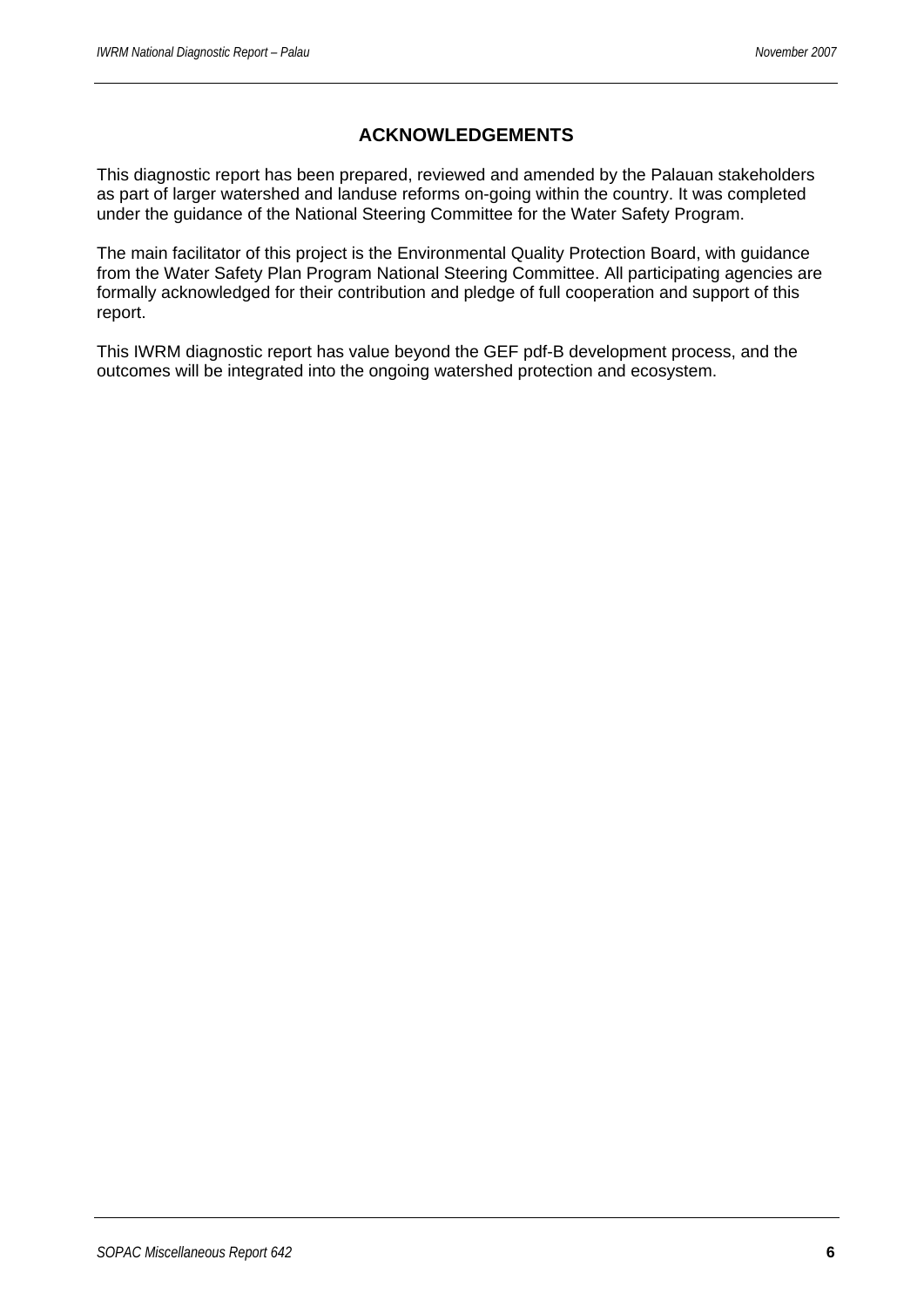# **INTRODUCTION**

#### **(a) Need for an integrated approach to water resource management**

Small Pacific Island countries (PIC) rely heavily on the freshwater resources. However, due to the small land masses of many PICs, most of the freshwater sources are under pressure from overuse and/or pollution leading to deteriorating water quality due to urbanisation, economic development, and population growth. The pollution of freshwater resources also lend a hand to the pollution of marine ecosystems, which many Pacific Islanders rely on heavily for sustenance. Urbanisation and population increases weigh heavily on wastewater disposal, which impact both fresh and marine water resources.

An integrated approach to water and wastewater resource management is essential for small island developing countries because of the limited landmasses. Any activity or development will impact water resources in one way or another. Unsustainable development within a watershed will impact the water supply systems that rely on the rivers within said watershed, increasing cost of water treatment, affecting human health, and impact coastal areas and therefore biodiversity. This impact has a cascading effect that can only be dealt with if the management of such impact is addressed in a sustainable and integrated fashion.

The Pacific Regional Action Plan (RAP) for sustainable water management focuses strongly on six thematic areas: (1) Water resources management, (2) Island vulnerability, (3) Awareness, (4) Technology, (5) Institutional arrangements, and (6) Finance. Linking these thematic areas to landuse, human health, ecosystem health, watershed and coastal management is necessary for an integrated and holistic approach to managing water resources. The "Sustainable Integrated Water Resources and Wastewater Management Project in Pacific Island Countries" will assist the Republic of Palau with integrating these issues and managing them appropriately. Integrated approaches need to take into account sustainability and environmental issues in the planning, design, construction, operation and management of major water projects and other development projects affecting water sources or contributing to the wastewater issues. There is a need to continually restore and protect the quality of surface and ground waters.

In Palau, there are existing legislative bodies, but no proper management schemes towards integrated protection. The underlying principles of integrated water resource management (IWRM) will hopefully help strengthen existing and proposed water resource management for the Republic.

IWRM looks at managing water and land resources through improved collaboration and partnership between the governments, NGOs, and communities.

'IWRM is a process which promotes the coordinated development and management of water, land and related resources, in order to maximise the resultant economic and social welfare in an equitable manner without compromising the sustainability of vital ecosystems<sup>1</sup>.'

An integrated approach to water resource and wastewater management will ensure that the future generations of Palau have a healthy economy as well as a healthy environment to enjoy after the current population is long gone.

 1 Global Water Partnership, Technical Advisory Committee. 2000. No. 4 Integrated water Resource Management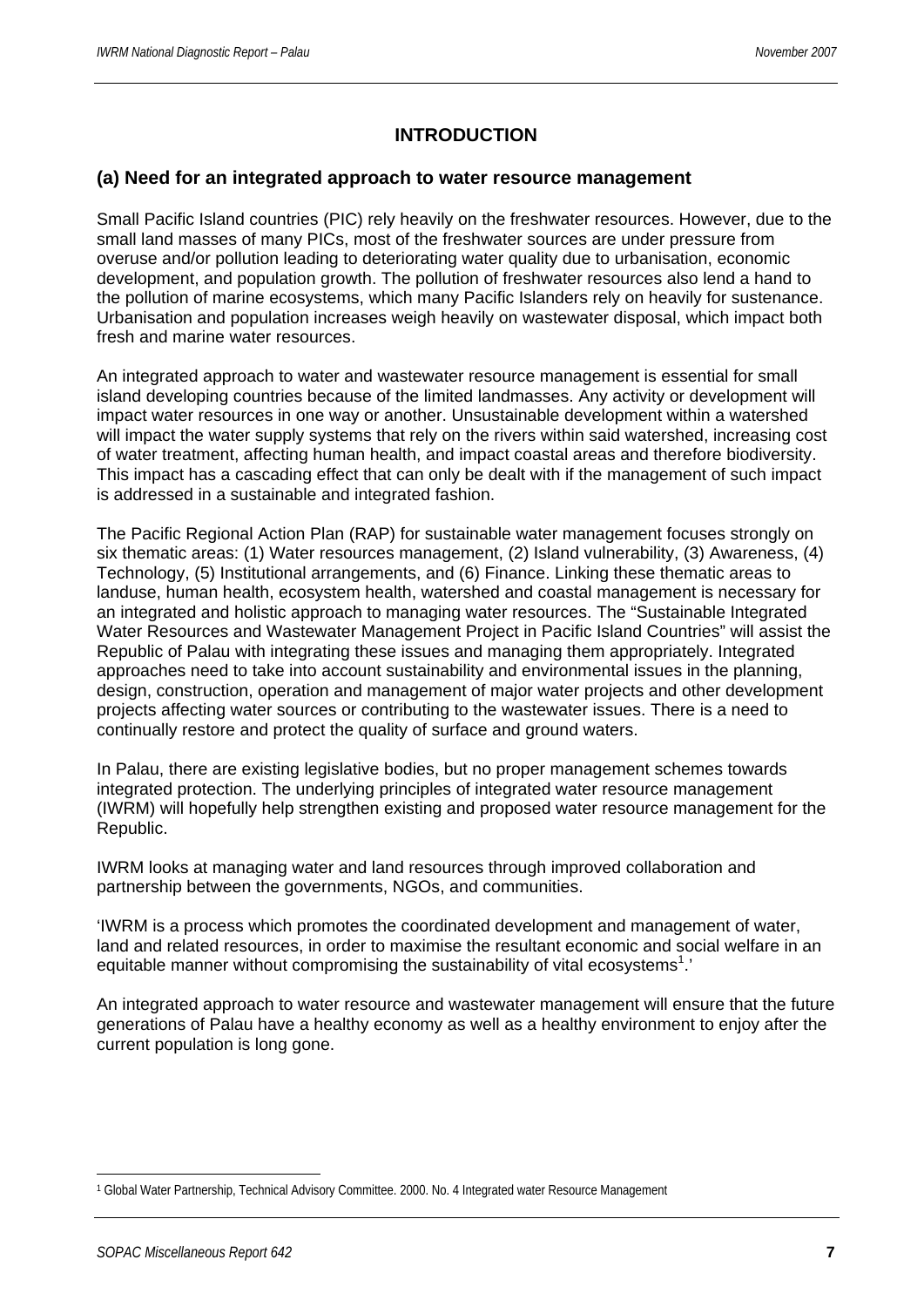# **(b) Objectives and scope**

The objectives of this report is to:

- Provide a summary of the water resource management issues, current initiatives, and needs for the Republic of Palau;
- Compile existing information related to water and wastewater management in Palau for future use by the IWRM project in Palau
- Provide a reference document on the state of water resources in Palau

The aim of the IWRM project is to assists Pacific Island countries with the implementation of the Pacific Regional Action Plan that addresses sustainable water resource management, to be implemented with applicable and effective integrated water resource management based on best practices and demonstrations of barrier removal.

# **(c) Scope of the report**

This report provides general background information on the water resources and their management in the Republic of Palau. It attempts to link the various sectors as identified under the six themes of the Pacific Regional Action Plan on Sustainable Water Resource Management.

It also describes the constraints with respect to uses and management of water resources in Palau and proposes measures to ensure human well being as well as ecosystem health.

The report will conclude with a discussion on capacity development and an integrated approach to remove barriers.

# **1 GENERAL OVERVIEW**

# **1.1 County Background Information**

#### *Location*

The Republic of Palau is made up of about 350 islands in the far western Pacific Ocean. It stretches between 2 and 8 degrees north of the equator, with the main island group lying between 6 and 8 degrees north latitude and 134o and 135o east longitude. It is approximately 3220 kilometres south of Tokyo and 1600 km east southeast of Manila. Palau has a total land mass of 487 square kilometres. The largest island is Babeldaob; with an area of 334 sq. km. Ten of Palau's 16 states lie on this island. It contains the capital Ngerelmud, located in Melekeok, on the central east side of Babeldaob. South of Babeldaob is the island of Koror, which is the central commercial site and former capital of the Republic. Stretching south of Koror for 45 km are hundreds of tiny mushroom-shaped islands, the world renown "Rock Islands". At the southern boundary of the Rock Islands is the low island of Peleliu and 11 km south of Peleliu is another inhabited low island, Angaur. 360 km Southwest of Koror are two more of Palau's states, Hatohobei and Sonsorol, which are composed of groups of tiny platform islands and atolls. Though relatively small in total land area, Palau has a coastline of 1,519 km.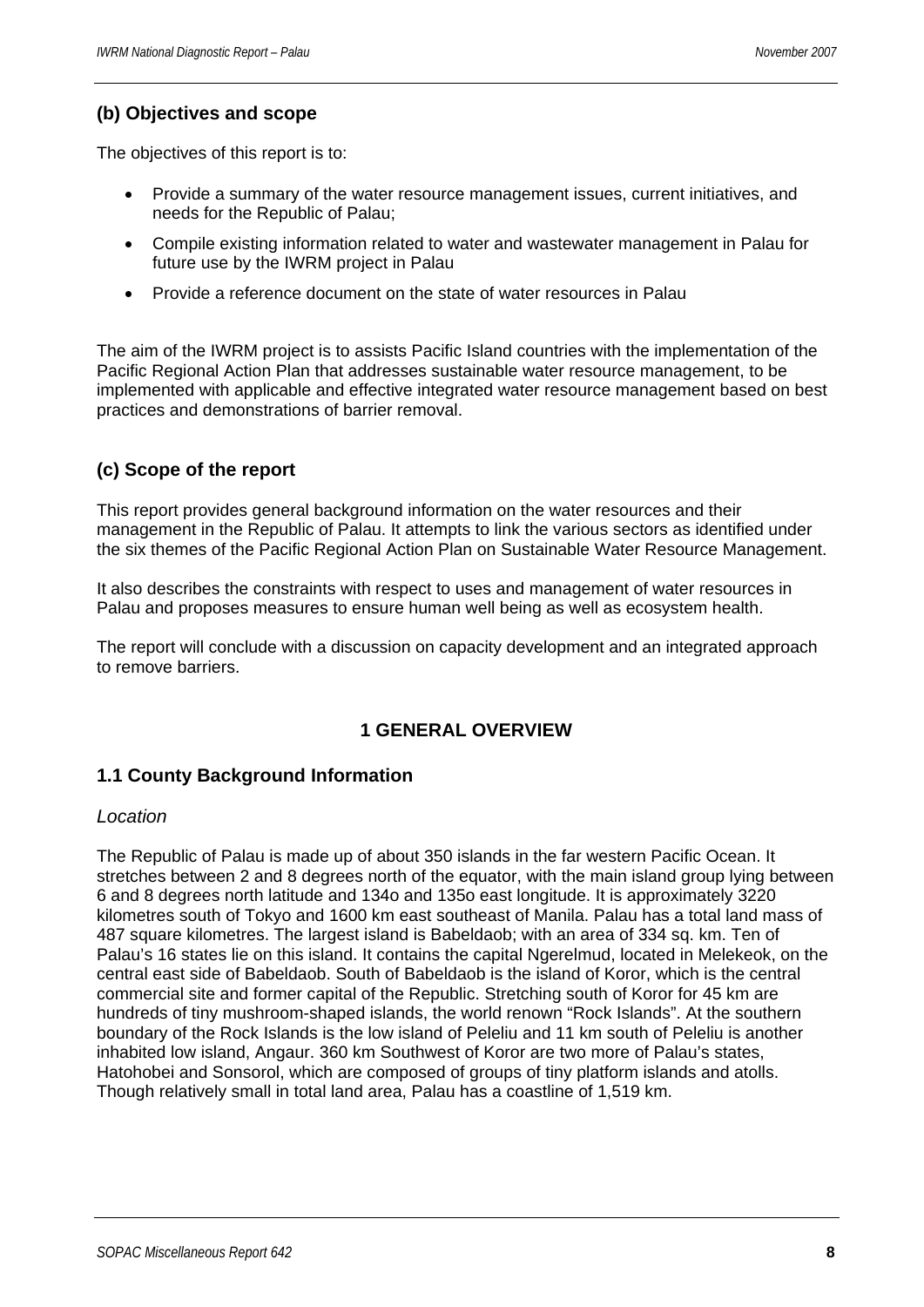

*Figure 1: Location of Palau in relation to the closest landmasses. (Source: Google Earth Imaging)* 

#### *Topography*

The islands range in size from small specks of land to the large island of Babeldaob. Elevations range from a few metres above sea level to the highest point in Palau, Mount Ngerchelchuus at 242 metres above mean sea level on the island of Babeldaob. Babeldaob and Koror have rolling uplands with sharp ridges and cliffs, flat alluvial areas, and coastal regions consisting primarily of deans mangrove swamps. The coastlines are comprised of coral and sand beaches and rock along large expanses of mangroves swamp. The swamps are found primarily on the volcanic islands of the north. Rivers and streams are abundant though many are small and dry up during dry season. The exception to this is Babeldaob, where many large streams flow. The largest river is the Ngerdorch River with a drainage of about 46 sq km. Lake Ngardok, at the upper end of the north fork of the Ngerdorch River, is the largest lake on the islands at a length of 730 metres and a width of 180 metres at the widest part.

# *Geology*

The islands of Palau can be classified as volcanic, high-limestone, low platform and reef or atoll. Babeldaob has old metamorphic-volcanic origins. Angaur and Peleliu low platform islands. Kayangel and Helen reef are atoll. The barrier reef surrounding the main island group averages 2.5 km in width on the west side of the islands. The depths of the lagoon range from a few meters to 40 metres deep.

Babeldaob Island formed from raised volcanic material of tuff and breccia. Limestone from ancient coral reefs and marine terraces are found. The entire island of Babeldaob consists of deeply weathered basaltic and andesitic volcanic breccias and tuffs erupted and deposited between 58 and 22.5 million years ago up to 609.6 metres (2,000 inches) thick (USGS 1984). In areas of low relief, the bedrock is overlain by up to 45.7 metres (150') of Airai clay. This clay originated from highly weathered breccia at higher elevations and deposited between 22.5 and 2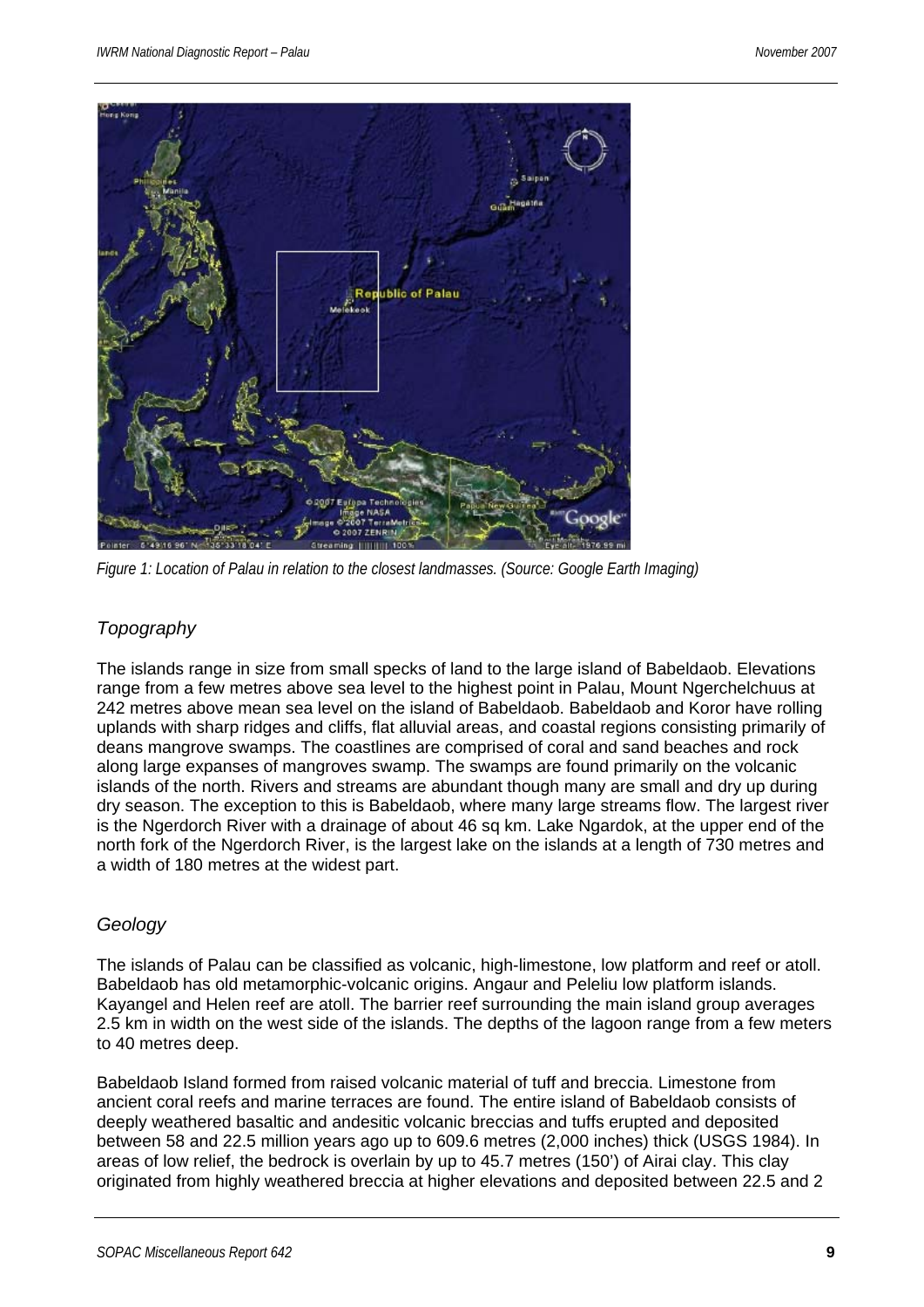million years ago, at a time of higher sea levels, in estuaries and swamps (U.S. Army 1956). The clay unit consists of interbedded white, light brown and grey clays, silty clays and lignite (i.e. decayed plant material and clay). Inter-tidal mangrove areas are underlain by 150 centimetres or more of peat or highly organic soils, very poorly drained with rapid permeability (SCS 1983).

#### *Soils*

(main reference source: NRCS Ngerikiil Watershed Resource Assessment)

Soils in the Babeldaob formed primarily in four of the five major parent materials in Palau: bottomlands, marine terraces, volcanic uplands and limestone.

High year-round temperatures combined with abundant rainfall have caused extensive chemical decomposition of rock minerals into soil minerals with the accompanying loss of soil nutrients. The majority of Babeldaob soils formed from highly weathered volcanic bedrock. The Aimeliik, Palau, Babelthuap and Ngardmau soil series are the major soils on volcanic uplands. Soil scientists who have worked in Palau (Smith and Babik 1988) believed these soil series were essentially the same soil before humans arrived in Palau and cleared land of forest. Fire used to clear land has caused loss of organic matter and nutrients and has disrupted the nutrient cycle. Removal of vegetation by fire has also led to erosion on ridge tops, where soils are nutrient poor and vegetation has difficulty becoming established and thriving on them. These soils are the most degraded of the soils. The Palau soil series has a lesser degree of degradation and supports savanna vegetation. Aimeliik soils are forested and most fertile of the volcanic soils in the watershed because the nutrient cycling has been least disrupted.

Marine terraces formed as sediment from upslope accumulated in near-shore environments and formed bedded marine clay. Subsequent emergence of the terraces either by tectonic uplift of the Palau landmass or by lowering of sea level left the terraces high and dry and subject to erosion and soil formation. The terraces are generally slightly sloping planar surfaces but dissected by stream erosion. Ngatpang and Tabecheding soil series are mapped on terraces. Bottomlands are located on valley bottoms where water cannot drain freely into streams or the ocean. The soils developed in bottomlands are generally wet and saturated for at least part of the year, influencing their formation. Bottomland soils can be mineral soils such as the Dechel and Ngersuul series, which formed from water deposited sediment. Organic soils formed in vegetation that accumulated because saturation inhibited decomposition. The bottomland organic soils are Mesei series in fresh water environs and the Ilachetomel series in brackish water. The Mesei series is mapped as a complex with the Dechel series and occurs in low spots in the landscape where water accumulates.

Small areas of soil developed on limestone occur on hills in the southeast Ngerikiil Watershed on the Oikull Peninsula. Soils on these hills are mapped as the Peleliu series, which is shallow and rocky and is complexed with rock outcrop. These soils are on steep landscapes under forest. At the southern tip of the Oikull Peninsula small areas of sandy soils formed in alluvium from water and wind-deposited coral sand. These soils are mapped as the Ngedebus series. These soils are next to beaches and are vegetated mainly with coconut trees and atoll forest. The majority of soils in Babeldaob watershed formed in highly weathered volcanic materials. The clays remaining after long periods of soil formation in a hot humid climate have a low capacity to retain nutrients and most plant nutrients have been leached from the soil. Low organic matter content results in low nutrient holding capacity.

Smith and Babik (1988) describe in detail how the volcanic upland soils differ. The Aimeliik series has an intact nutrient cycling system (i.e. forest) that maintains a surface layer relatively high in organic matter and nutrients. Clearing forest from upland volcanic soils disrupts the nutrient cycling system and lowers biomass production. Organic matter, which can provide a substantial amount of a soil's ability to hold nutrients, is commonly burned off allowing further topsoil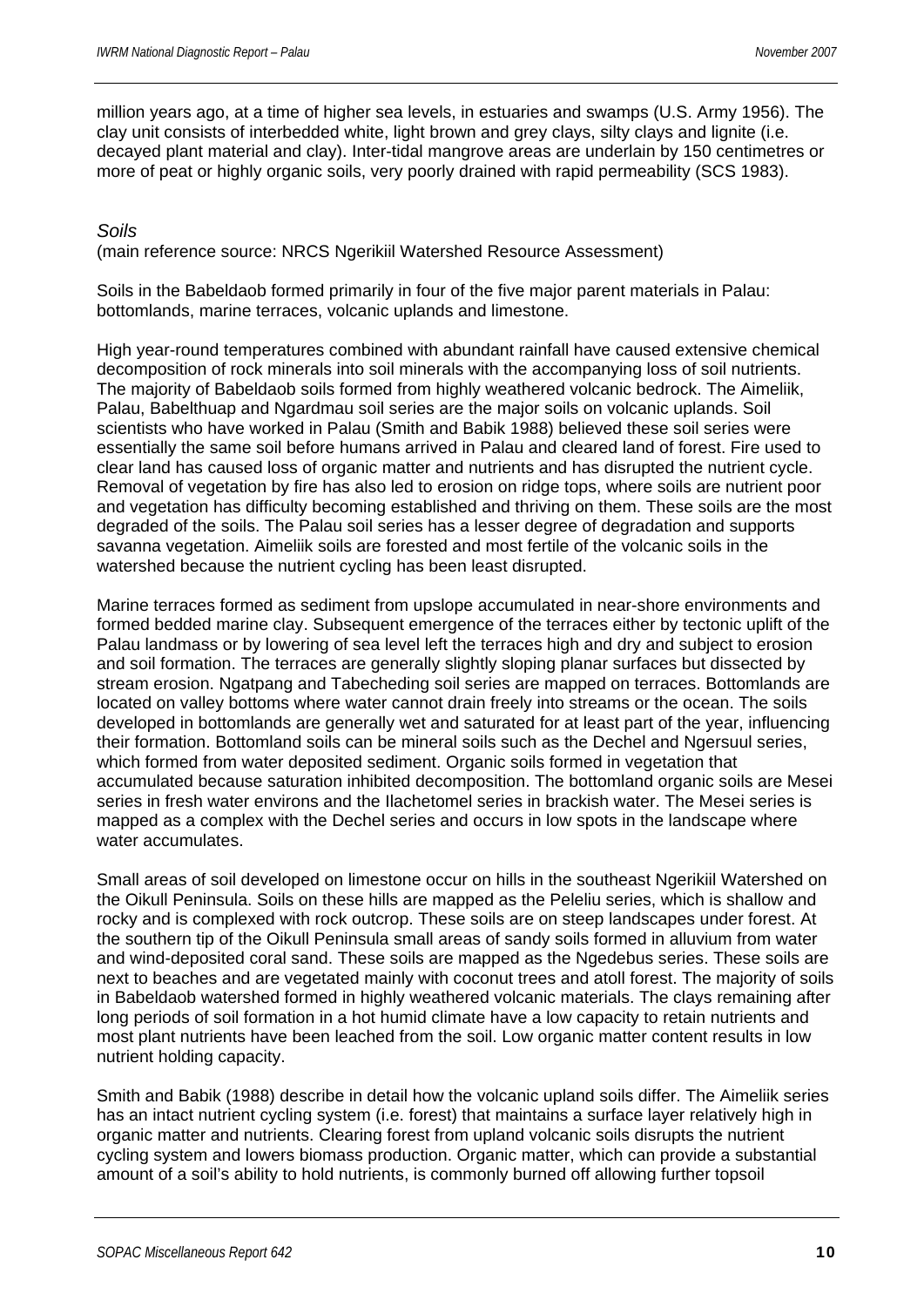depletion of plant nutrients via leaching or through erosion. The Palau series found under savanna grasses and ferns have lower organic matter and nutrients at the surface. The Babelthuap series represents further degradation of volcanic soil where there is no effective nutrient cycling and low biomass accumulation under the sparse fern vegetation. Sparse vegetation leads to soil erosion and low soil fertility causes difficulty in re-establishing vegetation on these soils.

Loss of topsoil and organic matter lowers soil productivity, but this can be compensated for by using synthetic fertilisers. However, fertilizer application needs to be carefully managed to avoid leaching and runoff. In general, the Volcanic Uplands soils have little capacity to hold nutrients and over-fertilising is likely. Excess fertilizer will either be leached through the soil, and potentially to groundwater, or will be removed from the site by erosion and runoff. Pollution of downstream waters is a distinct possibility in this situation.

The Marine Terrace soils and the large majority of the area covered by Volcanic Upland soils have halloysitic mineralogy. Halloysite is a soil mineral commonly formed from volcanic rocks in humid tropical environments. In the wet conditions of Palau, halloysite forms very fine tubes that can hold water. Soils in which halloysite dominates have low bearing strength and can cause severe problems for roads. Pressure applied to the soil by vehicle wheels can cause the release of water held by the mineral and result in muddy conditions and poor traction.

Soils on Volcanic Uplands and Marine Terraces generally have high acidity and potential aluminium toxicity problems. Some volcanic soil layers with large amount of organic matter and deep layers below the active zone of mineral weathering are in the "low" range of aluminium toxicity.

#### *Climate*

The climate is tropical with a mean annual rainfall of around 370 centimetres. The heaviest rains are due to monsoonal storms that generally occur between the middle of June through August. The highest daily rainfall occurred in April 1979 with 43 centimetres. There is an annual average of 263 days with rainfall greater than 0.025 centimetres. The average monthly rainfall for July is 45.8 centimetres. Pre-World War Two Japanese Forestry rainfall records show a slightly higher rainfall amount than the 30 years of Koror records.

Prevailing winds are the northeastern trade winds, with a mean wind speed of 9.65 kilometres per hour. The average annual temperature is 27.6 degrees Celsius. The average annual maximum temperature is 30.9 degrees Celsius and the average annual minimum temperature is 24.2 degrees Celsius. The lowest temperature occurred in January 1998 at 20.6 degrees Celsius and the highest was 35 degrees Celsius in June 1976. There are approximately 72 days where the temperature goes above 32.2 degrees Celsius (90°F). Palau has moderate levels of sunshine. The normal relative humidity averages 85 percent. June is slightly higher with 86 percent and April being the driest with 83 percent.

#### *Natural Disasters*

Palau lies outside of the "Typhoon belt" of the northern equatorial Pacific. However, winds pick-up speed during typhoon events that veer close to the islands. Maximum winds recorded were during typhoon events that approached within 150 kilometres of Babeldaob. The major typhoons include: Gelda, December 15, 1959 with 140-knot winds (260 km/h); Louise, November 16, 1964, with 100-knot winds (185 km/h); Opal, December 11, 1964, with 140-knot winds (260 km/h); and Mike, November 10, 1990, with 135 knot winds (250 km/h) (NOAA National Weather Service Guam 2005).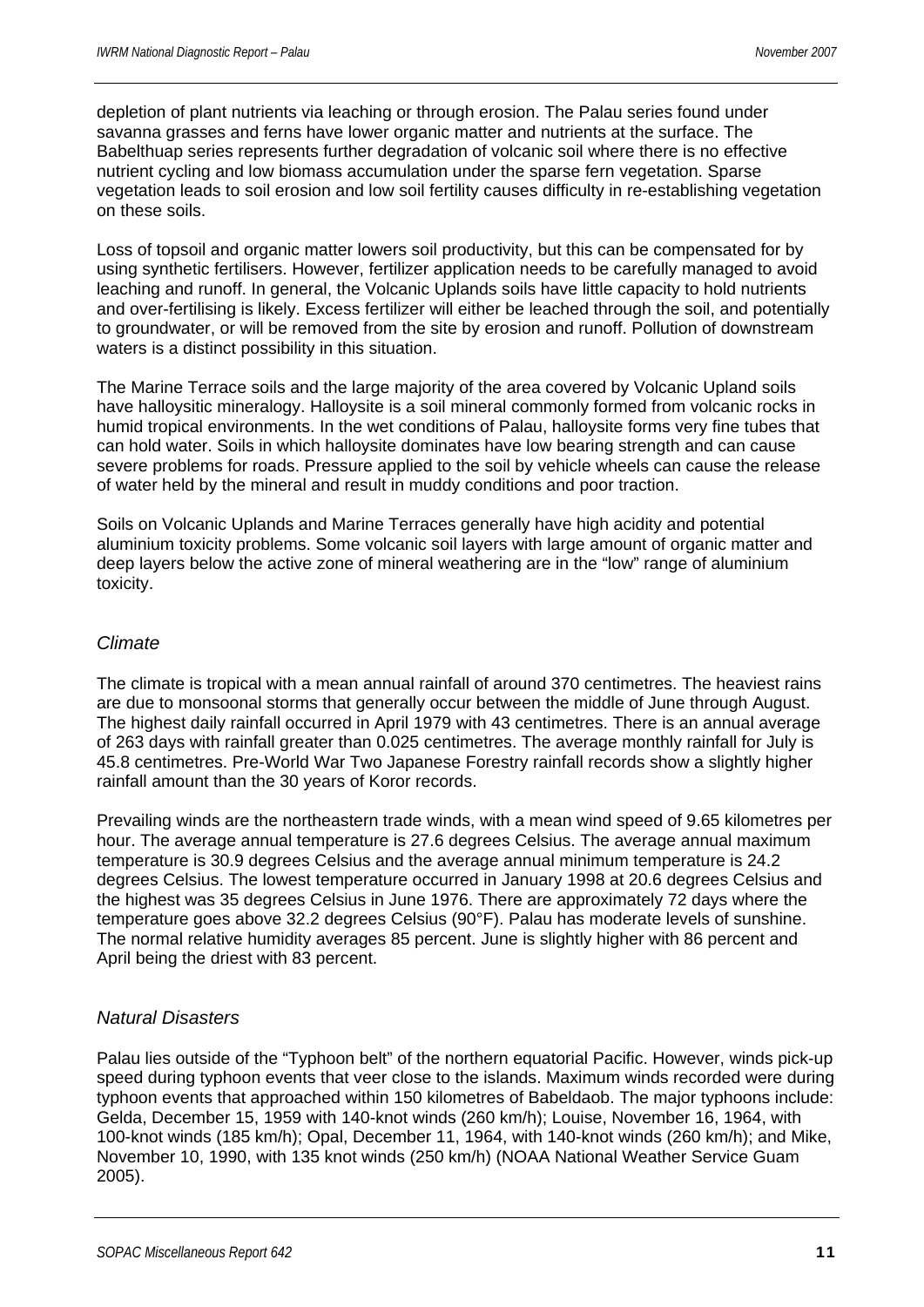In 2001, Tropical Storm Utor with wind speeds of up to 120 km/hr, caused minor damage to infrastructure, mainly do to minor landslides caused by excessive rains.

El Niño of 1998 bleached 30% of Palau's coral reefs in some areas and in extreme cases 100% of the corals were bleached. During this time, the lowest amount of rainfall was recorded and streams dried up while larger rivers had low flow. Restricted water hours were applied to public water supply systems due to lower intake rates from rivers.

#### *Vegetation*

Palauan upland forest is the most diverse vegetative community in Micronesia. The vegetative structure is divided into an upper and lower canopy. Understory communities of plants include *Pinanga insignis*, *Pandanus aimiriikensis*, and *Ixora casei*. Along ravines and streams, *Barringtonia racemosa, Semecarpus venenosus* and the palm *Pinanga insignis* are common.

Coastal swamp forests in Palau are today generally degraded and covered with *Hibiscus tiliaceus*; other suitable habitat has been replaced by taro cultivation. Tree species include *Barringtonia racemosa, Calophyllum soulattri, Cynometra ramiflora, Heritiera littoralis, Horsfieldia irya, Samadera indica* and *Terminalia catappa* (Cole et al. 1987).

Well-developed stands of mangrove forests found along rivers and coastal mudflats can reach 15 to 20 metres in height. On the seaward side, *Rhizophora stylosa* and *Sonneratia alba* dominate; at larger river mouths or bay indentations, *Rhizophora apiculata* and *R. stylosa* can become pure stands or occur with *Sonneratia alba* and *Bruguiera gymnorrhiza*; landward, *Heritiera littoralis*, *Lumnitzera littorea* and *Xylocarpus granatum* are included in the mix; and where the estuary becomes river-like, *Bruguiera, Lumnitzera, Sonneratia* and *Xylocarpus* species are common, but *Rhizophora spp*. becomes uncommon. The palm *Nypa fruticans* is fairly common along the lower portions and mouths of rivers. Other woody species include *Avicennia marina, Ceriops tagal* and *Scyphiphora hydrophyllacea* (Cole et al. 1987)*.* 

Limestone forests found on lime outcrops and coralline limestone islands are susceptible to any disturbance. These forests are generally untouched by development because of inaccessibility and landscape characteristics.

Agroforests generally appear along the coasts or near dwellings. They typically contain coconuts, often in extensive plantations, breadfruit, mangos, bananas, betel nut and citrus trees.

On Babeldaob, there are savanna areas that are dominated by herbaceous grasses and sedges. Scattered throughout are woody shrubs and small trees of *Alphitonia carolinensis*, *Decaspermum raymundii*, *Fagraea ksid*, *Pandanus* spp., and *Symplocos racemosa* var. *palauensis*.

On recently disturbed sites, a variety of fast-growing small trees and shrubs quickly fill in. On the islands with volcanic soils, this secondary vegetation commonly consists of *Macaranga carolinensis*, *Bambusa* spp. and *Hibiscus tiliaceus* in wetter sites. On the limestone islands, *Macaranga carolinensis* and *Timonius timon*, an introduced species, are pioneers (Cole et al. 1987).

#### *Agriculture*

Agriculture in Palau has been relative small in scale, contributing only 6.2% of the GDP. The produce is locally sold. There are currently over 22 commercial agriculture farms in Palau, and nearly all are located in Babeldaob. Virtually all the farms are located alongside streams,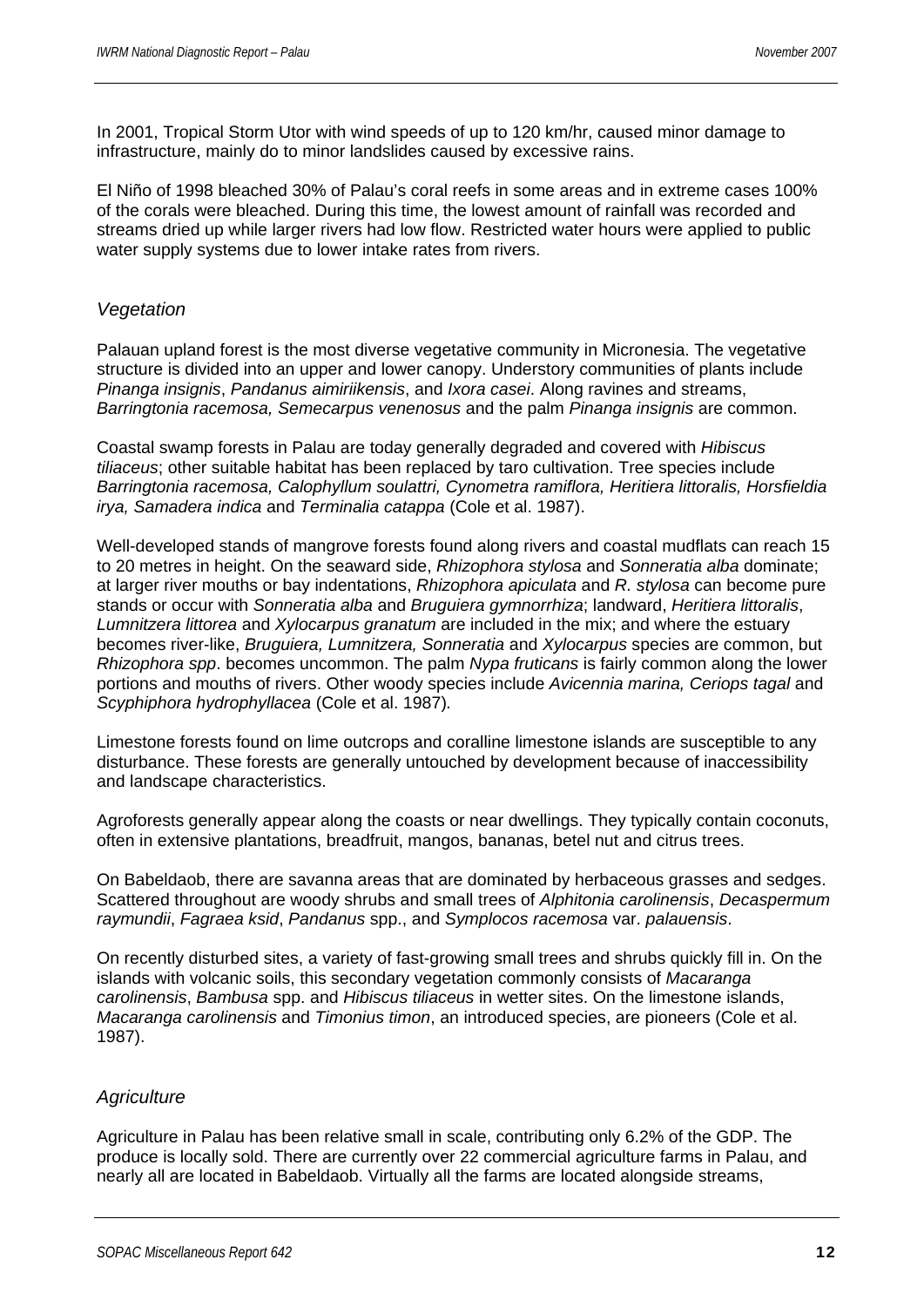presenting concerns for surface water contamination from the misuse of pesticides and fertilisers, and land degradation. Agriculture activities near streams and associated burning contributes to land degradation through soil erosion and sedimentation, in addition to the release of pollutants in smoke. In addition, nearly all piggeries and poultry farms are located along or near streams and mangroves contributing to land degradation and diminished water quality.

In more recent years, because of the popularity of Noni as the next big health gambit, Noni farms have cropped up around the island.

Modern and foreign-developed methods of agriculture cause a significant amount of land degradation and pollution, in contrast to traditional Palauan methods that used to be more commonly practiced. Native forests have been cleared, sometimes by burning, and converted into vegetable farms, these generally using imported fertilisers and pesticides. The traditional practices of taro patches "mesei" are self-fertilising, relying on mulching of dead leaves and grass while tapioca farms are rotated with sweet potato and other crops.

#### *Geomorphology*

The geomorphology (i.e. surface land features including topography, vegetation and hydrology) of the Babeldaob watersheds reveal three distinct zones: upper, middle and lower. The upper zone is characterised by high relief, undisturbed natural forest, and deeply incised tributaries. The middle zone consists of lower relief, river floodplains, and the vast majority of development in the watershed. The lower zone contains mangrove forest at sea level. Successful management of the watersheds should address each zone separately with an understanding of how the use of each affects the other zones.

Kayangel and Helen reef are atolls. North of Kayangel is Ngeruagnel, a submerged volcano with a sand bar. The islands south of Babeldaob are raised limestone platform islands. The hydrogeology of these islands are karst aquifers. Vegetation is similar for most.

#### *Hydrology*

Palau produces 300 billion gallons (1.1 billion cubic metres) of water per year from surface water run-off. Gonzales et al. (2001) state that a total of 450 billion gallons (1.7 cubic metres) of internal renewable water is available in Palau.

The island of Babeldaob has 5 major watersheds with an additional 11 minor watersheds. The longest river in Palau is Ngerdorch River which is 10 km long and flows out of Lake Ngardok. Lake Ngardok is the largest natural freshwater lake in Micronesia, with a storage capacity of 15 million gallons (56700 cubic metres). Ngermeskang River, on the west side of Babeldaob, is the second largest and drains into the Ngaremeduu bay and is part of the largest watershed on the island.

The Ngerikiil River in Airai supplies 3 million gallons (11000 cubic metres) a day to the Koror/Airai Water Treatment Plant for use by three-fourths of the population of Palau. The same treatment plant extracts 1 million gallons (3700 cubic metres) a day from the Ngerimel Dam. The Ngerimel watershed (which is several times smaller than the adjacent Ngerikiil watershed) drains into the Ngerimel Dam, which has a holding capacity of 20 million gallons (75700 cubic metres).

The rest of the islands of Palau rely on groundwater sources and rainfall. Peleliu has the largest freshwater lens, which is in the south part of the island. It has been estimated to be capable of yielding 1 million gallons (3785 cubic metres) of fresh water per day (Barret 1986).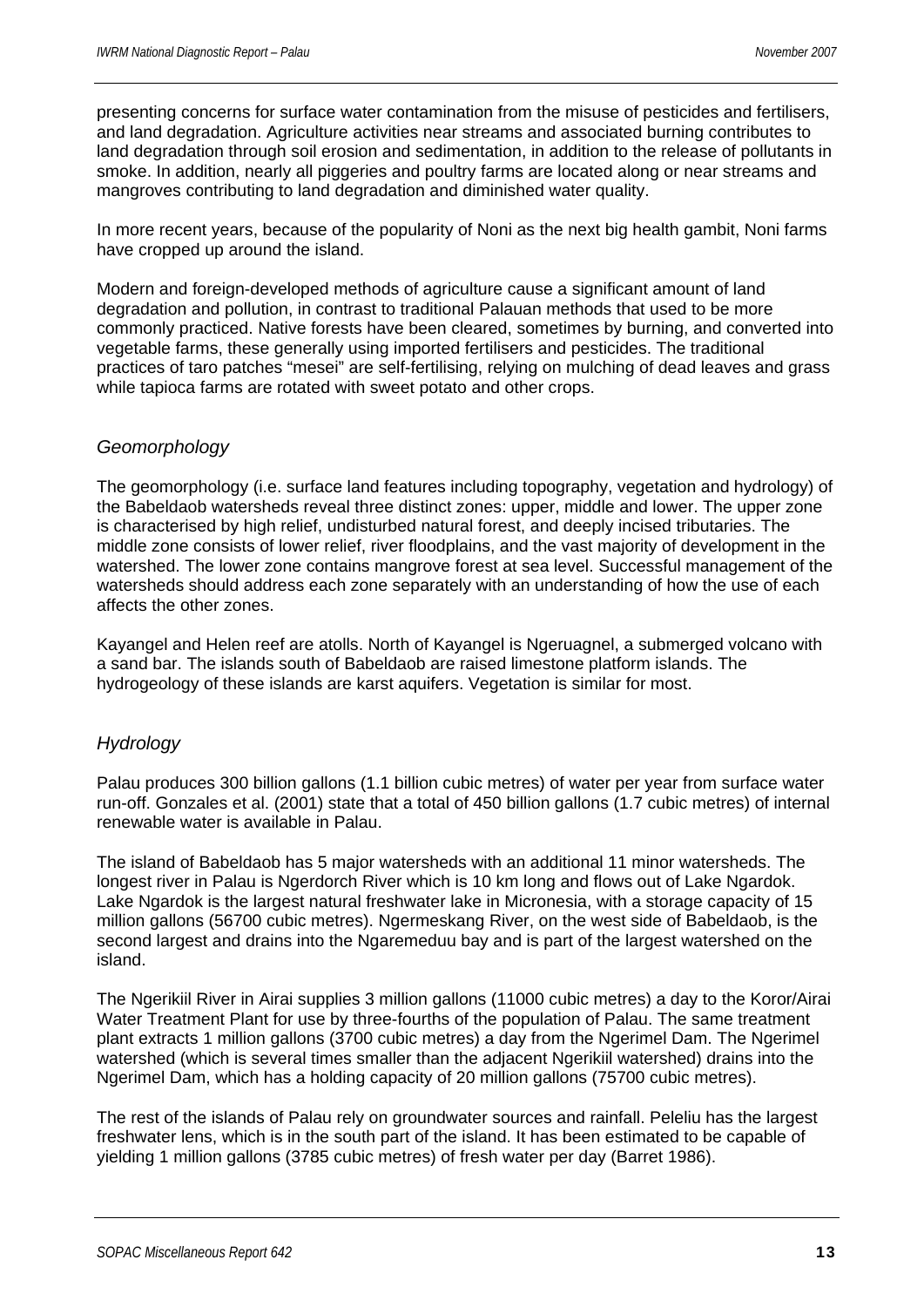#### *Demography*

Palau has a population of approximately 20,000 people (Palau Census 2005). 24% are aged under 14 years old; 70% between 14-65 years old; and 6% older than 65 years old. The urban population is estimated at 78%. The country as a whole has a population density of 44.6 persons/square kilometre. An estimated two-thirds of the population live in the Koror and Airai states, with a population density of 245 person/square kilometre. The population growth rate is estimated 0.8% per annum. The median age is 32.3 years.

#### *Socio-economic aspects*

The two main islands of Koror and Babeldaob are connected by a bridge. Babeldaob has a circumferential road that is near completion. The main international port is Airai. There are three inter-island ferries servicing the islands of Peleliu (twice per week), Angaur (once a week) and the Southwest islands of Sonsorol, Merir, Pulo Anna, and Hatohobei (4 times per year). In 1994 Palau gained independence from its US-administered UN trusteeship. It has tried to develop a modern economy from traditional subsistence agriculture and fishing<sup>2</sup>. Outside of foreign aid, the economy consists primarily of tourism, subsistence agriculture, and fishing. The government is the major employer of the work force, relying heavily on financial assistance from the US. Business and tourist arrivals numbered 63,000 in 2003. The population enjoys a per capita income roughly 50% higher than that of the Philippines and much of Micronesia. Long-run prospects for the key tourist sector have been greatly bolstered by the expansion of air travel in the Pacific, the rising prosperity of leading East Asian countries, and the willingness of foreigners to finance infrastructure development (CIA World Fact Book 2006).

# **2. INTEGRATED WATER RESOURCES MANAGEMENT SITUATION**

#### **2.1 Water Resources Management**

#### *2.1.1 Types of freshwater resources*

• *Groundwater* 

The islands of Peleliu, Angaur and Kayangel rely on freshwater lens aquifers as a water source for their public water supply systems. US Navy geologists (1956) estimated that Peleliu has a lens that is capable of producing 1 million gallons per day of freshwater.

Certain areas in Northern Babeldaob have limestone aquifers overlying volcanic bedrock. Two public water systems, Choll in Ngaraard and the Ngiwal public water system, rely on these aquifers as freshwater sources.

No records have been retained in Palau of well logs or pumping tests of the eight or more test wells that were drilled in Airai in the 1970s and 1980s that would indicate the water bearing properties of the bedrock and overburden. According to the Ministry of Resources and Development - Division of Design and Engineering wells located near surface waters yield as much as 227.1 litres per minute (50 gpm). But due to the naturally high levels of iron and manganese that occur**,** anaerobic bacteria forms in such numbers in the wells that the efficiency of the pumps is reduced by up to eighty percent in just a few months. Therefore, maintenance of pumps and pipe stems becomes costly. Due to the composition and structure of the volcanic

 $\overline{a}$ 

<sup>&</sup>lt;sup>2</sup> The Compact of Free Association with the US, entered into after the end of the UN trusteeship on 1 October 1994, provides Palau with up to US\$700 million in US aid over 15 years in return for furnishing military facilities.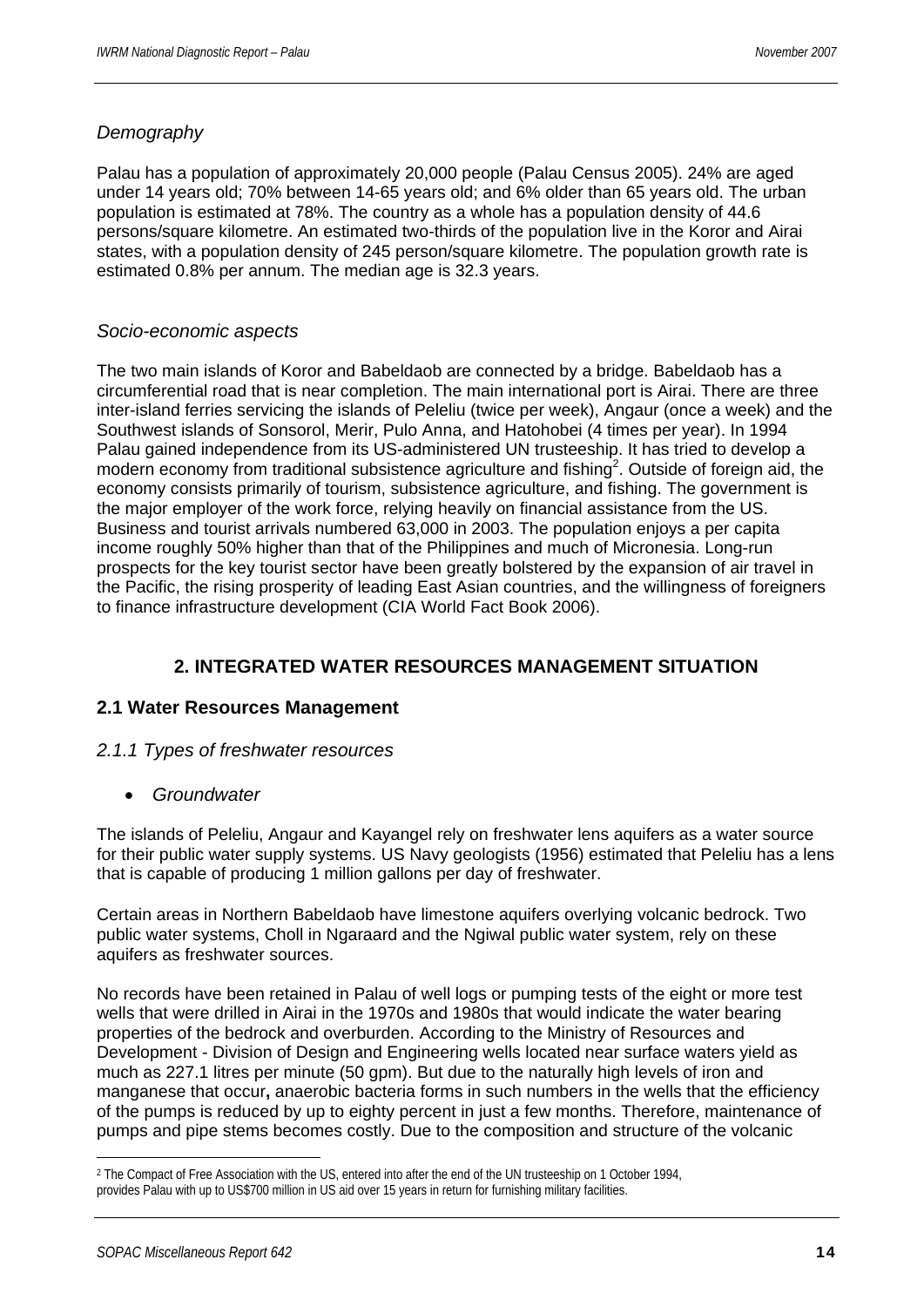bedrock with scattered and concealed joints (U.S. Army 1956), these wells were likely drawing water from the nearby surface sources. Groundwater sources in Babeldaob are not likely significant.

#### • *Surface Water*

Due to the abundance and largely continuous availability of surface water in Palau, this source has been the more viable and cost effective option for drinking water.

USGS stage-gauging stations averages discharge for the larger tributaries in the Babeldaob watersheds at 0.9 cubic metres per second or 20 million gallons per day. Recurrence intervals show a large resource of water available from these tributaries to the Ngerikiil.

Catchment sizes are small, but the main rivers rarely dry out during drought events. However, during El Nino 1998, after one month of little or no rainfall, low stream flows resulted in water shortages for the Koror/Airai system, forcing the government to declare restricted water hours as a measure for water conservation.

#### • *Rainfall*

The source of this significant amount of surface water is rainfall. The rainfall averages for Palau is 3700 mm per year, an estimated higher average of 4500 higher rainfall in Aimeliik and Airai. Rainfall in the Southwest islands is only estimated, though anecdotal evidence indicates over 100 inches per year is the norm.

According to data from the National Weather Service, meteorological data for Koror shows that the average annual rainfall for the time period January 1976 through Dec 2006 is 3764 millimetres. The average monthly rainfall for this thirty year period is 316 millimetres. The greatest average monthly rainfall occurs between June and August, with the greatest monthly total occurring June of 1990 (858.5 mm) and July of 1991 (802.1 m). The lowest average monthly rainfall occurs between February and April; the lowest monthly totals for this time-period occurred in February 1983 (16 mm) and March 1998 (12.7 mm). Comparison of data from both islands, where available for the same time periods, indicates that there is not a great difference in rainfall totals between Babeldaob and Koror (USGS 1984). Incomplete monthly total rainfall data is available for a USGS rain gauge in Airai located near the dam on the Ngerikiil River from November 1978 through September 2002. The lowest annual rainfall average for this time period was in 1998 (2905.6 mm) and the highest annual rainfall average was 1991 (4423.7 mm).



*Figure 2: Monthly average rainfall in mm (1977-2006). (Data Courtesy: Palau National Weather Service)*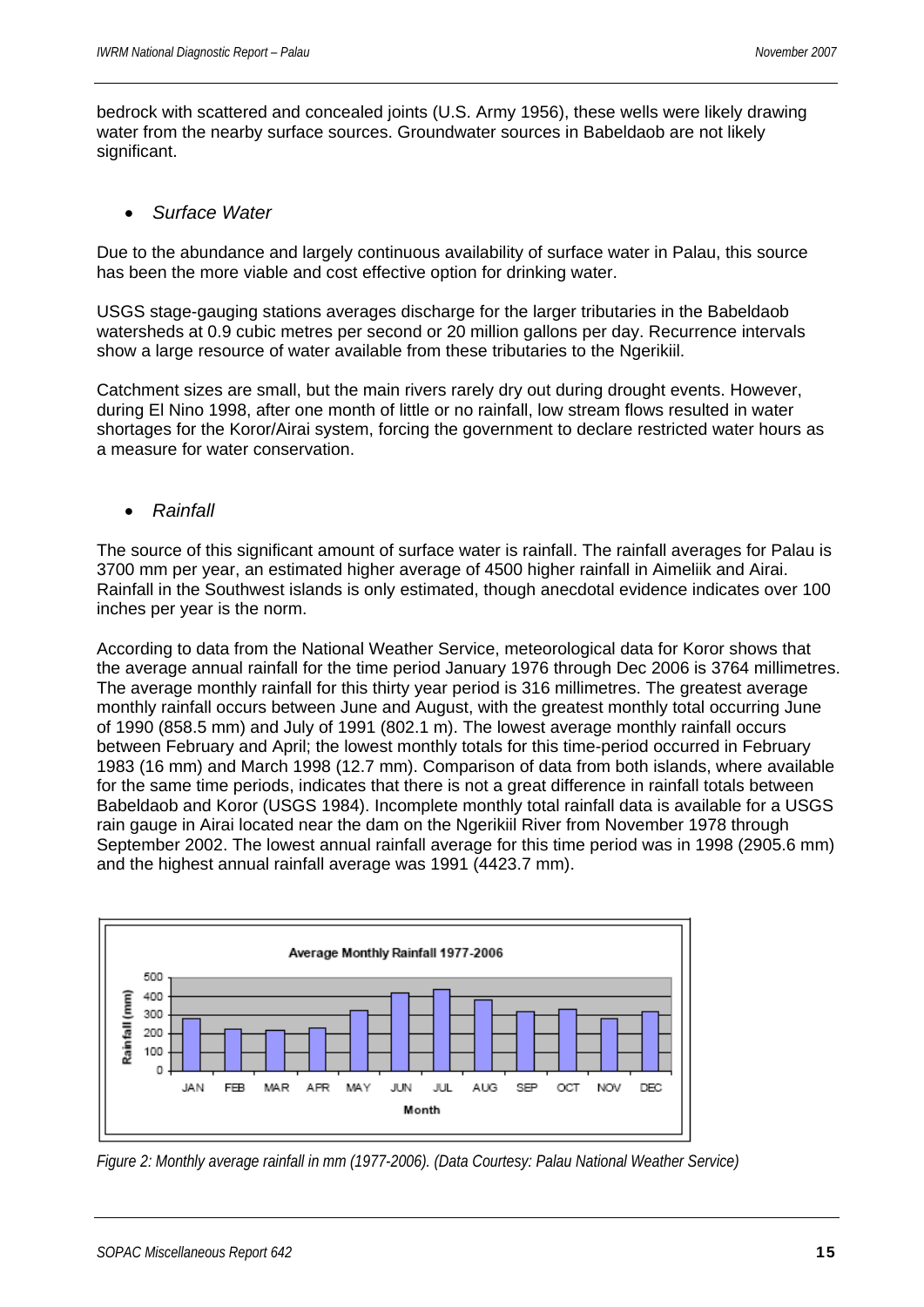Data from two major storm events – July/August 1981 and June 1990 was analyzed by the Natural Resources Conservation Services (NRCS) resource assessment in 2003. Analysis of the daily precipitation and discharge for these events indicates the volume of base flow or groundwater contribution of the tributaries, total runoff, and direct runoff or surface flow caused by excess rainfall of the storm event. The total precipitation for the July/August 1981 storm event was 50.42 centimetres over a 31-day period (July 24 to August 21). The discharge data for this period indicates that the average base flow is approximately 0.51 cubic metres per second. The total runoff of this flood period, including base flow, was 58.76 cubic metres per second per day. The direct runoff, determined from subtracting base flow from total runoff, was 43.98 cubic metres per second per or 34.44 centimetres (68 percent of rainfall). The total precipitation for the June 1990 storm event was 42.39 centimetres. The discharge data for this event indicates that the average base flow of the Kmekumel tributary is 0.12 cubic metres per second. The storm event lasted for 15 days from June 23 through July 7.

The total runoff of annual flood during this period, including base flow, was 11.83 cubic metres per second per day. The direct runoff was 9.98 cubic metres per second per day or 23.1 centimetres for this storm event (55 percent of rainfall).

#### *2.1.2 Types of freshwater uses*

#### • *Drinking Water supply*

90% of people living in Palau have access to piped treated water. These public water supply systems water sources are generally surface water and are operated by the National government's Bureau of Public Works. There are currently 15 public water supply systems that rely on surface water intakes, 4 public water supply systems which rely on groundwater and in the northern most inhabited atoll, the old distribution lines are being reconnected to a new well for water supply. The largest treatment plant is in Ngeruobel, Airai State and services the States of Koror and Airai.

Commercial and industrial uses are limited and rely mostly on the Koror/Airai public water supply system.

The states on the island of Babeldaob depend mainly on surface water. There are public water supply systems that rely on groundwater on this island. Koror/Airai system treats 4 million gallons per day (15140 cubic metres, or 15 million litres per day). This is the most advanced system on the island, clarifier – flocculator – sediment beds – AVG filters – wet well. The rural systems have no filtration system and the platform islands and low atolls get their water from the ground and household rain water harvesting systems.

Two local bottle water suppliers are tested monthly by Environmental Quality Protection Board (EQPB) to see if the water meets drinking water quality standards.

Stores import bottled water from the US, Malaysia, Korea, China, Fiji, etc. They are tested annually by EQPB for HPC and coliform and are removed from shelves if tests are positive.

Currently there is a proposal to reuse wastewater from a newly constructed sewage treatment plant, mainly for irrigational purposes. This treatment plant is using a Kubota submerged membrane filter. The re-use of water from this plant has not been approved, pending further testing of the water quality after treatment.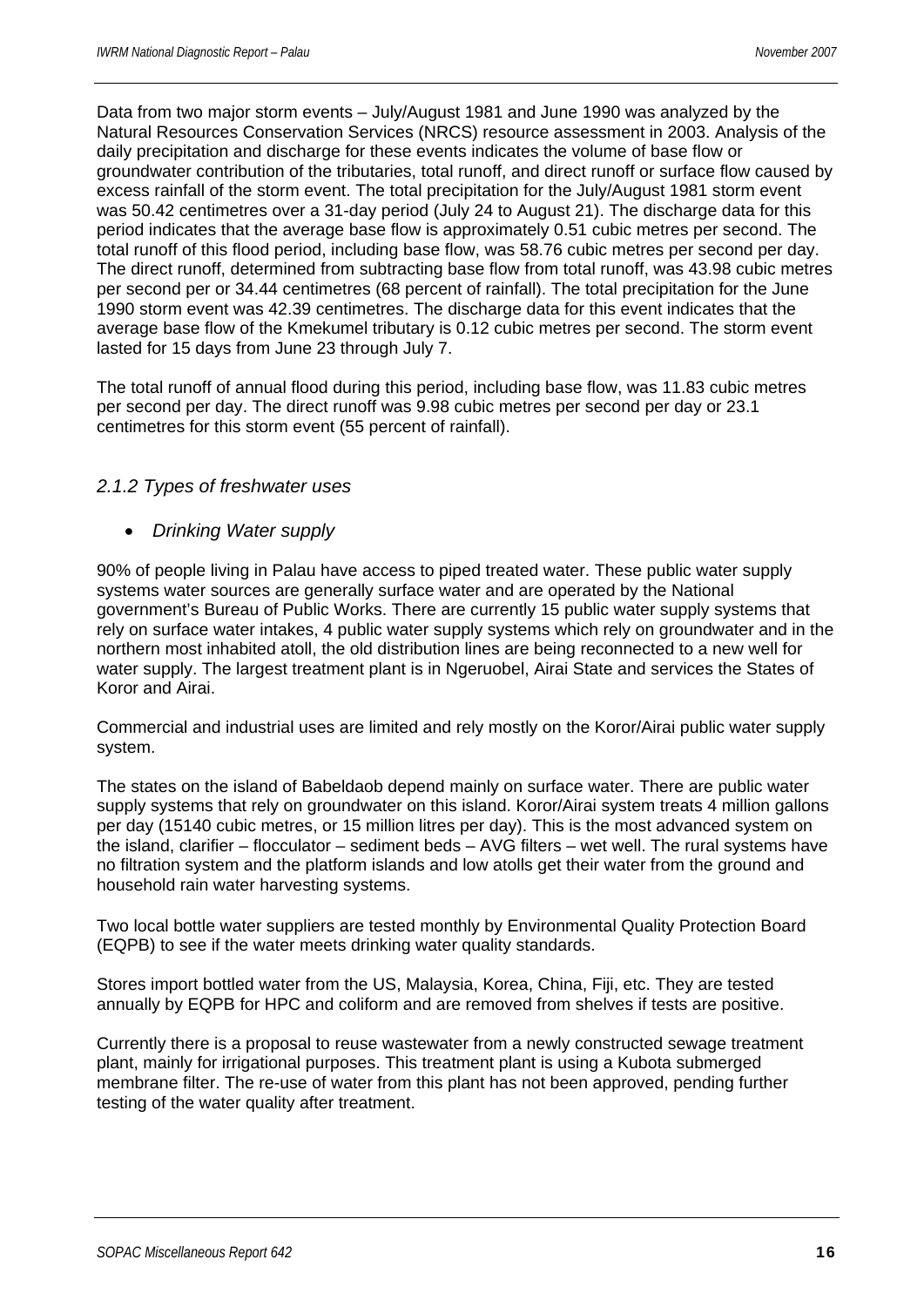#### • *Irrigation*

Most irrigation in Palau is small scale. There is minor irrigation in small farms near small streams. The amount of extraction is difficult to estimate.

Irrigation is used in the traditional taro patch "mesei". Here, women divert flow from small perennial streams to supply their wetland taro patches with water. This has been a practice done for centuries to ensure proper moisture content of the taro patches. Very little silt exists in the taro patches.

#### *2.1.3 Major issues and concerns*

• *Extent to which groundwater and surface water resources exploited* 

The extent to which these water sources are exploited is not known. Estimates are calculated based on the amount of water piped out of the treatment plants.

The Ngerimel Dam, constructed in the early 1950s, decreased water flow into the lower part of its watershed, but the flora and fauna of that area have acclimated to the decreased water levels over the past decades. The amount of water being diverted from the rivers to fulfil the public water supply systems demands does not affect the flow into the coastal areas because enough rain falls in Palau to compensate for the extracted waters. However, during dry season, the dams constructed to increase depth near the intakes cause lower flow out to the reefs, though not significant.

In Peleliu, there was saltwater intrusion in one of the wells closer to the shoreline. That well was closed off and a new well was dug at the south end of the island were there is a large freshwater lens. During the dry months of February and March, the Koror/Airai public water supply system issues water conservation warnings. Although there is still a large flow of water, the Ngerimel dam usually gets low water levels, which triggers the reduce usage messages. Only in 1998 was there an extreme need to push for water hours. The water consumption needs to be decreased along with leaks that need to be detected. Current water usage in Koror/Airai is estimated at 700 litres/day. In the Southwest islands, where they rely heavily on rainwater as a source of drinking water, the water usage is estimated at 150 litres of water per day.

#### • *Use of Alternative Sources*

Almost every household has some sort of rainwater catchment system, ranging from simple plastic lined 55-gallon steel barrels to imported aluminium 400 gallon tanks to constructed cement tanks. Desalination has been raised in the past though never thoroughly explored. Two local bottle water suppliers, Aqua-Pure<sup>™</sup> and NECO Tabecheding™, sell water purified by filtration, reverse-osmosis and UV-disinfection. These two companies have their water tested monthly by EQPB to see if the water meets drinking water quality standards.

Store bought water bottles are a popular alternative drinking water source. There are 6 water dispensers on the island. Stores import bottled water from the US, Malaysia, Korea, China, Fiji, Hawaii, etc.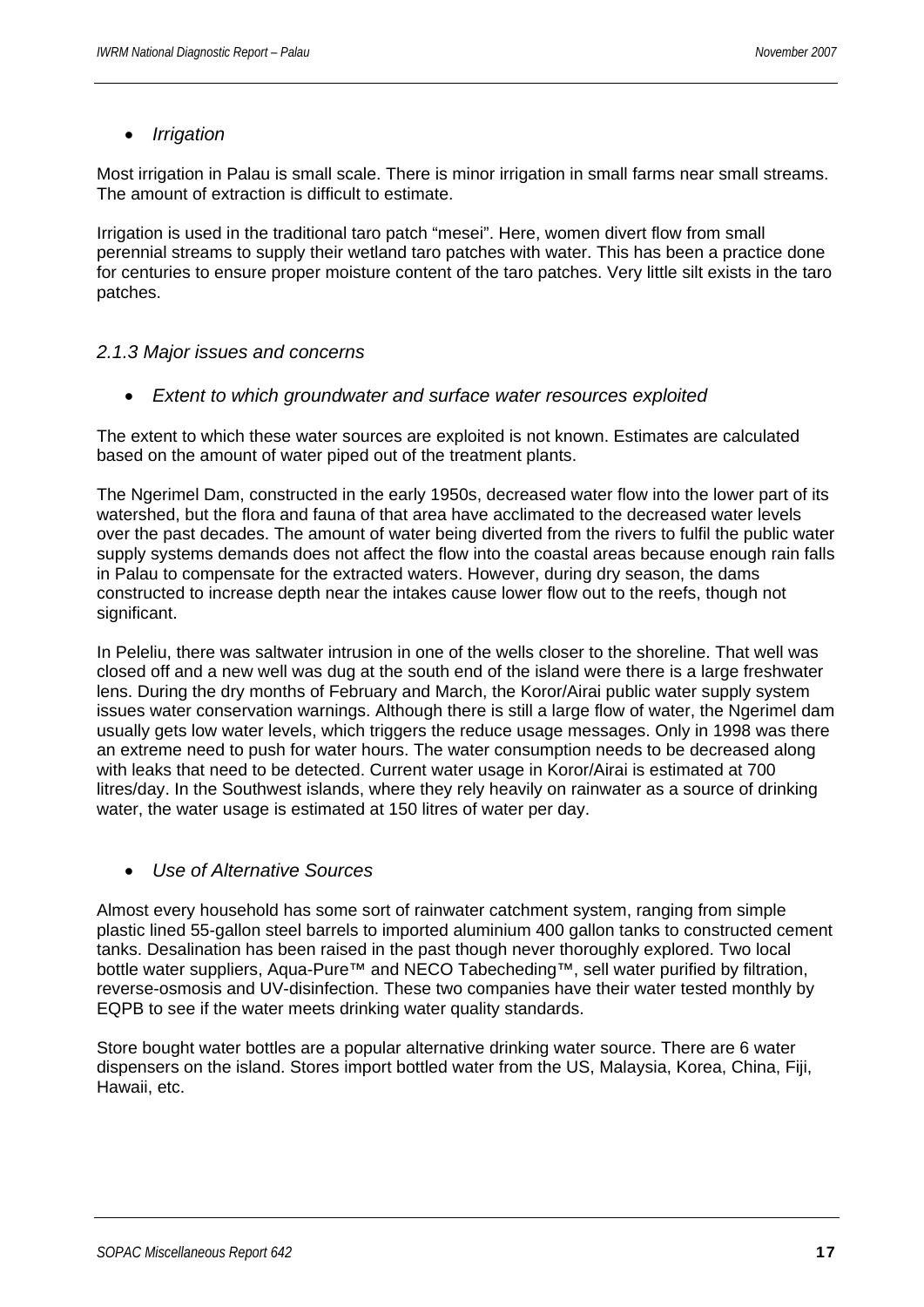#### • *The various and relative demands placed on watersheds/water resources*

Watersheds are heavily relied upon as water sources. Levels of water extraction from the rivers are unknown at this time. The Koror/Airai treatment plant estimates extraction of 4.5 million gallons per day from the Ngerimel Dam and Ngerikiil River, though these estimations are based on amount processed within the plant, not actual amount of intake.

Outside of water extractions, the lands within the watersheds are developed for a variety of purposes, ranging from private residences to agricultural lands. Because of the small land mass of the islands, virtually any development has impact on the watersheds. Demands on the watersheds are not known as very little development has occurred near or around these areas. However with an expected migration to Babeldaob, increased water usages from the rural public water systems are expected.

#### • *Competing uses of water and priority uses*

Water priority uses always come down to humans at the forefront. The leading use for water is consumption, meal preparation, and hygiene. Other uses include carwashes, Laundromats, and to a certain extent, swimming pools.

Competing uses on the water supply comes from the tourism industry, where hundreds of thousands of gallons are diverted to tourism-hospitality industry.

How water extraction is impacting the coastal environment is unknown. Mangroves and coral reefs are dependent on certain level of freshwater. The extent to which impounding water has on decreasing fresh water flow to coral reefs is unknown at this time.

#### • *Sources of pollution of surface water, groundwater and coastal waters*

The main source of pollution is sedimentation. The causes are poor erosion controls, loss of riparian buffers, and poor landuse practices. But with more development expected on the larger islands, other sources of pollution will be inevitable, i.e. sewage, chemical pollution, oil spill, etc. Pollution into the groundwater sources is from poorly maintained septic tanks, leachate from nearby landfills, etc.

The groundwater pollution may be saltwater intrusion. On the platforms and atolls, there is a need to limit the amount of water extracted per day.

Coastal waters are impacted daily from land-based pollution, gasoline and oil from outboard motors and ships.

Trash and solid waste management plans are being put together to deal with the increased generation of human trash.

• *Information exchange systems on water resources* 

The Palau Automated Lands and Resources Information System (PALARIS) office is working to collect existing information into a GIS database on water resources along with current landuse data and development projects. The EQPB houses existing data on stream water quality and previous water resources studies done in Palau.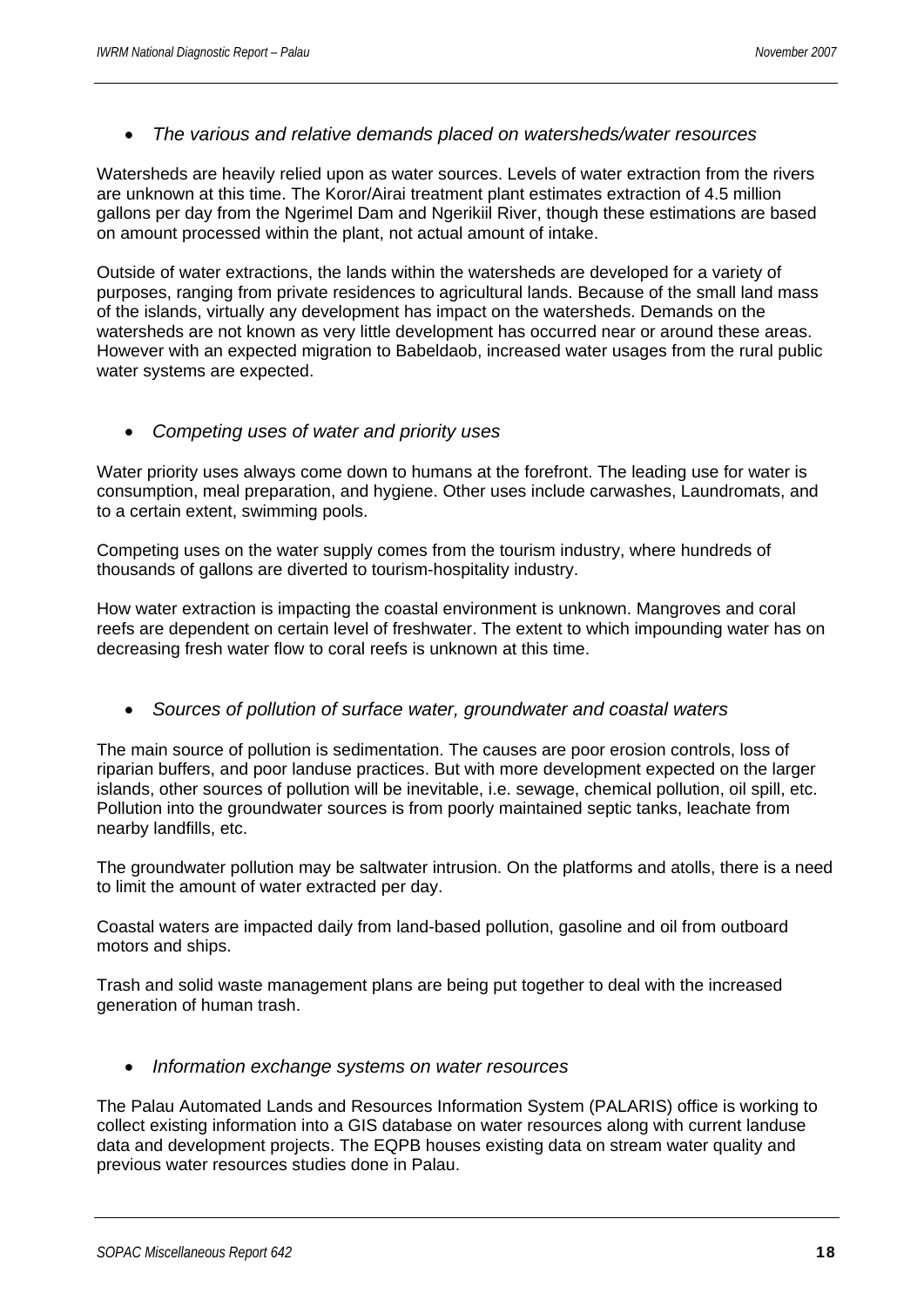- *2.1.4 Measures to manage impacts and concerns (IWRM approaches)* 
	- *The National Hydrological Network for water resources assessment and monitoring*

There currently is no National Hydrological Network in Palau. Existing information is from research conducted by the US Geological Survey (USGS). Palau is in the process of obtaining the data from USGS, with assistance from SOPAC and the HYCOS project.<sup>3</sup> Palau is working closely with SOPAC on the HYCOS project to re-establish the stream monitoring stations which were left for Palau's use by the USGS.

Meteorological and climatological data is operated and maintained by the Palau National Weather Service. Some government agencies have their own meteorological stations. The Palau International Coral Reef Center (PICRC) has 5 meteorology stations on Babeldaob. The Palau Natural Resources Council (PNRC) has one in Airai.

A groundwater source survey was done in 1996 by an independent consultant<sup>4</sup>. Results from findings of high iron levels shut down the wells in Koror.

- *The status of water resources quality including existing monitoring programmes and community-based monitoring*
- o EQPB conducts monthly bacteriological monitoring of all existing public water supply systems. In previous years there was a quarterly river and stream monitoring program. This program is set up to begin again. Marine water quality is also monitored near shores of high traffic or human use.
- o The Ministry of Resources and Development water operations has some information of the turbidity levels of the raw water feeding into the treatment plants.
- o Palau Conservation Society (PCS) has a community-based watershed awareness approach to watershed protection, mainly in Airai.
- o The contractor for the construction of the Compact Road, DAEWOO, sampled streams on a weekly basis for the duration of the construction, although the collected data is limited and tedious to interpret.
- o The Division of Environmental Health, of the Ministry of Health, conducts household surveys and when requested,  $H_2S$  paper strip test checks of household rain catchment tanks.
- o The Bureau of Agriculture's Forestry division does inventory of the forested areas in the watersheds of Palau.
- o PICRC has sediment monitoring stations on the reef patches outside of the Ngerikiil watershed in Airai and the Ngerdorch watershed in Ngchesar.

All of the above projects are related and there is an attempt to integrate the results. However, there are gaps that need to be addressed. The PCS-led Ecosystems-Based Management project is attempting to address translation of scientific monitoring work to community level understanding.

 $\overline{a}$ 

<sup>3</sup> Pacific Hydrological Cycle Observing System Project

<sup>4</sup> Winzler & Kelly Consulting Engineers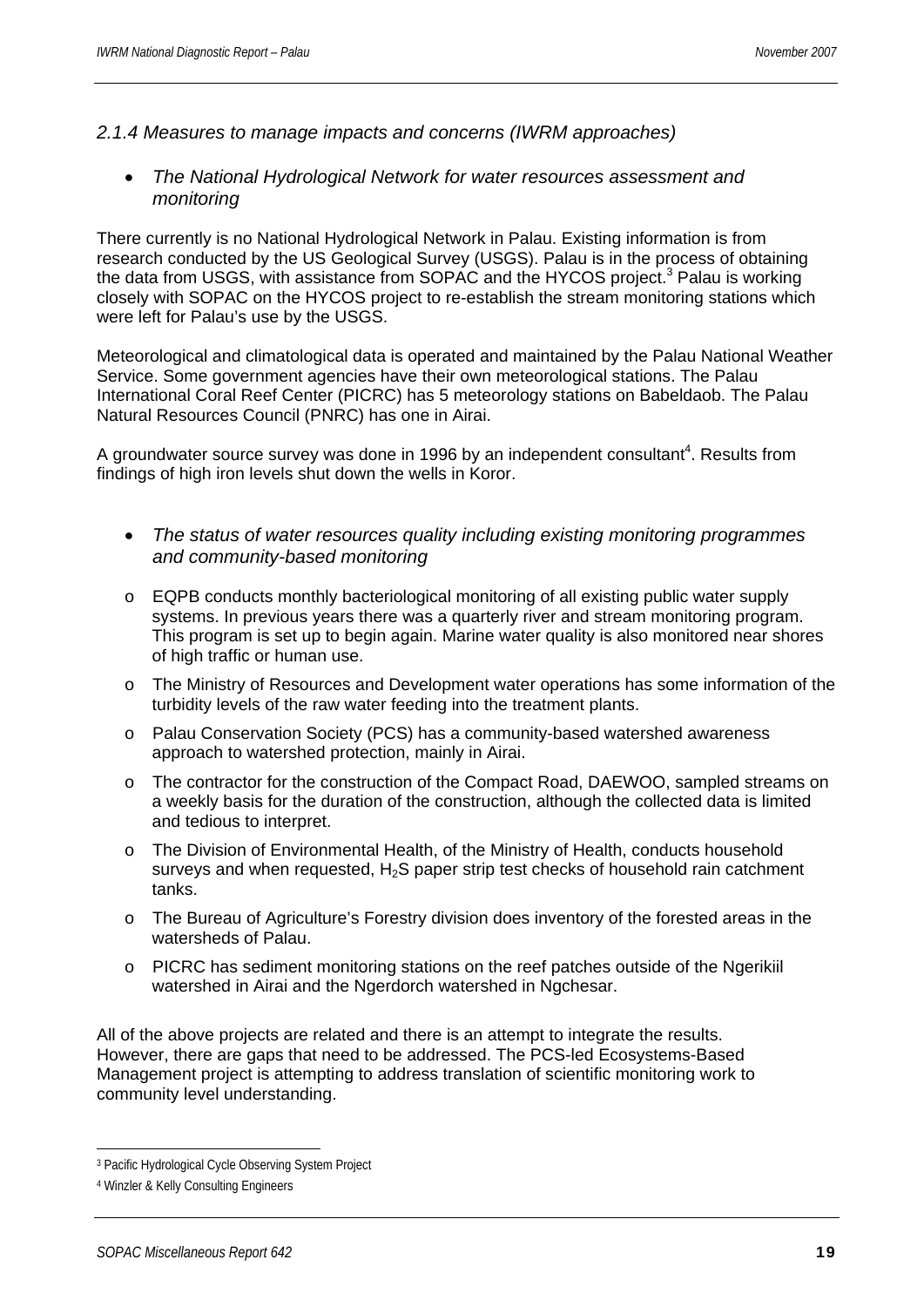#### • *Water conservation and reuse attitude and applications*

Water conservation attitudes have improved somewhat since the water shortages in 1998, although there is a need for continued awareness campaigns. Water usages for the Koror/Airai Area is estimated at 150 gallons per day per person (over 500 litres per person per day).

The Bureau of Public Works is continuing its efforts to identify leaks to address unaccounted-for water and is looking into options for improvement of their leakage detection program. They are also looking into possibly increasing current water use fees. As of now, the current fee is US\$0.90 per 1000 gallons (3780 litres).

There is no legislation to limiting water extractions from a water source.

There is an existing proposal for reuse of wastewater treated in the Melekeok Sewage treatment plant, which uses a Kubota submerged membrane filter, although approval for opening the lines is pending results from further testing. This source will be limited to farm use and watering plants.

• *Prevention measures of pollution: buffer zones, water reserves, water safety plans* 

Existing regulations require at least a 50-feet buffer zone (15 metres) from any water source, fresh or marine, although this is hard to regulate. The only enforceable option is to have this buffer zone inserted as a condition of any permit handed out by EQPB. This is enforceable only through notices of violations and fines and has not been very effective in the past.

The Bureau of Public Works is working on regulations to limit development in areas that directly impact the water intakes for all the states, including groundwater sources.

Some states have passed legislation to protect buffer zones, especially in conservation areas. Ngeremlengui, Ngatpang, and Aimeliik States passed legislation in 1999 to protect up to 100 feet (30 metres) as buffer zones for development within the Ngarmeduu Conservation Area, the largest conservation area in Palau. Airai State has limited development near the Ngerikiil River, especially towards the intake for the Koror/Airai public water system. Legislation includes:

- Ngeremlengui Public Law
- Ngatpang Public Law
- Aimeliik Public Law
- Airai-Ngerikiil Watershed Legislation Draft (landuse practices)
- Also in existence is the Ngeremlengui/Melekeok Watershed Alliance in which these two states protect the boundary ridges that impact watersheds in both states.

A Water Safety Plan (WSP) has recently been drafted by the WSP National Steering Committee to ensure safe drinking water for people of Palau. This draft will be introduced to the National Congress for consideration. The WSP calls for limited development upstream of any public water supply intake.

The National Emergency Management Office, under the Office of the Vice President of Palau, was created (Executive Order 166-99 National Disaster Plan.) to coordinate and mitigate for any national emergency.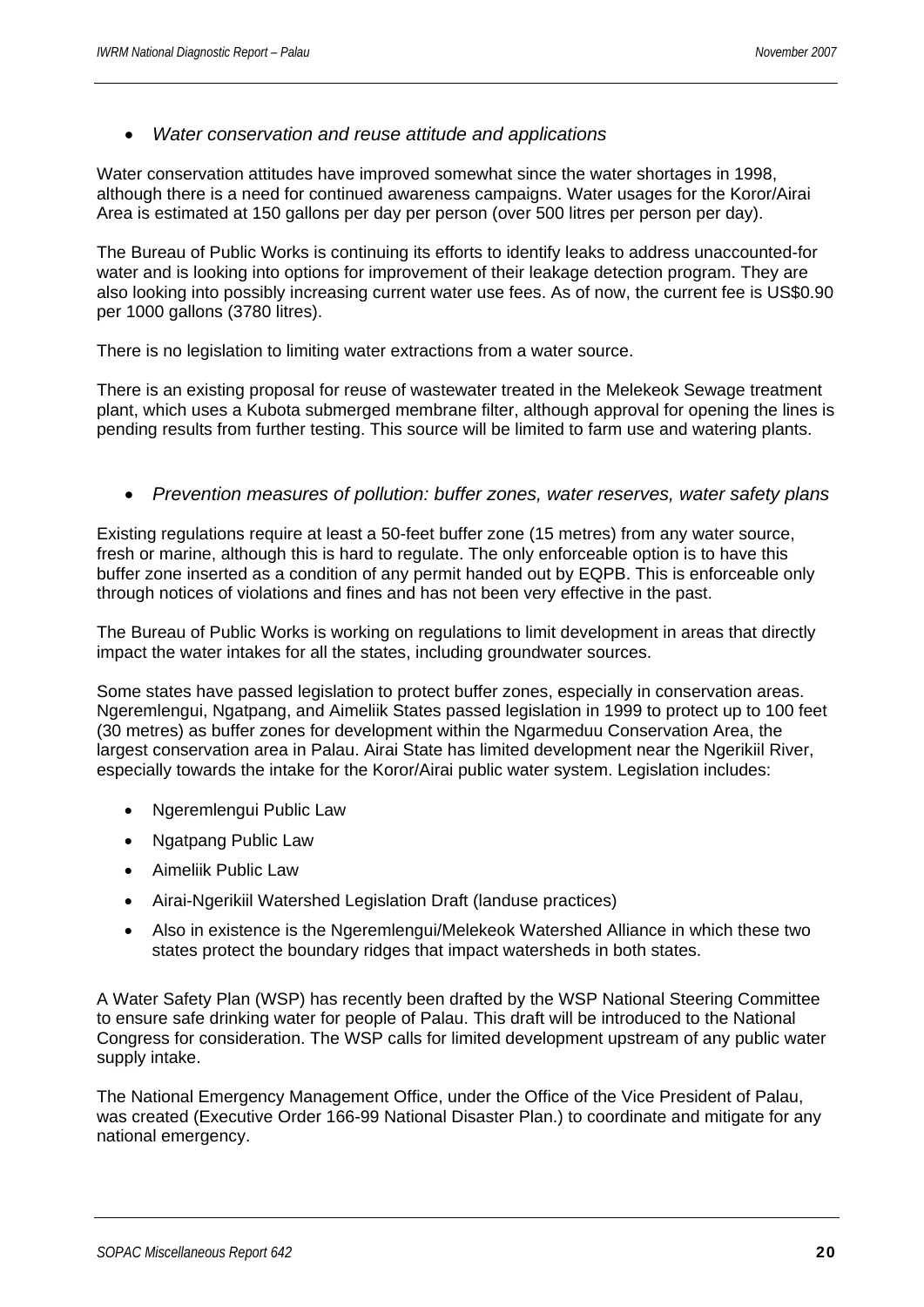# **2.2 Island Vulnerability**

#### *2.2.1 Types of disasters*

Palau is fortunate to be outside of the main tropical cyclone track of the northwestern Pacific. The natural disasters the country faces rarely involve cyclonal winds or inundating rain. The last storm to directly impact Palau was Tropical Storm Utor in 2001. However, El Nino impacts on Palau are felt heavily when the dry season is extended from its usual 1.5 months to 2-3 months. In the period after this, La Nina, higher than average rainfall is expected along with more intense and more frequent storms.

Palau remains vulnerable to man-made disasters such as fires, marine oil spills, disease outbreaks, and chemical or hazardous pollution to water supplies.

• *Sea level rise and /or horizontal land movement (subsidence or isostatic rebound)* 

There is no recent information on sea level rise or land movement. The Intergovernmental Panel on Climate Change (IPCC) in 2001 estimated a rise of between 0.2 and 0.9 m in sea level by 2100.A slight increase in sea level could mean a significant threat to thousands of acres of Palau's lands. Presently, the negative effects of sea level rise can be clearly seen in the beaches of Angaur to the coastal areas of Babeldaob, even to Kayangel (Office of Environmental Response and Coordination 2002).

• *Historic data on floods and droughts at the national level* 

Historically, no flooding has been observed. Anecdotal information indicates that there have been droughts in the past but were never recorded because the water sources never dried up.

Recent El Nino events have contributed to water rationing in the last 10 years. The 1998 El Nino drought was the worst Palau had seen. During the 1998 El Nino event, 75% of the taro patches were damaged due to drought (NEMO/IESL).

Flooding is rarely a problem in Palau, given the natural contours of the land allow for adequate drainage for the maximum average rainfall. Only in areas with man-made changes have there been slight flooding issues. 10% of taro patches were flooded by storm surges during Tropical Storm Utor (MRD 2001).

During the dry season, the rivers are usually shallower, though there is still flow out to the reef. An impact of this low flow is a higher salinity level further upstream, though this has not had a noticeable impact on the natural flora and fauna. However, some research should be done on this to determine any impacts.

People in areas reliant on rainwater harvesting complain of saltwater intrusion during drought periods, although the freshwater lenses replenishes easily during the wet season.

• *Economic costs of water-related disasters* 

The collapse of the bridge between Koror and Airai in 1996 destroyed the distribution main to Koror. The cost to rebuild the bridge was in the millions of dollars. The cost to repair and reconnect the mains that collapsed with the bridge was approximately US\$1 million.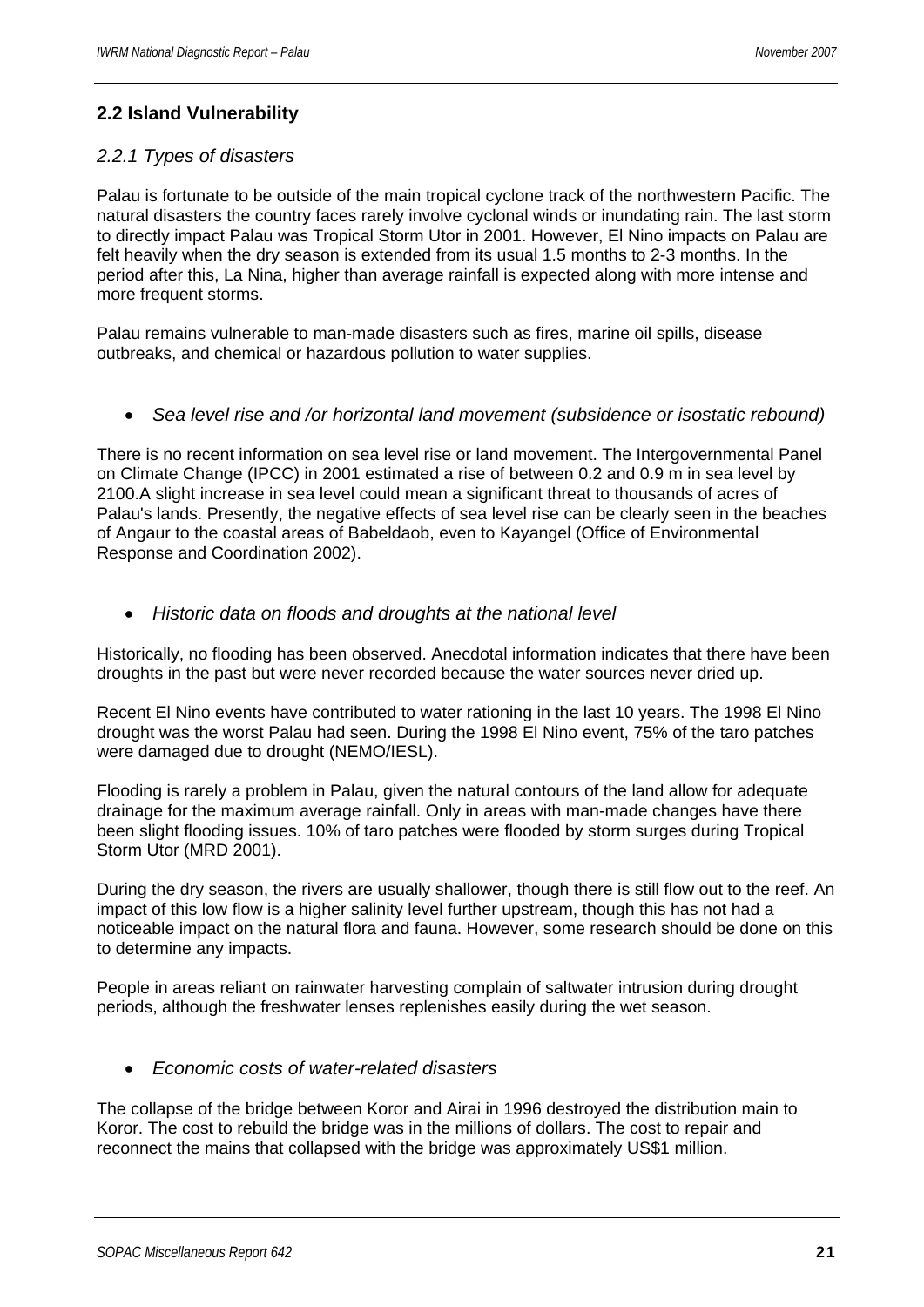The cost of repairing or replacing water storage tanks for the public water supply systems is estimated at US\$50,000 each. Should there be any damages to these tanks, natural or intentional; Palau does not have the funding to immediately recover the losses. Most of the tanks are in need of repair. There is a proposal to build more tanks as a measure to increase storage capacity of treated water to help during water shortage periods.

In 2001, millions of dollars were spent on repairing infrastructure damage caused by Tropical Storm Utor (NEMO 2001).

#### • *Development practices contributing to threats to life and property*

Opening up of the Compact Road will expose the entire island of Babeldaob to development. About 10% of the island has infrastructure, 10% is protected, 80% is left to be developed.

Potential of deteriorating water quality, increased water demands on small systems with population shifts, etc. will contribute to impacts on human health and the environment.

Unplanned development contributes to threats to life. For example, the current Ngatpang Landfill site was chosen and used by the DAEWOO Corporation, with approval from EQPB. However, after complaints of trash in the river, EQPB and Bureau of Public Works trekked outflow from the landfill and ended up at the intake of the Ibobang public water supply system. If this landfill continues to operate, leachate from this site may eventually end up in the drinking water supply.

Some foreign farmers (hired by local owners) have in the past, and may still be using, illegal pesticides, which may contribute to health issues if these end up in the water supply systems.

Dredging of coral reefs is still a legal practice in Palau, if proper permits are obtained. Dredging and filling of seagrass patches has led to a loss of fishing grounds for those who rely on the areas for subsistence fishing.

• *ENSO relationship to climatic disasters* 

The ENSO has been linked to extended drought periods during the dry season and has had a significant impact on rainfall during La Nina years. It is noted that during El Nino years, storms are more frequent and more intense. The ENSO is blamed for the drought of 1998.

#### *2.2.2 Major issues and concerns*

• *Lack or inundation of water resources* 

Water demand for Koror/Airai is a major concern during the dry season. Dry seasons also impact water supplies for the Southwest islands, which rely heavily on rainwater catchment systems.

• *Water quality impacts caused by pollution* 

Sediments from watersheds are a major issue to the treatment of the water (increasing filtration costs and disinfectant needs). According to the manager of the Koror/Airai Water treatment plant (D. Dengokl oral comm.. 2007), more chemicals are used during and after rain events in order to reduce the increased turbidity caused by runoff.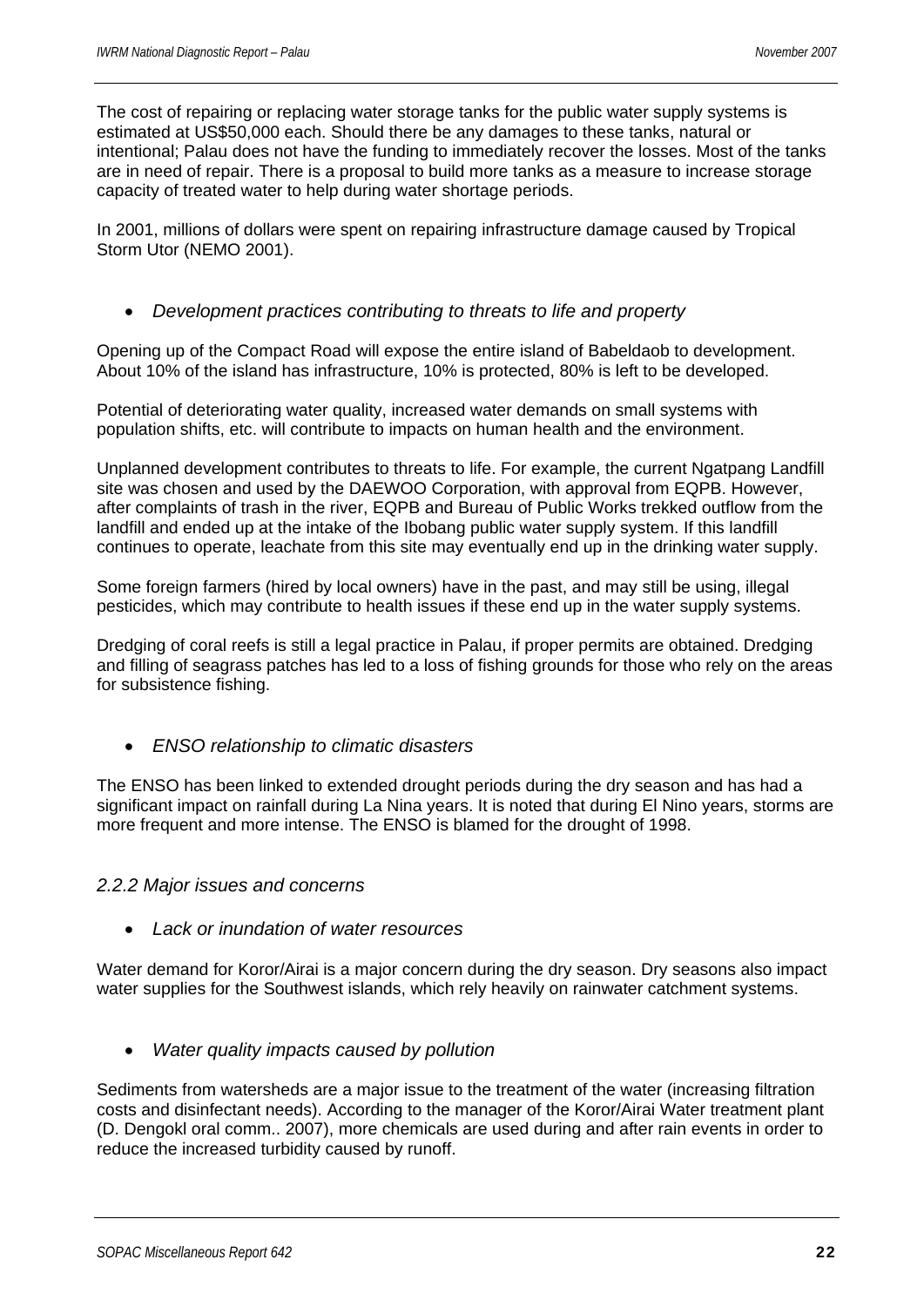Sedimentation is also an issue for the coastal areas, where the sediment covered reefs have no live coral. Sedimentation smothers adult corals (Fabricius et al. 2003), blocks coral recruitment (Babcock and Davies 1991), and changes community structures from coral dominated to algal dominated communities thereby affecting coral biodiversity (Edinger et al. 1998). Several studies in Palau (Golbuu et al*.* 2003, Victor et al. 2004) have shown a rise in sedimentation rates in areas with more terrestrial development.

Land was largely undisturbed in Babeldaob. However, recent construction of the Compact Road and residential developments has caused significant sediment loads into the rivers and the bays. Due to the decline of water quality as a result of increased development and environmentally destructive landuse practices, much of the patch reef in Airai Bay has been smothered, and hence, the fisheries in the bay have collapsed. At present, Palau does not have landuse planning or required controls in place to prevent erosion, sedimentation into riverine systems, and the resulting loss of marine diversity or habitats due to this sedimentation.

The Ngerikiil watershed provides a poignant example of what will happen throughout Babeldaob if landuse controls are not instituted parallel with construction of the Compact Road. Suspended fine sediment into the bay exceeds 1500 mg/l (0.2 oz/gallon); the river sediment plume is about 2 metres thick (6.6') (Golbuu et al. 2003). Should land development and land use practices continue unchecked, sustainability of this drinking water source and suitability of the soils for farming will be jeopardized.

A water quality study by Palau Community College - Cooperative Research and Extension (PCC-CRE) and EQPB (Rengiil 1999) found high levels of faecal bacteria near the intake for the Koror/Airai water treatment plant intake in Ngerikiil. The source was a mismanaged septic system for a pig farm near the area. After the findings, the owner fortunately complied with the request to improve the septic system.

Wastewater pollution is a concern to low platform islands that rely on their freshwater lens as a water source. The flush toilet is a popular type of waste disposal. On low islands in Palau, the septic tank is the most common catchment. Improperly built septic systems will leach down and contaminate the fresh water lens.

#### • *Saltwater intrusion and mitigation*

Saltwater intrusion has been noted in Peleliu through testing by the Bureau of Public Works in 2000, but that has been rectified by closing down the well closest to the shoreline. It has not been noted in Angaur, Kayangel, or the Southwestern Palau islands. This may be an issue in the near future, with increasing population to the low islands. To mitigate for this, rainwater catchment systems are being promoted and centralised tanks will be built to increase storage of rainwater.

#### • *Extreme weather impacts on watersheds*

Heavy rainfalls in the watersheds cause immediate sediment loading into the rivers. This in turn, affects coral reefs and seagrass beds on the coast as well as impacting treatment for public water supply systems.

Long dry seasons lead to water supply shortages, dying of crops due to lack of rainfall, and a higher dependence on imported products. During these long dry spells, the coral reefs die off to, not just because of associated increased temperatures, but also the decline in freshwater that is usually received from rivers, which are in low-flow mode.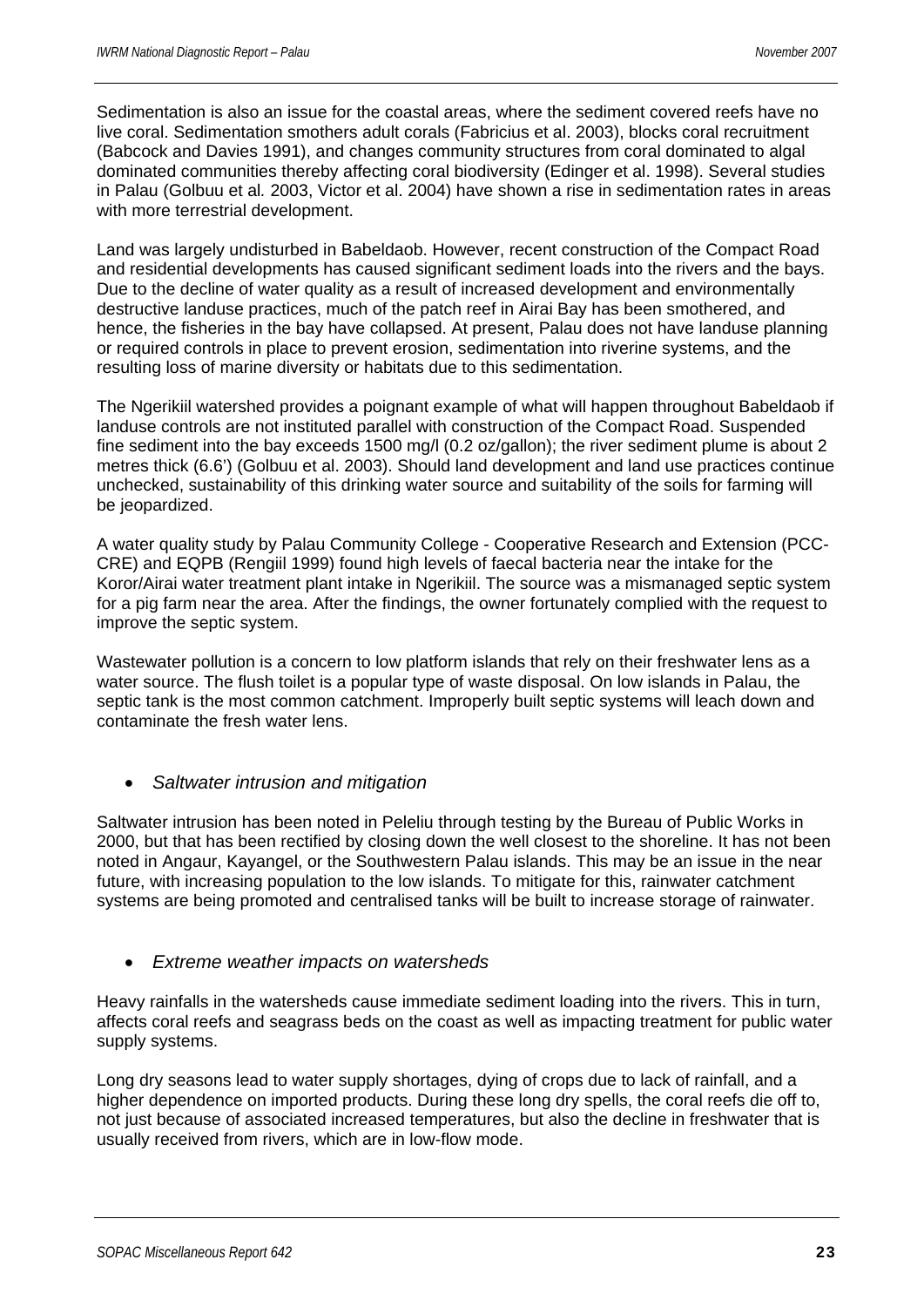• *Impacts of sea level rise or storm surges on aquifers or watersheds* 

During Tropical Storm Utor in 2001, taro patches in low-lying areas were flooded by the storm surges (MRD 2001). This led to a loss of income for the women who tended these crops. MRD estimated these losses at tens of thousands in income and combined with subsistence farming, the losses were estimated at hundreds of thousands of dollars.

According to the Office of Environmental Response and Coordination if sea levels rise as predicted by the IPCC, thousands of acres of precious habitats, including mangroves forests, beaches, low-lying agricultural sites, and coastal infrastructure will be lost. In addition to this; "there will be enhanced coastal erosion, dislocation of people, reduced resilience of coastal ecosystems, and saltwater intrusion into freshwater sources" (OERC 2002).

#### *2.2.3 Measures to manage impacts and concerns (IWRM approaches)*

• *Measures in place with respect to disaster preparedness and climate change* 

Because Palau is outside of the typhoon track, the population and the government have become complacent. The heavy rainfall of Utor in 2001 caused damage to infrastructure, power outages and millions of dollars of damage. The National Emergency Management Office (NEMO) is set up to respond to national emergencies and natural disasters. NEMO was created by Executive Order to deal with any national disasters. In terms of water resources, in the course of supplying water to the public, anything posing threat to public health, safety and well-being charges NEMO to warn or alert the general users to take preventive measures to save lives. Potential threats include contamination with chemicals, bacteria, other waterborne pathogens, and incidents of drought. NEMO, with its current staffing and funds, can coordinate and mitigate small scale disasters. However, if any large scale disaster occurs, very little can be done except to warn the public.

Policy needs to change to reflect changing times. The measures in place, which are reactive, need to become more proactive as development and climate change impact Pacific Islands. Further research along the lines of climate change is needed for Palau to determine impacts of such changes, i.e. sea level rise, sea temperature levels, storm intensities and impacts, etc.

Increased awareness of wise water use will reduce consumption levels and decrease the cost of treatment for drinking water supplies so that during drought years, the impact of the decreased rainfall quantity does not severely cripple the social wellbeing of the Republic.

#### **2.3 Awareness**

#### *2.3.1 Awareness campaigns, advocacy initiatives currently undertaken in the area of water resources management*

Palauans have a culture and history that has surrounded itself with a shroud of water. Water is the central issue of most areas, from freshwater resources to marine water and marine organisms. Earth Day 2003 "Water For Life" continues on today and ties in with the 2007 Earth Day Theme "From Ridge to Reef".

Water resources are major issues facing Palau. Because of the linkages between terrestrial, coastal and marine ecosystems, stakeholders range from community groups to the highest levels of the government.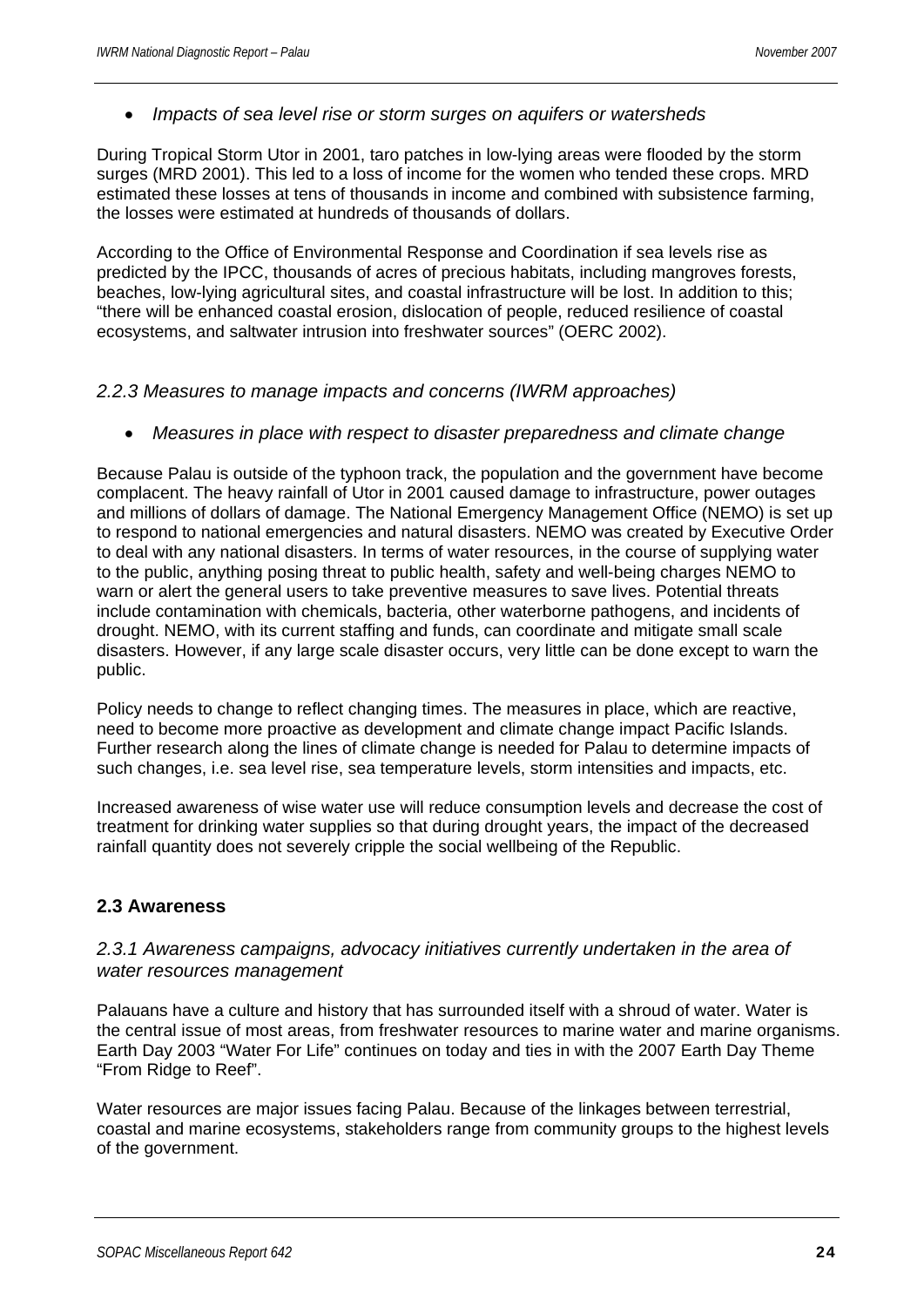"Water Education for Teachers" (WET) is spearheaded by the Ministry of Finance's Water Utilities Office. The rural water operators have taken it upon themselves to form an association that dedicates itself to keeping up-to-date with the latest technologies and advances in water treatment, even though the national Government lacks the financial ability to upgrade existing treatment plants.

Local schools include field trips to the water treatment plants to help students understand the complex workings of the plants. They also invite speakers from EQPB, PCS, the Bureau of Agriculture (BOA) etc. to the schools to discuss the need for watershed protection with the students.

PCS has dedicated an entire section of its offices to the promotion of watershed protection. With the assistance of PNRC, researchers have been brought in to study and survey the best management practices for watersheds.

State governments are dedicating a majority of their limited land to the protection of the upper watersheds. The longstanding traditions of protecting natural resources are alive and booming in Palau, even though assistance and technical expertise is limited.

The Ministry of Health's Community Advocacy Program (CAP) can be used as a model to create closer ties with the community. Individuals within the local rural communities are hired as liaisons for the Ministry of Health to each respective community and vice versa. These tend to be individuals respected within the community.

PCS utilises a similar campaign, with one minor exception. They hire respected, retired community members to work at PCS and are the main drivers of PCS' programmes within their communities.

• *Relevant stakeholder participation in water resource and management outside of the government or statutory body responsibilities.* 

Private stakeholders voluntarily participate in national or state workshops that deal with water resources. There are private citizens that are active members of several environmental bodies, including the National Environmental Protection Council (NEPC), the PNRC, and the WSP National Steering Committee. For major community projects or policy planning; meetings and public hearings are held for the communities to voice any concerns and add their input. Individuals who are considerably expressive are often invited to become members of committees (if any are formed for projects). Given the small population of Palau, much of the community level input is provided through the state governments and representatives.

Some community members have formed unified groups to push and support their concerns. Several small community groups have applied for and received small grants from the GEF Small Grants Program. A list of grantees is in this document.

The Rural Operators Association is an association of water operators for the rural states of Palau. They formed to present a united front to negotiate for training and workshops and a voice in the national environmental bodies.

The Rotary Club of Palau, is very active with communities, and with Rotary International, is supporting the *Water for People* (WFP) programme, which is purchasing and installing Solar Pasteurisation Units for two schools in Palau. The installation of these units will provide a source of safe, clean drinking water to the students.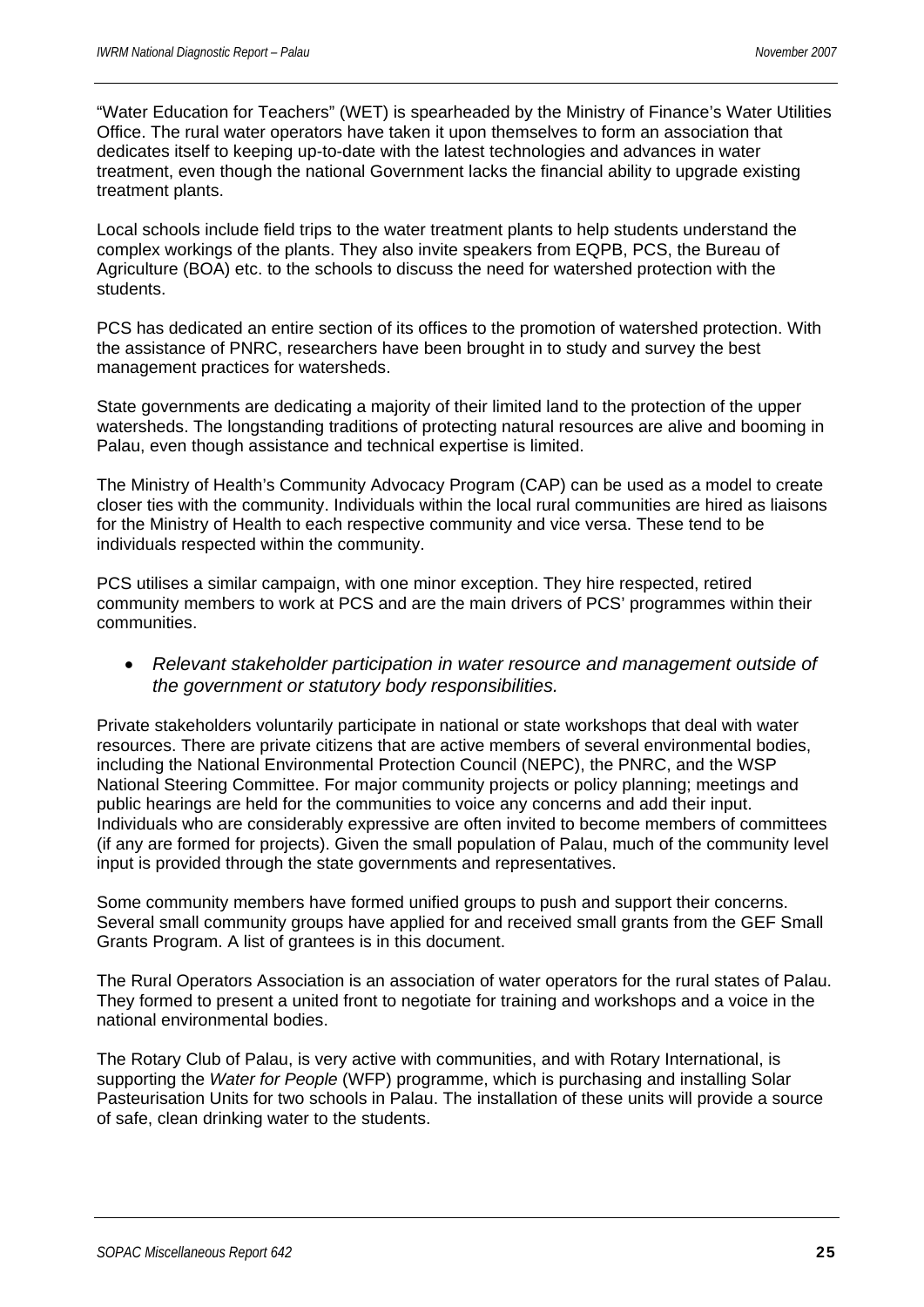#### *2.3.2 Major issues and concerns*

#### • *Social or cultural issue associated with water resource and wastewater management*

Water is seen as abundant and a resource that should not have to be bought. The social stigma of having to pay for water is slowly fading away as people get more information on the cost of treatment and lack of cost recovery. Nowadays people are paying US\$0.85 for a 500 ml water bottle so paying the same price for 1000 gallons seems reasonable.

Wastewater discharge into any body of water is socially, environmentally, and economically unacceptable because of the heavy reliance on the streams as a water source and the oceans as a source of food and tourist attraction. When the Malakal wastewater treatment plant (WWTP) was in the planning process, Palauans realized that sewage would be discharged into coastal areas and the public outcry was loud. Government agencies were swamped with angry phone calls, letters of outrage were sent to the Olbiil Era Kelulau (OEK, National Congress) and the President, and the local radio talk shows had irate callers calling about the situation. Only when proper awareness campaigns about how the plant would work to remove most of the contaminants commenced did the public outcry die down. Still, a majority of the population refuse to fish in the waters near the outfall of the WWTP.

The composting toilet is seen by the government as an alternative to flush toilets. It would decrease the use of water and decrease the amount of wastewater entering sewer systems and septic tanks. However, flush toilets are seen as a sign of luxury and therefore installed in most new homes. There needs to be a stronger push for composting toilets, especially in areas reliant on groundwater sources, as a measure to protect water supplies and increase organic fertilising material for agricultural purposes.

#### • *Community participation and consultation*

Community participation has always been an important aspect of environmental work in Palau because the community level activities generally determine the success or failure of a project. With large projects, communities are involved in public hearings, consultations, workshops, and meetings. Negative community reactions tend to lead to failure of projects. Because of miscommunications in the past with regional and international environmental projects, communities are hesitant to embrace new projects. In order to have receptive community participation, any project must clearly state its goals and objectives, as well as the funding and allocation of funds.

#### • *Political will*

Water resources are a priority for the national government, from safe drinking water for the people of Palau to clean coasts and shores for marine life. The national master plan calls for 24-hour potable running water by the year 2020. Even though the master plan is in place, Palau is still a long way away from meeting this goal. The policy makers are aware that water is a priority, but they have yet to increase funding towards meeting this goal. The political will does exist. It just needs a little push. The platform that the current President of the Republic ran on was the environment and has, during his two terms initiated and endorsed proposals and policies for environmental protection. However, some projects are seen as political pushes because of limited local involvement. This needs to be recognised by local involvement from the beginning.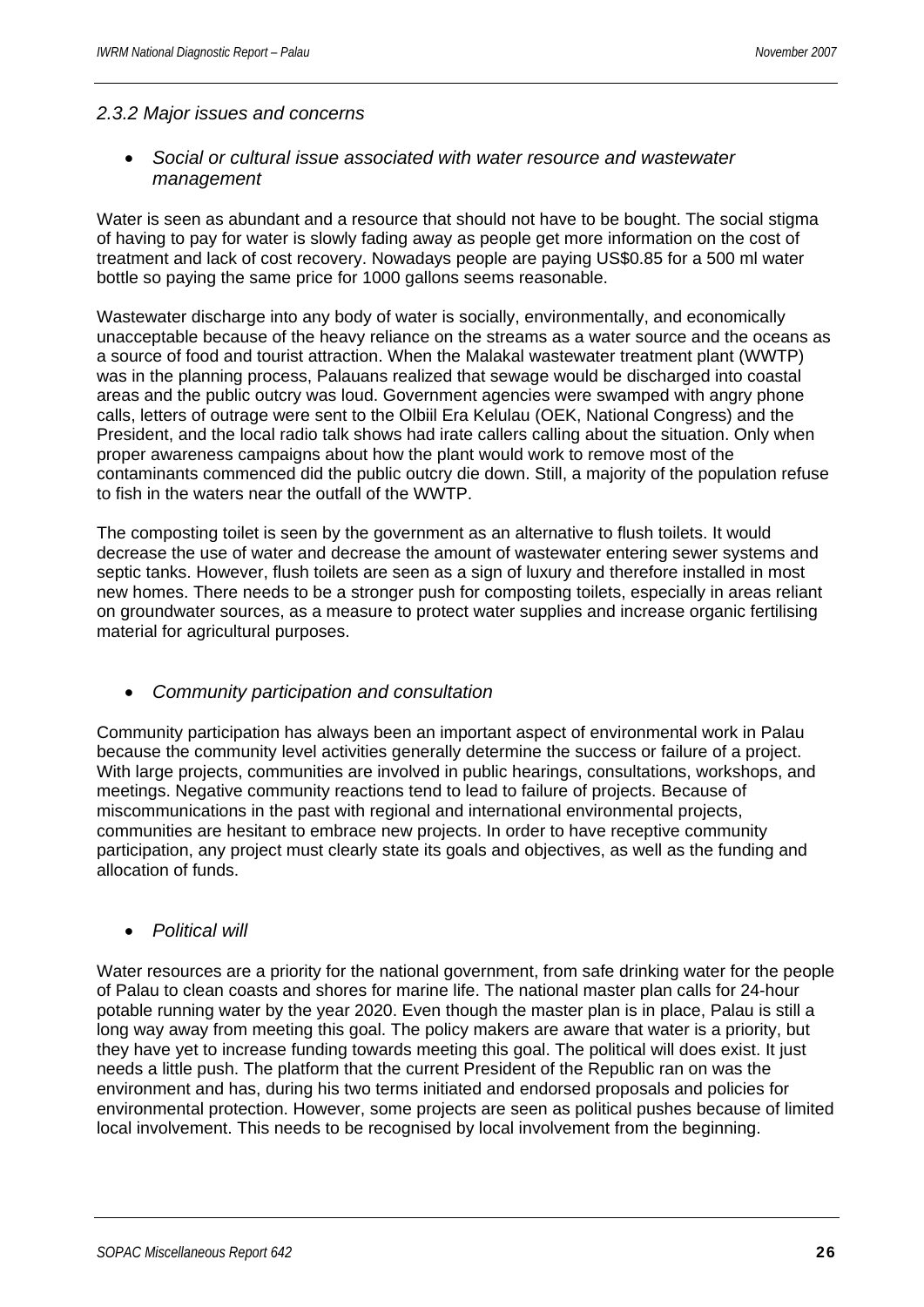#### • *Gender Issues*

The majority of public offices are held by men. In the democratic political sense, the country is run by the male gender. There are currently no women in the OEK nor in ministerial positions, though in the past there was a female minister who became a senator and eventually Vice President of the Republic of Palau. In other parts of the government, there are female heads of agencies.

The traditions and cultures of Palau are still highly regarded. Though the Council of Chiefs (traditional leaders) act only in an advisory role to the President, they are socially respected and recognised as the leaders of social and cultural values. Traditionally, the feminine presence is strong. The female counterpart to the Council of Chiefs is the *Mechesil Belau,* comprised of the highest ranking female leaders of each State. In Palau, chiefly titles are inherited or attained through maternal lineages. Moreover women have the power to bestow and rescind chiefly titles. Women also define cultural practices and act as educators, thereby cultivating and preserving cultural practices.

The role of women in Palauan culture has been one of active participation and involvement with most programmes and projects in Palau. The traditional women's groups are far more active with community work than the men's groups. The *Ekei Women's Group* is one of the most active women's groups in Palau. This group consists of socially prominent women and are very active in cultural and social affairs.

#### *2.3.3 Measures to manage impacts and concerns (IWRM approaches)*

• *Community based monitoring programmes* 

Community based monitoring programmes for forest transects have been done with the assistance of PNRC. Seagrass programmes are conducted with assistance from PICRC. Marine invertebrate studies are done by a private stakeholder with the assistance of local community members who harvest these for a living. The same goes for rabbit fish counts. Though not entirely scientific, the involvement of the local communities increases their awareness and interest in their environment. Water quality monitoring is slightly harder to involve the communities in, but with the IWRM, Palau would like to begin some community based monitoring programmes. There have been attempts in the past to involve local schools with water quality monitoring. The students expressed great interest, but the technical people must keep updating information each year.

The participation of community members can be tracked with surveys. Community groups, such as the *Ekei Women's Group*, can be utilised to conduct community surveys and questionnaires.

# • *Targeted campaigns geared towards a certain demographic group.*

Because everyone has an interest in, and is impacted one way or another by water, it may be hard to narrow down the educational and awareness campaign to a specific demographic.

As mentioned above, the water sectors have targeted schools, with the "WET" Project and including water quality monitoring in the local school curriculum. School children have always been a target group because they are seen as the future active stakeholders and ingraining in them the will to protect the environment becomes helpful in the future. The "*Uel A Sechelid*" (turtles are our friend) campaign, one of the most successful environmental campaigns, had targeted elementary school children.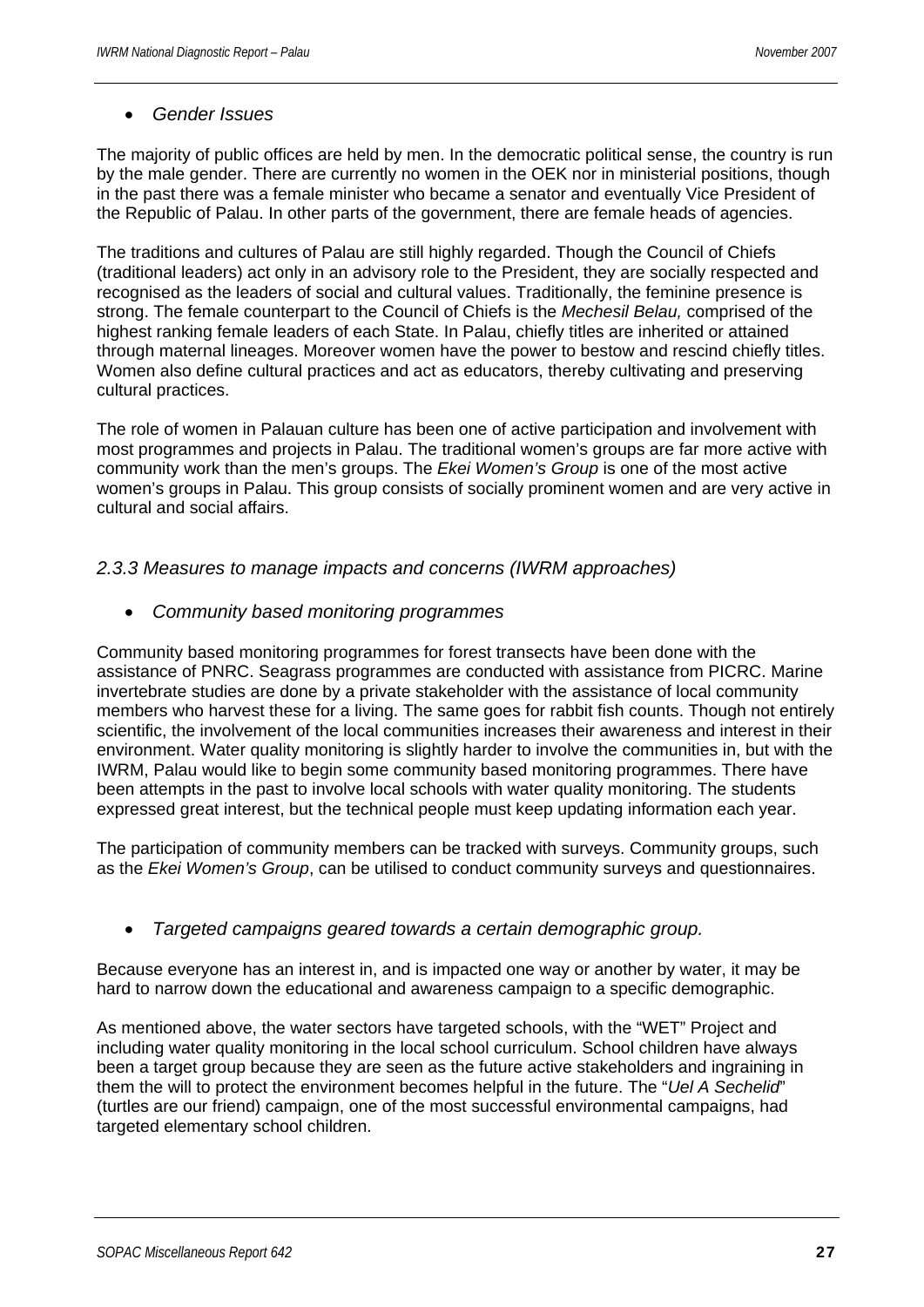• *High level advocacy initiatives* 

Water is a priority for the government of Palau. The WSP National Steering Committee is comprised of individuals that are very active when it comes to water safety. Tying in the WSP with the IWRM takes the group to the next level of integration.

The IWRM committee can, with the assistance of the Ministry of Health develop ties to the community, similar to the Ministry's CAP program. This program can then be used by the entire environmental sector of the government, which usually goes directly to the communities whenever a project, issue or meeting take place. The direct approach is generally uncoordinated and there can be several agencies approaching the communities with similar projects or workshops. At the community level, there is a feeling of redundancy and scepticism at this lack of coordination. Having an environmental liaison between the community and water resource agencies can lead to less confusion and more cooperation.

# **2.4 Technology**

#### *2.4.1 Types of water supply systems*

| State                           | Source of water per household by state |                 |               |                |  |  |  |  |  |
|---------------------------------|----------------------------------------|-----------------|---------------|----------------|--|--|--|--|--|
|                                 | PWS only                               | PWS + rain      | Rain Only     | Other          |  |  |  |  |  |
| Kayangel                        | 2                                      | 6               | 38            | 2              |  |  |  |  |  |
| Ngarchelong                     | 138                                    | 4               | 0             | 8              |  |  |  |  |  |
| Ngaraard                        | 96                                     | 20              | 3             | 1              |  |  |  |  |  |
| Ngiwal                          | 54                                     | $\overline{2}$  | 0             | 0              |  |  |  |  |  |
| Melekeok                        | 69                                     | 26              | 4             | 4              |  |  |  |  |  |
| Ngchesar                        | 58                                     | 9               | 2             | 6              |  |  |  |  |  |
| Airai                           | 418                                    | 104             | 4             | 3              |  |  |  |  |  |
| Aimeliik                        | 9                                      | 50              | 18            | 1              |  |  |  |  |  |
| Ngatpang                        | 22                                     | 68              | 6             | 0              |  |  |  |  |  |
| Ngardmau                        | 43                                     | 2               | 2             | o              |  |  |  |  |  |
| Ngaremlengui                    | 70                                     | 3               | 4             | 1              |  |  |  |  |  |
| Angaur                          | 52                                     | 32              | 0             | 2              |  |  |  |  |  |
| Peleliu                         | 4                                      | 181             | 6             | 0              |  |  |  |  |  |
| Koror                           | 2416                                   | 544             | 11            | 22             |  |  |  |  |  |
| Sonsorol                        | ł                                      | 0               | 36            | 0              |  |  |  |  |  |
| Hatohobei                       | 0                                      | 0               | 18            | $\overline{2}$ |  |  |  |  |  |
| Total<br>% of total households) | 3452<br>$(73.4\%)$                     | 1051<br>(22.3%) | 152<br>(3.2%) | 52<br>(1.1%)   |  |  |  |  |  |

*Table 1: Number of connections in each state and water source. (Source: Palau Census 2005)* 

• *Rural and urban (reticulated/non-reticulated)* 

The Bureau of Public Works (BPW) under the Ministry of Resources and Development is responsible for ensuring that treated piped water reaches every household. There are 17 public water supply systems operated by BPW. The largest and most advanced treatment plant is the Ngeruobel water treatment plant, which services approximately 75% of the population. There are 13 other public water systems on the island of Babeldaob, one each in Kayangel, Angaur, and Peleliu.

Households using rainwater catchment tanks are always informed to disinfect their tanks or boil the water before consumption.

#### • *Water treatment systems*

According to the 2005 census, 95% of Palau's population receives treated water. The Koror/Airai treatment plant treats approximately 17000 m<sup>3</sup>/day.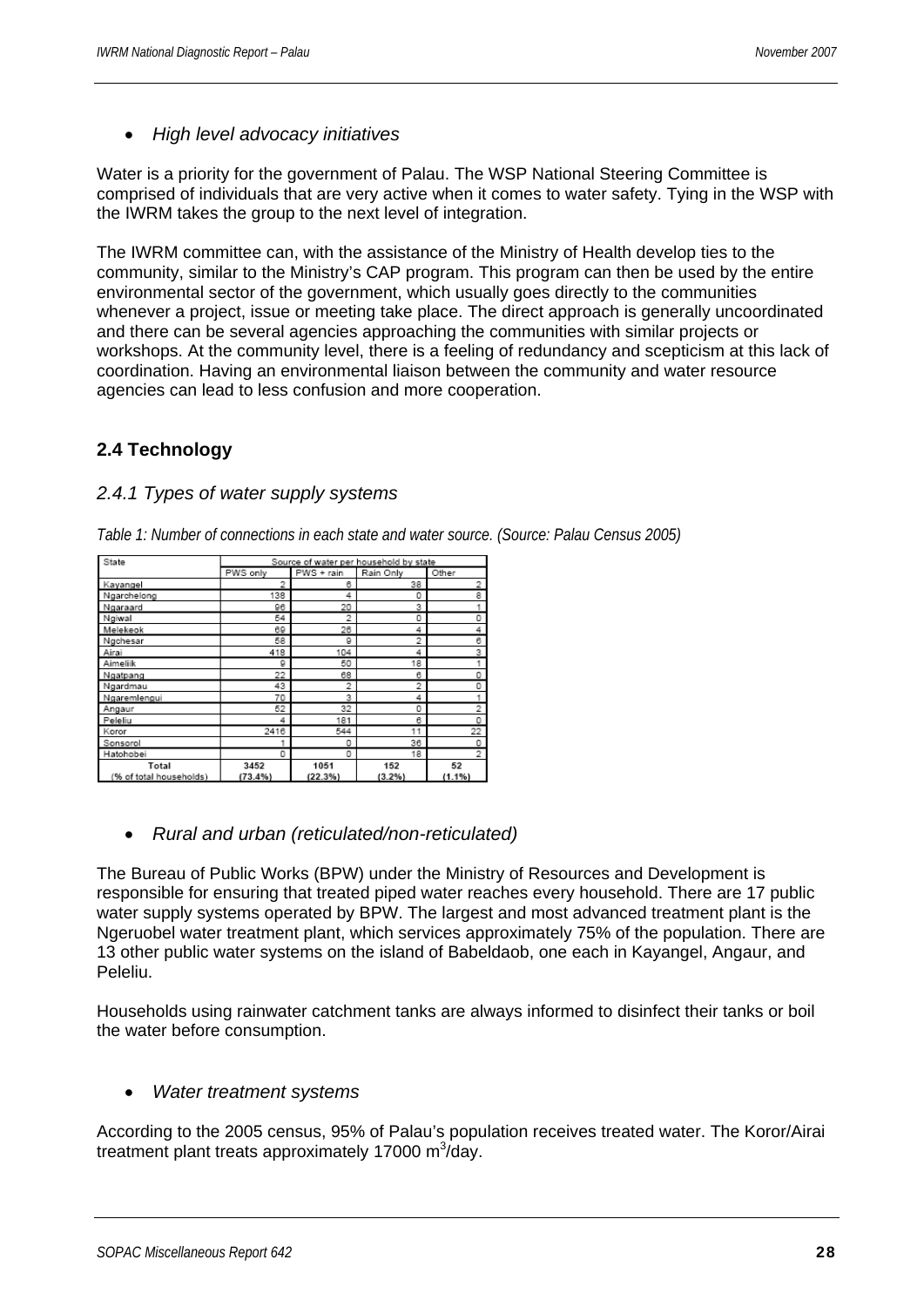Water from the Ngerikiil River is pumped into the Ngerimel Reservoir and water flows by gravity to a raw water collection basin at the plant. At the raw water basin, the water is blended and pumped towards the flocculation basin. In the line to the flocculation basin, soda ash, then alum then powdered activated carbon is added to the water and the water proceeds through a static mixing arrangement. After flow splitting, the water goes to one of four treatment trains and into the flocculation basins. After 2-stage flocculation the water flows up through tube settlers, is collected and split again to five valveless filters. After filtration the water is collected and mixed with a chlorine solution just after it enters a clear well. From the clear well high service pumps pump the water to distribution. Finished water flow meters are located on the high service pump discharge.

In 2005-2006, the Koror/Airai systems generally met drinking water quality standards (set forth by the EQPB public water supply system regulations) for absence of coliform bacteria, though it failed to meet turbidity standards (25% of the time) and residual disinfectant levels 4% of the time.

The rural water supply systems are simple sand filtration into holding tanks where chlorine tablets are added. During times of high natural turbidity, these systems generally fail to meet turbidity standards. In 2005-2006, the rural state did not meet standards for coliform 29% of the time, turbidity 73%, and disinfectant residual 30% of the time.

#### *2.4.2 Types of wastewater/sanitation systems*

• *Rural and urban (onsite and reticulated)* 

Only Koror has a fully operational wastewater system. The Koror plant, the Malakal WWTP services 2218 households in Koror, 75% of total households. The only other state with a treatment plant is Melekeok, where the capital of Palau is located. This plant began operation in 2006. The rest of the nation uses septic tanks, cesspools, or latrines.

| State                           | Sewage Disposal (by household) |                         |                   |  |  |  |
|---------------------------------|--------------------------------|-------------------------|-------------------|--|--|--|
|                                 | Public Sewer                   | Septic<br>Tank/Cesspool | Other Means       |  |  |  |
| Kayangel                        | ۰                              | 20                      | 28                |  |  |  |
| Ngarchelong                     | ۰                              | 124                     | 26                |  |  |  |
| Ngaraard                        | ۰                              | 67                      | 53                |  |  |  |
| Ngiwal                          | ٠                              | 40                      | 16                |  |  |  |
| Melekeok                        | ?                              | 103                     |                   |  |  |  |
| Ngchesar                        | ۰                              | 49                      | 26                |  |  |  |
| Airai                           | ۰                              | 483                     | 46                |  |  |  |
| Aimeliik                        | ۰                              | 67                      | 11                |  |  |  |
| Ngatpang                        | ۰                              | 88                      | 8                 |  |  |  |
| Ngardmau                        | ۰                              | 41                      | 6                 |  |  |  |
| Ngaremlengui                    | ۰                              | 37                      | 41                |  |  |  |
| Angaur                          | ۰                              | 74                      | 12                |  |  |  |
| Peleliu                         | ٠                              | 121                     | 80                |  |  |  |
| Koror                           | 2218                           | 623                     | 152               |  |  |  |
| Sonsorol                        | ۰                              | 3                       | 34                |  |  |  |
| Hatohobei                       | ۰                              | 4                       | 16                |  |  |  |
| Total<br>% of total households) | 2218<br>(47.1%)                | 1934<br>(41.1%)         | 555<br>$(11.8\%)$ |  |  |  |

*Table 2. Type of sewage disposal for households. (Source: Palau Census 2005)* 

Most septic systems are new and when properly constructed, can last a fairly long time, especially if the tank sludge build-up is pumped out routinely. The previous method of latrine sewers has become less utilised, though are still in existence. Old latrine and improperly constructed septic tanks are often abandoned for newer systems. These abandoned facilities will be an issue in the near future, with increasing development on the island.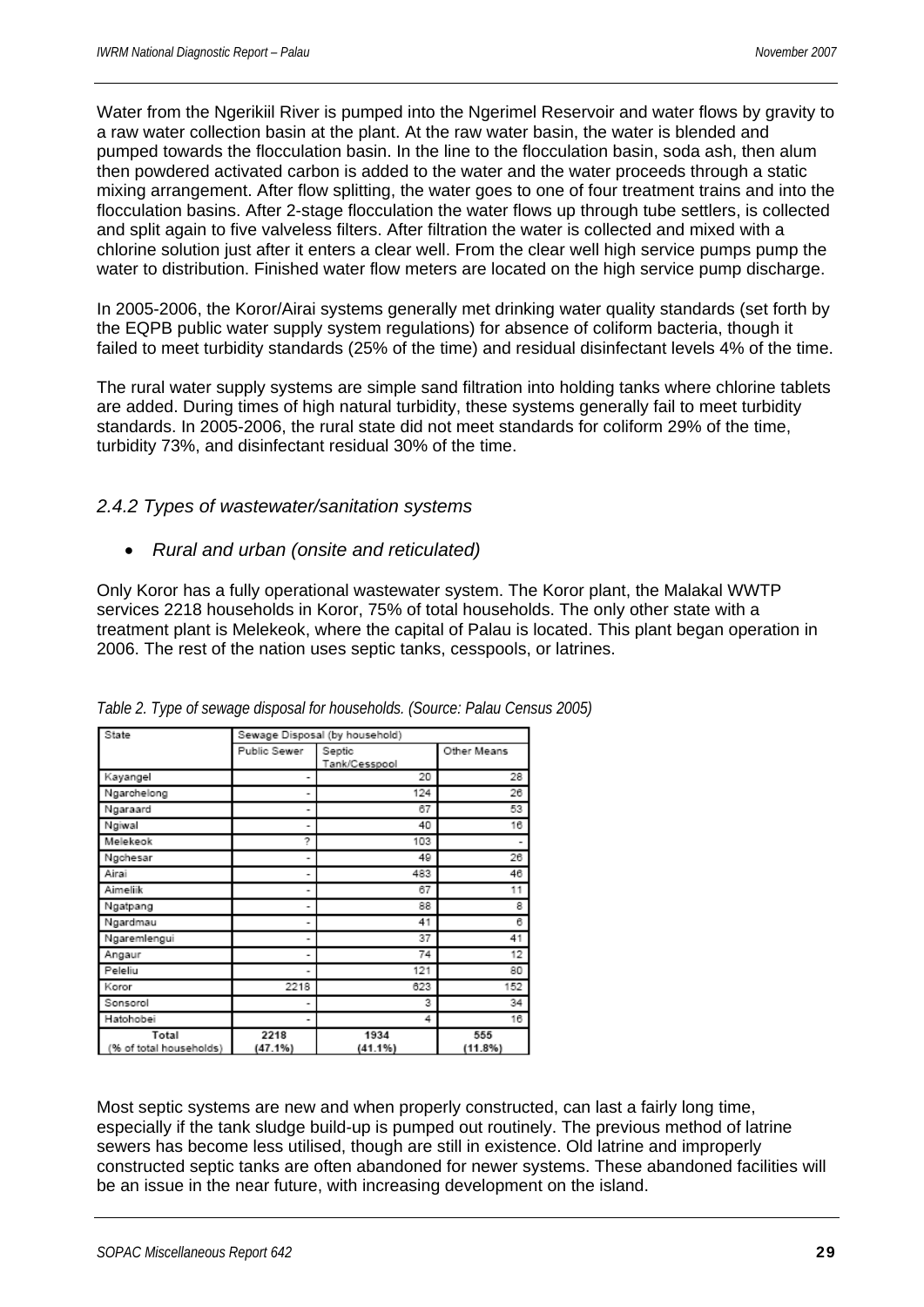The building of latrines and septic tanks above water intakes is discouraged. The proximity of the piggery and farm near the Koror/Airai system water intake existed before the intake was built and was overlooked during the building process. When high levels of faecal bacteria was detected near the piggery (Rengiil 1999), the owner was asked to remove the pig farm, or install a proper septic system. A septic tank and leach field was constructed and the levels of faecal bacteria near the intake decreased, though if the system is not properly maintained, the government may ask the owner to shut down the system.

#### • *Is there any medium to large-scale collection and treatment?*

In Koror, 2 million gallons (7500 cubic metres) of raw wastewater is treated per day at the Malakal WWTP. The plant was newly renovated to include an aerated settlement pond before the activated carbon filters and a wetland filter to remove nutrients from the water before release into the ocean. Since installation of the new ponds, *E.coli* counts at the outfall in the Malakal channel have decreased significantly. This plant is operated by BPW.



*Figure 3: Faecal Coliform indicator counts, Malakal WWTP outfall, Malakal Channel. (Source: Palau EQPB)* 

A new wastewater treatment plant was set up in the new capital in Melekeok, using a Kubota submerged membrane filter. The proposed plan is to re-use water treated through this plant to irrigate the lawns of the new capital building and some agricultural use. The permit approval is pending on further testing. This new plant is capable of processing 1,500 cubic metres per day.

#### • *Available mechanisms for handling and managing wastewater?*

Three pump trucks, operated by the Malakal WWTP pump sludge from private septic tanks and transport this to the treatment ponds to be processed. Sludge from the settlement pond is disposed at the Koror Landfill. Though this option is available, most households do not get their septic system sludge pumped, due to cost and/or lack of awareness. Instead, there is a tendency to build new septic systems when the old ones overflow.

#### *2.4.3 Major issues and concerns*

• *Does demand meet supply?* 

Water demand is readily met by the surface and groundwater sources, although it will not be properly treated 100% of the time.

The estimates for Koror/Airai area is 500 litres per day per capita. There is no metering for the rural areas therefore no estimations can be given. The Southwest Islands water usage is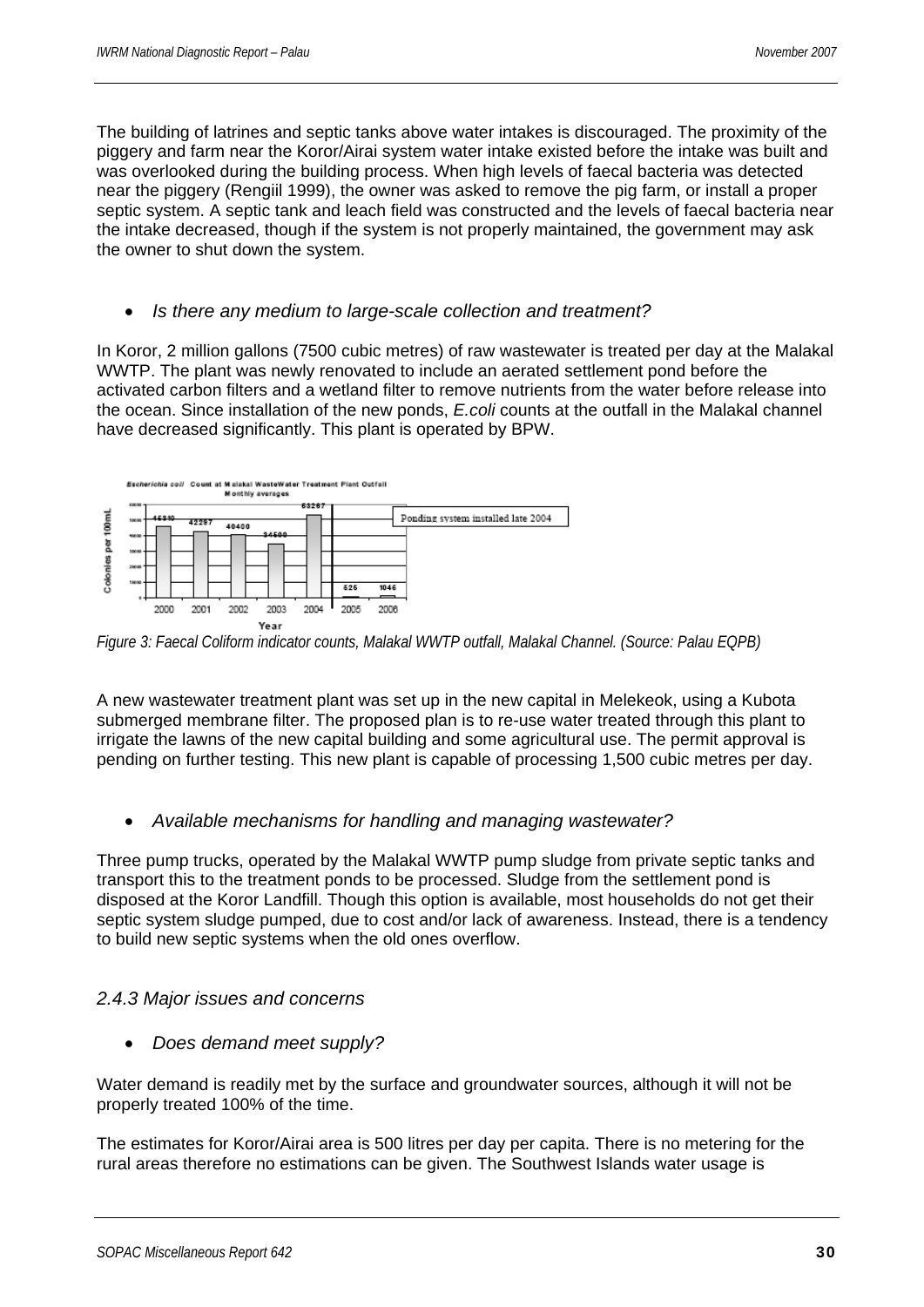estimated at 180 litres per day per capita based on availability and activities. They rely on mainly on rainwater, therefore when there is a lack of rain, they turn to the dug wells.

The demand can now be met with current supplies. However, any increases in the population will necessitate increased production of reticulated water. The current water usage per capita in the Koror and Airai areas still needs to decrease, or too much strain will be put on existing systems in the future.

#### • *Water shortages*

Water shortages occur only when there has been little or no rain for three consecutive weeks. A dry spell of this duration happens only during moderate to heavy El Nino years. BPW is investigating the possibility of increasing the size of the Ngerimel Dam (currently 75,000 cubic metre capacity) and building larger reservoirs. During such periods, BPW imposes water hours. Bottled water had to be shipped to the Southwest Islands for drinking water supplies. The Southwest Islanders were encouraged to move to Koror until the rains resumed.

Water shortages impact Koror harder than the rest of the states because of the higher population. In 1998, the ground wells which were closed with the installation of the K/A reticulated system, were re-opened, but this water was used for hygiene and laundry only. The rest of the states had readier access to fresh water supplies.

#### • *Human/financial resources*

The water treatment plants and the WWTP have trained staff to operate the plants. The largest water treatment plant has 15 staff that runs the plant 24 hours a day. There are a total of 42 operators for the 16 rural water treatment plants. The Malakal WWTP has a staff of 20 people to ensure the system is running around the clock.

Palau has no hydrologist, geologist, or hydro-geologist and relies heavily upon US based researchers who are interested in studying the islands. Existing hydro-geological studies are over a decade old. There is a United States Department of Agriculture NRCS office on island that assists with many field studies (soil, vegetation) and conservation measures.

Financial resources are limited. Funding is received from the national congress, outside aid from Japan, Taiwan and Australia. The water usage fee is US\$0.85 per 1000 gallons which does not recover the costs of treatment and distribution of water.

#### • *Level of threat wastewater management or its absence represent to water resources, to human health and to ecosystem welfare*

Wastewater management is needed in the low islands as they are dependent on their freshwater lens for primary supply and must not contaminate it with faecal coliforms. There is a need for promoting the use of composting toilets and to move away from the water-using flush toilets, which speeds up the permeation of wastewater into the ground.

There is also a need for wastewater management on the larger island, especially if the effluent discharge will be to the coastal areas, as was the case with the Malakal WWTP. Potential impacts from sewage effluents on coastal ecosystems include, but are not limited to, nutrient loading, sedimentation, benthic community shifts due to nutrient loading, and increased faecal bacteria contamination.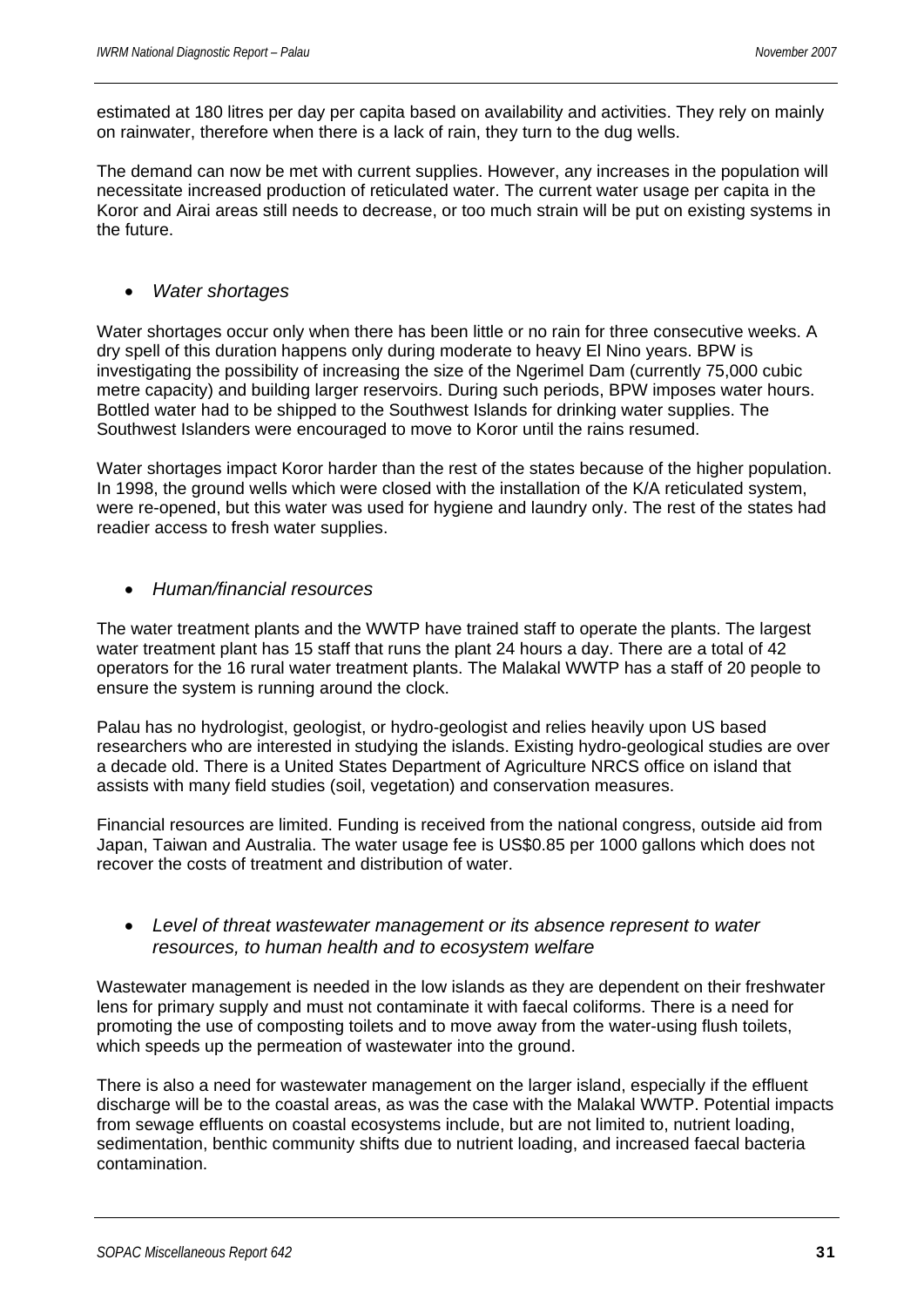Some issues have recently arisen from poorly managed/designed septic tanks. Septic tanks in a housing development in Casabelau, Airai have overflowed into neighbouring yards, creating a human health situation by exposing raw sewage. This situation came from the fact that the soil in the area was not porous enough for proper leaching.

#### *2.4.4 Measures to manage impacts and concerns (IWRM approaches)*

• *Measures in place to prevent pollution from poorly managed wastewater treatment and/or Discharges* 

No septic tanks are allowed near rivers or close to the aquifer wells. Any discharges into the water require a Pollutant Discharge permit from EQPB and the water quality of the discharges have to meet certain standards, depending on location of outfall. Large scale discharges are routinely monitored.

Wetlands and sensitive habitats are protected and mitigated for with legislation. However, enforcement of such legislation is an issue. Another issue is that such legislation can be changed. Most mangrove areas are protected by classification and zoning. If a state decides to change classification of zoned areas, these areas are no longer protected by existing laws. There should be laws or regulations limiting the total area of mangrove that can be reclassified.

In 2005, pump stations for the Koror area WWTP overflowed into surrounding areas, some of which were residential, wetlands and coast waters. Untreated sewage poses a threat to human health and ecosystem health. The government agencies (EQPB, BPW, and the Division of Environmental Health) worked together to resolve the issues as well as raise public awareness of posed dangers. EQPB issued MRD a timetable to fix the pump stations. When this timetable was not met, a suit was filed against MRD for a monetary fine. Immediately following this suit, to avoid payment of the fine MRD proposed a new timeline and fixed the pump stations.

As of now, measures are in place, but for large scale pollution, the tendency is to be more reactive than proactive.

• *Water conservation measures* 

During dry season, water hours are put in place. Other than that, several awareness programmes through various agencies go on year round. The Bureau of Public Works and the WSP are looking into promoting low-flush toilets.

The government is contemplating an increase in water tariff as a water conservation measure. The local power supplier, Palau Public Utilities Corporations (PPUC), has experienced a decrease in wattage use since it hiked its fees due to rising gas prices. BPW is expecting the same to happen with water usage if the water tariffs are increased.

# • *Appropriate technologies and method*

Water shortages can be addressed by increasing the reservoir size to hold more water. Hydrological monitoring is needed. Rivers still have flows during dry season and can still be utilised. Flow meters are needed in all the treatment plants to address water usage needs. Water fees need to be increased to help alleviate the strain on the government as well as promote water conservation. Palau needs to implement low-flush toilets to conserve water as well as decrease wastewater.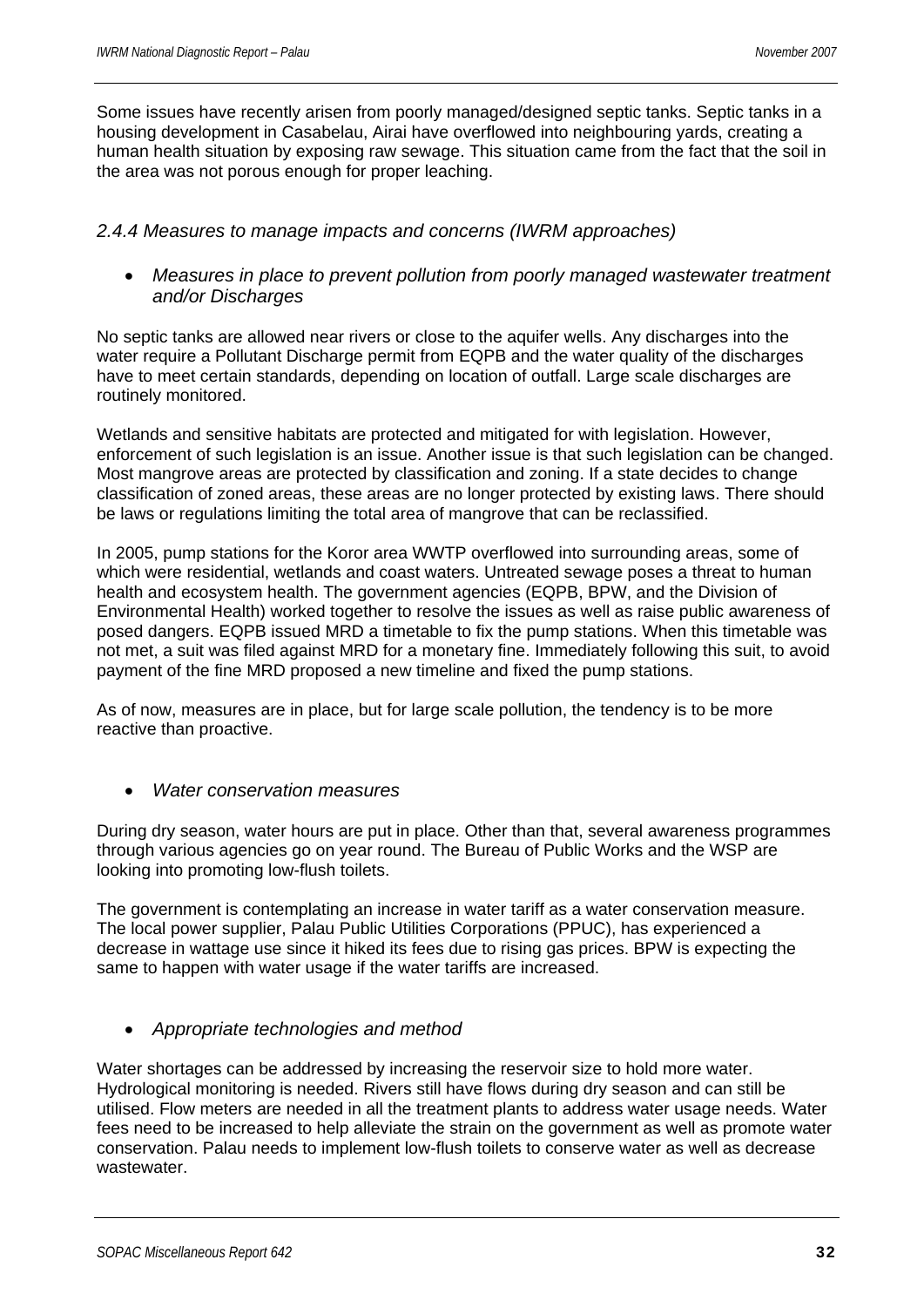Wastewater treatment facilities and management must have consultation with various sectors of the government and general population so that issues that arose with the Malakal WWTP can be prevented or avoided. A prime example of wastewater management without integrated approach is the new ponding system for the Koror sewage treatment. Test results show that since installation of the new ponding system for the Malakal WWTP, the *E*.*coli* count at the outfall in the Malakal Channel has decreased significantly. On the other hand, the number of mosquitoes has increased in that area (DEH Vector Control and Prevention Program, oral comm. 2007). In order to control the mosquito population in the area, the WWTP staff scoop the mosquito larvae out of the ponds. The ponds are working as expected, decreasing the faecal bacteria and nutrient levels in the effluent, but the related increase in the number of mosquitoes was not accounted for during the planning process. Now the increased population poses a threat to the community because mosquitoes are vectors for dengue and other diseases. When the larval counts in the pond increase beyond the threshold, larvacides (such as Altosid) are applied to control the population. The effects of such chemicals on the surrounding ecosystems need to be determined.

#### • *Existing Geographical Information Systems (GIS) where water resources or catchment management information are being stored*

The office of PALARIS holds resource and landuse information for the entire Republic, including water resources and watershed catchments. They hold most of their data on the ArcGIS program. This office holds training workshops for employees from other government agencies to use the ArcGIS program so that they are capable of accessing and using the data.

GIS as a tool can be used to provide an effective interface between landuse change, watershed management and development proposals and impacts on water resources. In the past, PALARIS has used GIS to assist the national government with planning major infrastructure. It is underutilised as a tool for decision making.

# **2.5 Institutional Arrangements**

#### *2.5.1 Types of institutional arrangements*

• *National Water Vision* 

The national Master Development Plan calls for 24-hour access to potable water by the year 2020. High priority is placed on a clean water supply, and proper water and wastewater management.

Palau currently does not have a National Water Committee. The organisations involved with the Water Safety Program will be involved with the IWRM and work on formalising a recognised National Water Committee. The WSP National Steering Committee includes consists of active department heads with a vested interest in water resources including, but not limited to: Bureau of Public Works; Bureau of Agriculture, PALARIS, Bureau of Lands and Survey; Bureau of Foreign Affairs; Bureau of Trade and Technical Assistance, EQPB, Division of Environmental Health; PCS, National Weather Service and the National Emergency Management Office.

The roles and responsibilities of the following National Steering Committee members with relation to water resources are listed in Section IV Stakeholder engagement. Figure 3 gives an overview of the overlapping roles of these agencies.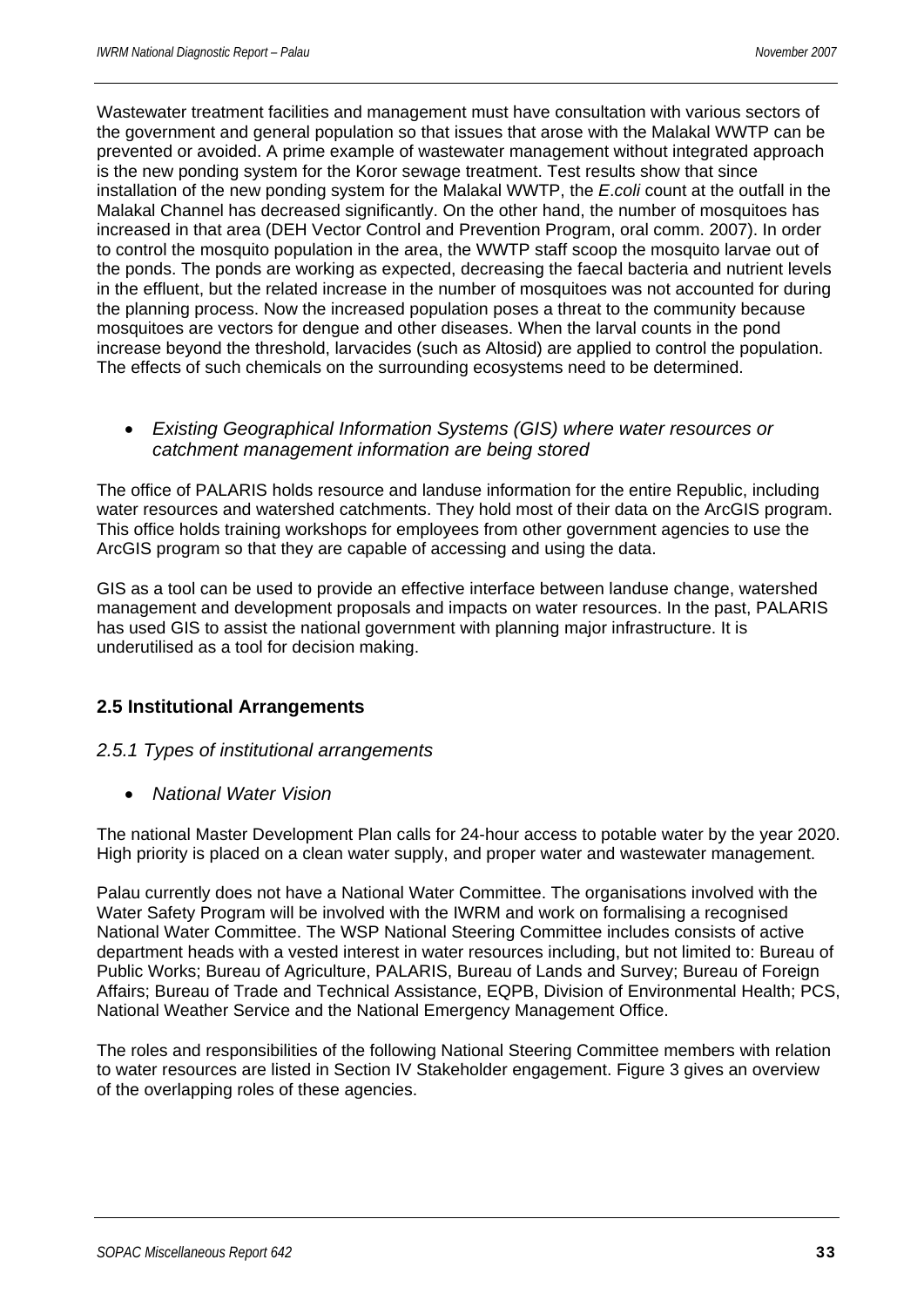

*Figure 3. Relationship between IWRM committee members.*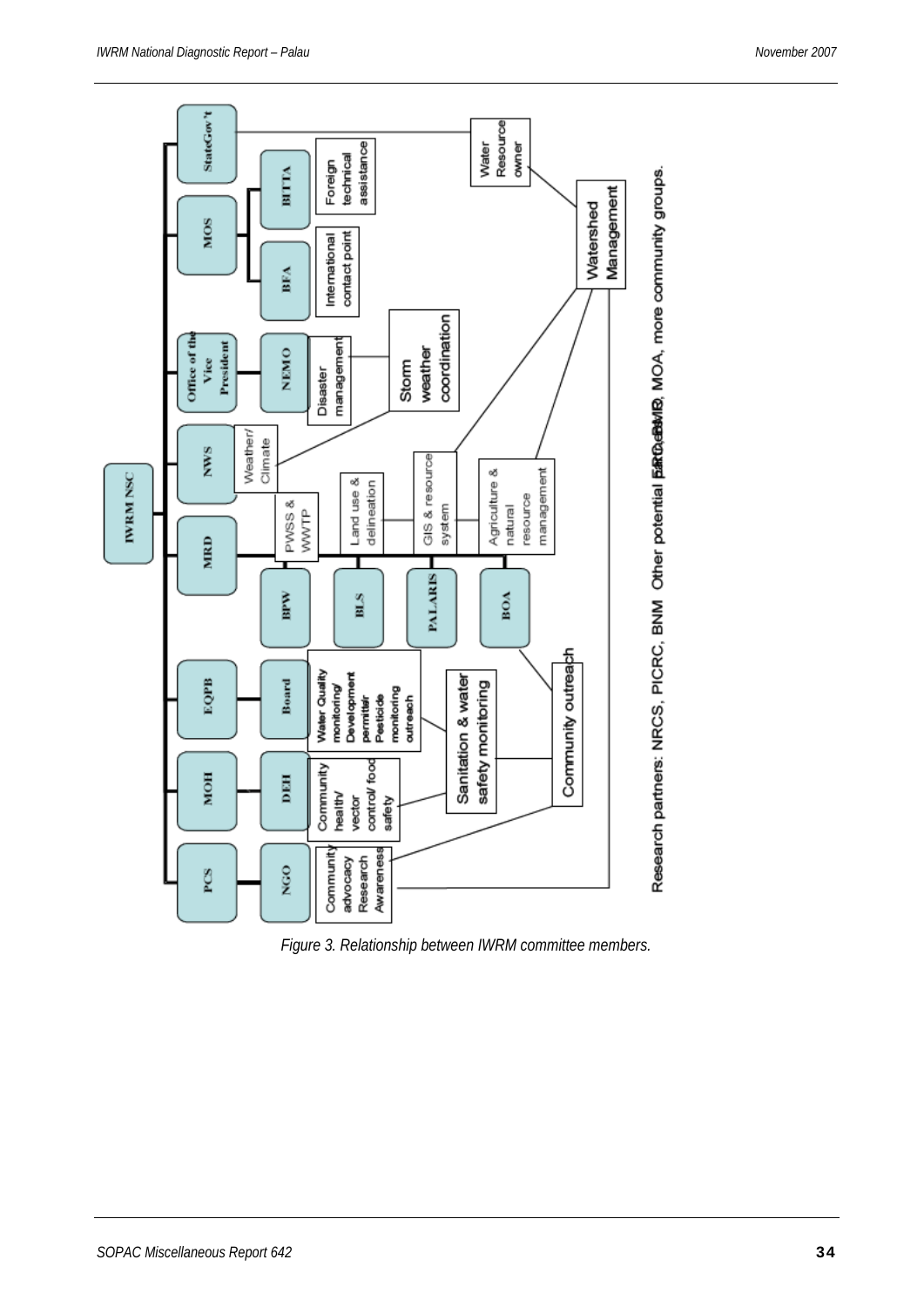- *Water related Legislation*
- The Palau National Code (PNC) has a mixture of laws passed by Congress, old Trust Territory Codes plus some US laws (i.e. Clean Water Act), which have been applied to Palau.
- Constitution of Palau gives the State Government oversight of fresh and marine water resources out to 12 miles at sea. The states have the right to change classification of waters within their boundaries.
- State level legislation:
	- o Airai-Ngerikiil Watershed Legislation Draft (landuse practices)
	- o Ngeremlengui/Melekeok Watershed Alliance
- Environmental Quality Protection Act (ROP Law No 1-58) PNCA Title 24 is the legislative framework for the Environmental Quality Protection Board and of Wildlife Protection, includes an Endangered Species Act, administered under the Ministry of Resources and Development.
- The Natural Heritage Reserves System Act (ROP Law 3-51) creates a system of reserves and refuges of terrestrial, freshwater and marine areas suitable for inclusion in the Republic's Natural Heritage Reserves System.
- *Legislative and policy documents that provide the appropriate mandates for the institutions responsible for water resource and wastewater management.*

Executive Order 166-99 National Disaster Plan created the National Emergency Management Office to deal with natural disasters, including disasters that affect water and water supplies.

Bureau of Public Works Regulations for water uses are under review at the Attorney Generals' **Office** 

Best Management Practices, recommendations only, have been used by EQPB as permit conditions.

EQPB Regulations, Title 24 under the Palau National Code, promulgates and enforces primary and secondary drinking water standards, permit and monitor discharges in the air, land, and water, and enforcement of environmental quality protection.

- The Environmental Quality Protection Act : Palau National Code
- EQPB Regulations Chapter 2401- enforceable by law
- Environmental Assessments and Impact Statements (EA & EIS) permit conditions are enforceable
- Best Management Practices for Agriculture an integrated plan which is mainly recommendations, though EQPB uses it to enforce certain permit conditions.

Public Water Supply System Regulations**:** The purpose of these regulations, technical provisions and specifications is to establish certain minimum standards and requirements as determined by the Republic of Palau Environmental Quality Protection Board to be necessary for the public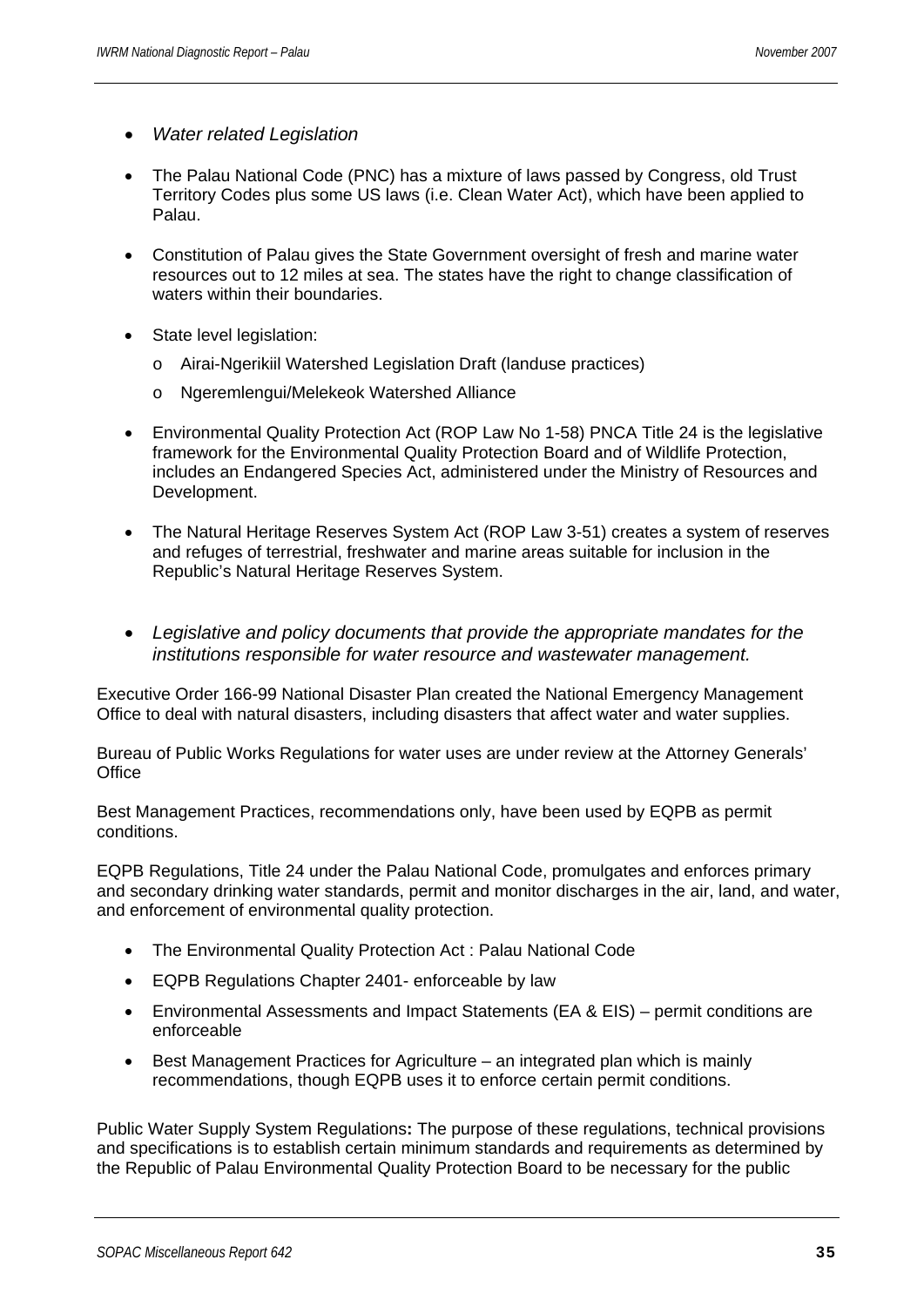health and safety to insure that public water supply systems are protected against contamination and do not constitute a health hazard.

#### • *Monitoring, enforcement and compliance arrangements*

EQPB's enforcement arrangements are limited to compliance of permit conditions or pursuant of non-permitted activities involving the above-stated regulations. There is a need for more manpower to monitor all development activities ongoing within the Republic.

The Bureau of Public Works and Bureau of Agriculture currently have no enforceable regulations, though they do have Best Management Practices in place.

The Division of Fish and Wildlife Protection (DFWP) enforces conservation laws and, when no state level enforcement is available, enforces entry restrictions to reserves and preserves.

As with all other agencies as well as other Pacific islands, the lack of funding translates into a lack of enforcement for the most part. When there is enforcement, the mitigation arrangements are somewhat limited, with monetary fines usually below levels necessary to make a statement.

This lack of funding can sometimes be seen as a lack of interest from decision-makers towards activities of each agency. Regulatory capacity should be increased so that staff and enforcement agents see legitimacy of their responsibilities in order for regulatory agencies to maintain accountability and acceptability to the public.

#### • *Multilateral and environmental agreements (MEAs)*

Palau is party to the conventions on Biodiversity, Climate Change, Climate Change-Kyoto Protocol, Desertification, Law of the Sea, Ozone Layer Protection, and Wetlands.

Existing legislation supports the objectives of most conventions but the need to strengthen ground level support still exists.

The National Invasive Species project has been one of the most active parts of the National Biodiversity Strategic Action Plan (Convention on Biodiversity) and has achieved most of its goals. The four primary goals to address invasive species issues in Palau are:

The Micronesia Challenge is a commitment by Palau and its regional partners to effectively conserve, within each country, 30% of near-shore marine and 20% of terrestrial resources by the year 2020. Through this challenge, Palau aims to become the first nation in the world to establish a Protected Areas Network (PAN) that is totally self-supporting. The goal is to establish a US\$12 million fund that will provide annual funding for the management of our protected areas.

#### *2.5.2 Major issues and concerns*

• *What are the capacity shortfalls in the context of the absence of appropriate institutional arrangements/bodies, human resources, equipment, etc* 

There is a need for more information on stream flow and discharges, amount of water being extracted on a daily basis from treatment plants to determine the impact that water extraction is having on the water sources.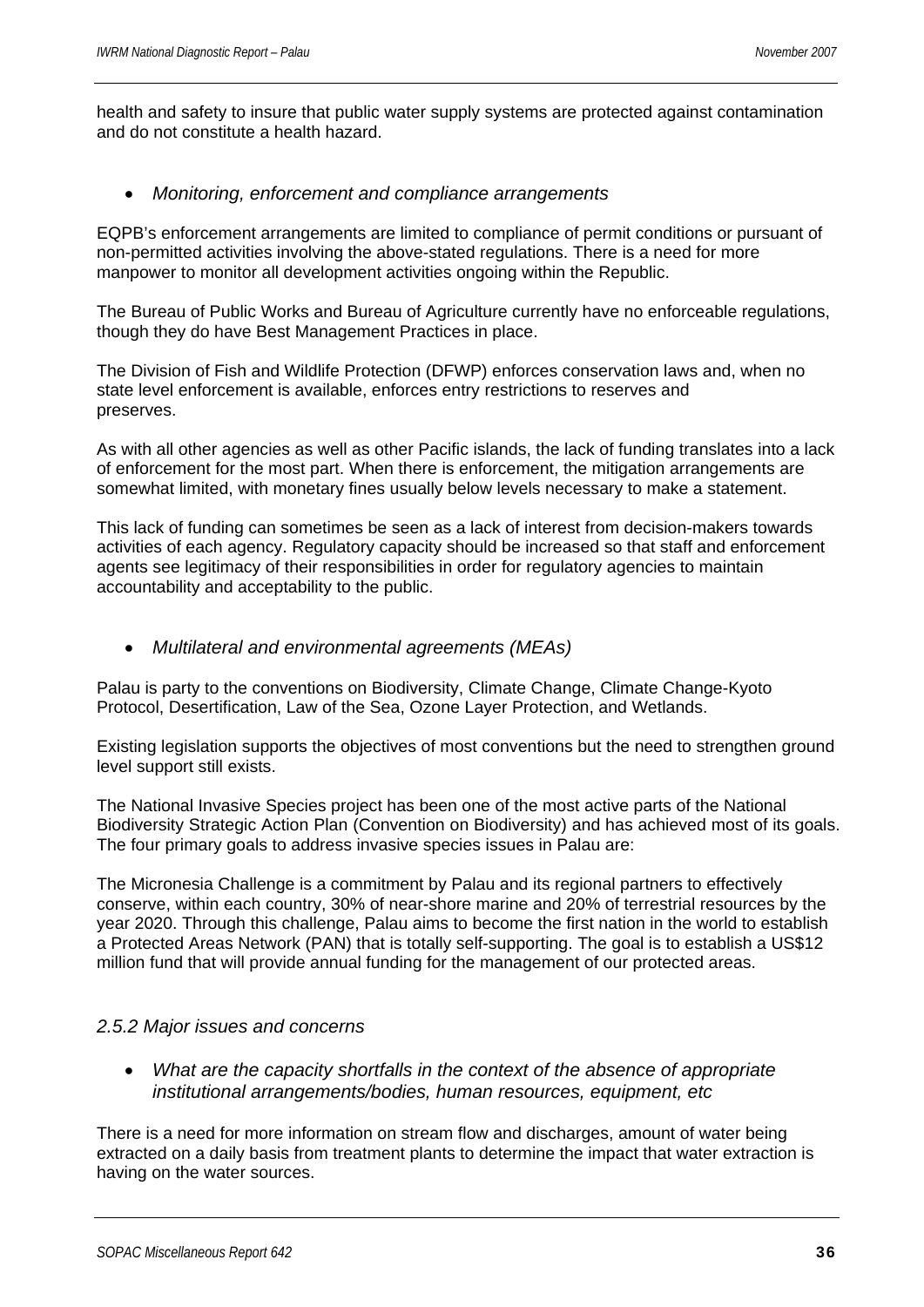In every case, there is a lack of manpower, vehicles, and funding for continuous monitoring.

Palau needs to increase its monitoring capabilities for discharges. Full chemical analysis should be done annually for each water system. This has been accomplished only once, for the Koror/Airai system, at an off-island lab. Local laboratory capabilities must increase to monitoring current and future development and their impacts on the watershed and coastal ecosystems.

Further research must be done on the freshwater lenses of the platform and atolls of Palau.

#### *2.5.3 Measures to manage impacts and concerns (IWRM approaches)*

• *Institutional, policy and legislative* 

Legislation for watershed protection exists at all levels of government. A National Water Resources Policy needs to set goals and objectives for the management of water resources at the national scale and include policies for regions, catchments, and shared water resources all within an IWRM framework. The Watershed Alliance is a good start for management of shared catchments.

The existing institutions that implement such policies need to be strengthened and expanded to accommodate the existing level of legislation and future ones.

Agencies with related mandates need to coordinate and assist rather than compete for existing funding. They need to identify the overlapping confusion of roles and responsibilities through integrated working relationships.

#### • *Capacity building*

Capacity building is necessary at every level. Existing capacity is adequate for current activities within the government structure. However, further development of knowledge base is required to ensure sustainable growth and development of the Republic.

Palau currently has limited technical capacity to address proper watershed policy implementation. While basic capacity exists at the national, state, and local levels additional training is required in the areas monitoring etc. Specifically, Palau needs the knowledge and expertise to assess pollutant sources, implement best management practices, etc.

Regulatory capacity building is also need for the development and implementation of new and existing regulations. The regulatory staff need to see the legitimacy of their responsibilities in order for regulatory agencies to maintain legitimacy too. This will lead to acceptability and compliance by the communities and business.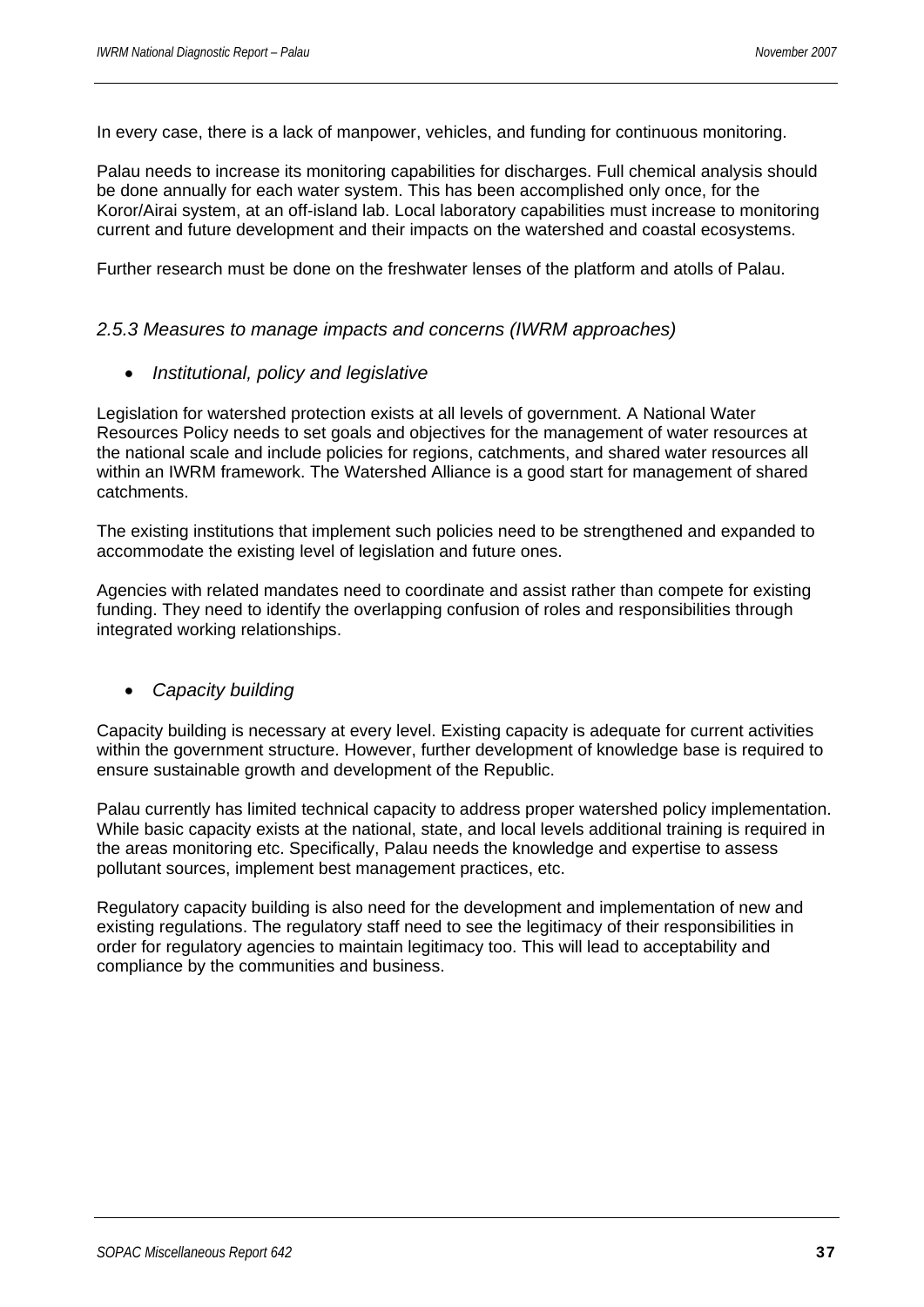# **2.6 Financing**

#### *2.6.1 Types of financing arrangements*

• *Identify the funding/revenue sources for water supply and wastewater management.* 

Primary source of funding for water supply and wastewater management is budget appropriated by Olbiil Era Kelulau (National Congress). The amount allocated for Water and Sewer Operations (US\$2.3 million) has been increased for FY2006-2007 mainly to cover increasing electricity rates for the past several years and leaves little for improvement of the rural water treatment plants. There are a total of 57 water operators, 15 of which work at the Koror/Airai treatment plant. About 20 people work at the Malakal WWTP and 4 at the Melekeok WWTP.

Water fees are collected through the Ministry of Finance's Water Utilities Division and deposited into the National Treasury. Water fees apply only to piped water. There are no charges for private or commercial use of the existing sewer systems.

EQPB monitors water supplies and wastewater effluents. The laboratory section for this office takes up 25% of the annual US\$400,000 budget allocated by Olbiil Era Kelulau. The engineering and compliance enforcement sections of EQPB also monitor construction of and compliance to permit conditions of wastewater treatment facilities. External grants and small on-island projects help EQPB purchase needed equipment and supplies.

#### *Assets investment*

The BPW is still developing an assets management system for the water and wastewater treatment plants. This will be necessary when the plants are turned over to the private sector.

| Assets                                             | #              | <b>Replacement Value</b><br>(US\$) |
|----------------------------------------------------|----------------|------------------------------------|
| Incubator                                          | 3              | 20.000                             |
| Ovens                                              | 2              | 3.000                              |
| pH meters                                          | 2              | 2.000                              |
| Spectrophotometer                                  | 2              | 15,000                             |
| Distillers                                         | 2              | 15.000                             |
| Fume hood                                          | 2              | 10,000                             |
| DO meter                                           | 1              | 2.000                              |
| Multi-probe meters                                 | $\overline{2}$ | 30.000                             |
| Microbiological supplies                           | Annual restock | 10,000                             |
| Chemical supplies                                  | Annual restock | 10.000                             |
| Descicator                                         | $\overline{2}$ | 5.000                              |
| Refrigerator                                       | 3              | 2.000                              |
| Computer w/software (ArcGIS,<br>Trimble, YSI, etc) | 3              | 15.000                             |
| River Sediment Stations                            | 5              | 75,000                             |
| Boat w/ outboard motor                             | 2              | 30.000                             |
| 4x4 vehicle                                        | $\overline{2}$ | 30.000                             |
| Dishwasher                                         | 1              | 1000                               |
| Water heater                                       | 1              | 1000                               |
| Staff                                              | 4              | 80,000 (annual)                    |

*Table 3: Assets inventory for the EQPB Water Quality Laboratory.* 

• *Economic instruments and sources of external/ international funding (past, present and intended).* 

External funding has always been a major source of funds for infrastructure. The main sources have been from the US, through the Compact funding and technical assistance from the United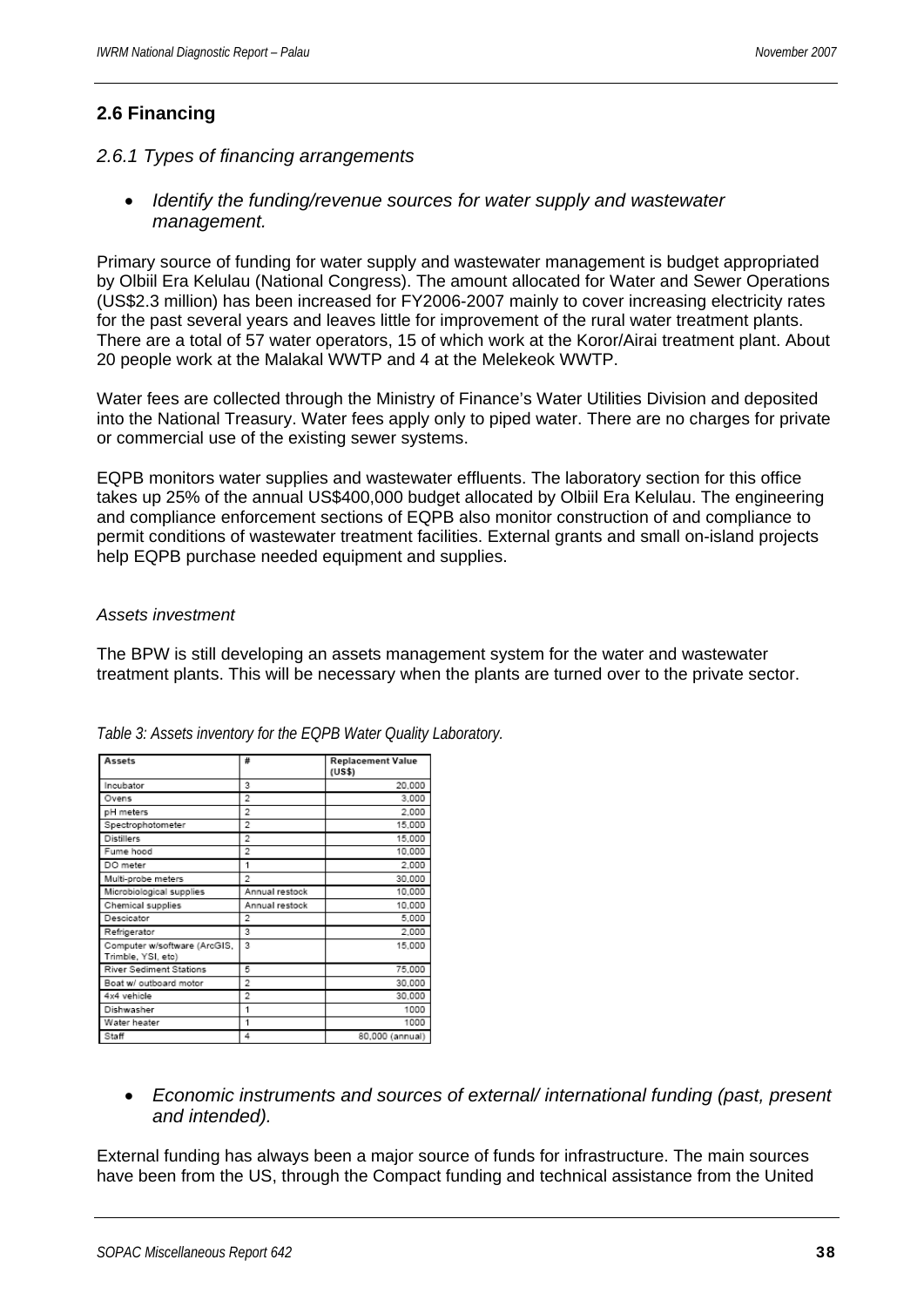States Environmental Protect Agency (USEPA), JICA with technical assistance and Republic of China – Taiwan with monetary assistance.

• *Tariffs and cost recovery* 

Water meters are being put in place and the water usage fee is US\$0.85 per/1000 gallons. In areas with no meters, a flat rate is imposed on all connections. The Water Utilities Collection Office collects approximately US\$650,000 annually.

The cost of operations of the water treatment plants in Palau is approximately US\$1.6 million. The water fees cover only 37.5% of the costs of the treatment plant.

There is no fee for use of the public sewage system.

There is no limit to water extraction by any company and individual, from either surface or ground water. This is an issue that needs to be dealt with before it arises, which is most likely in the near future, given the number of developers interested in Palau. Recently, a large corporation had negotiated with one of the state governors to develop a large resort/residential type complex. The project was stopped for several reasons. However, no one considered that the amount of water they planned to extract from the aquifer daily could result in saltwater intrusion, or how the amount of sewage that would be produced from such a large resort impact the surrounding area.

• *Subsidies* 

The water treatment plants are owned and operated by the national government who shoulders the US\$1.0 million loss from this operation. The Malakal WWTP is owned and operated by the national government. The Melekeok WWTP is owned by the national government and operated by FreeAir Corporation. The national government has plans to turn the water operations over to a semi-government corporation after it ensures that all homes and future homes will have access to potable water. Two utilities corporations exist in Palau: PPUC (electricity) and PNCC (communications). These two corporations are subsidised by the government, but to a minimal extent and rely heavily on consumer fees; therefore rates are reflective of increasing charges. The same is expected if the water operations become privatized. The water utilities will be transferred to PPUC, along with current employees. The government understands the importance of water and plans to subsidise the corporation once it takes over.

#### *2.6.2. Major issues and concerns*

• *What are the difficulties faced with the current financing arrangements?* 

Current revenues from water fees do not meet the operation and maintenance costs of the supply systems.

Water meters need to be installed to determine daily water use per capita.

The government needs to increase the water fees, but law-makers hesitate to do so because of voter ire. Because of this, the water treatment plant is operating at a very significant loss. Water revenue needs to be directed at infrastructures, to truly improve the water systems and stop water leaks, thus gaining the necessity of water fee increases as well as public trust.

Large business, such as hotels and restaurants, use more water than private customers and put more strain on the sewer systems and environment. Yet there are no tariffs levied against such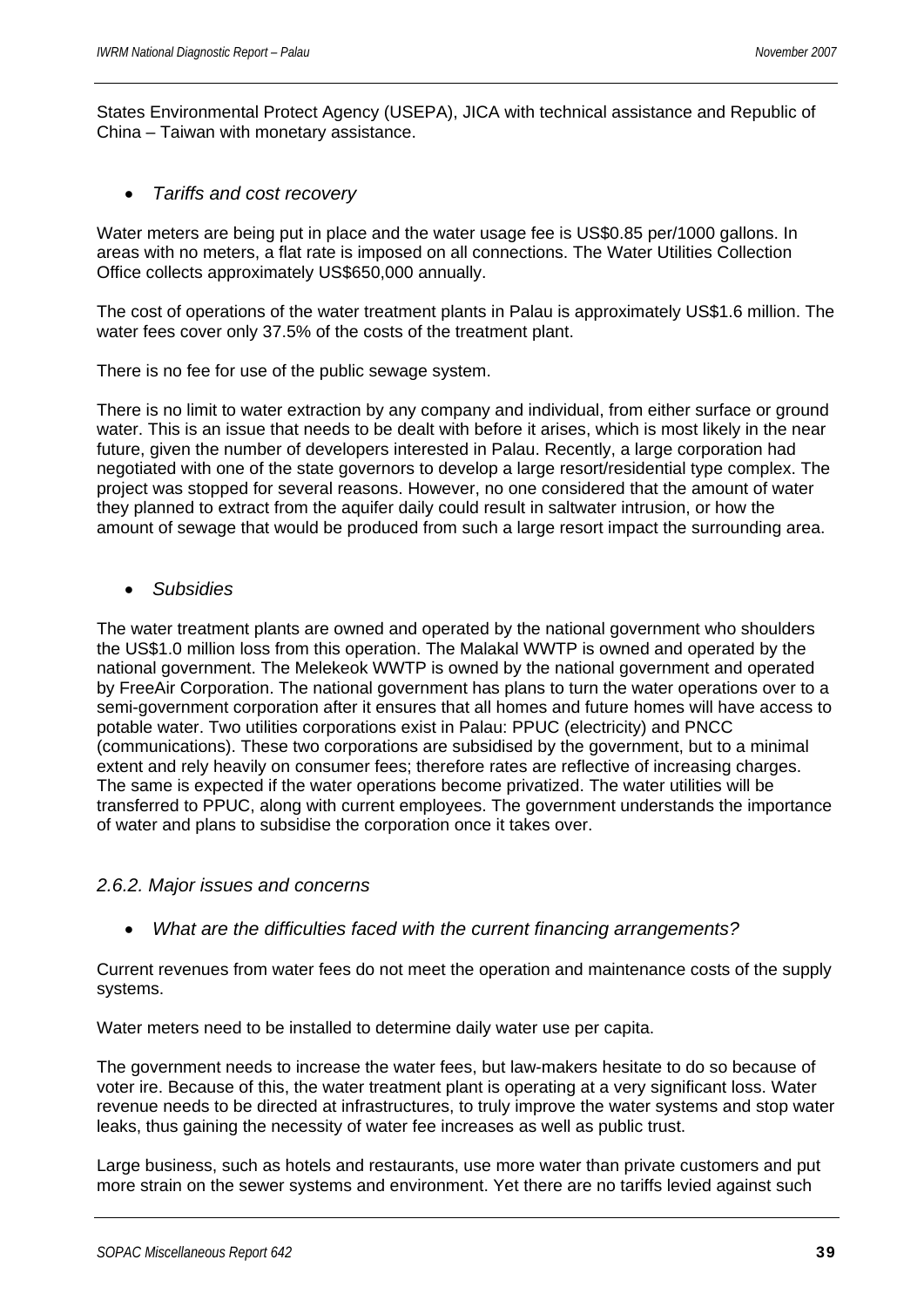entities. The government must recognise the strains such businesses are putting on the environment and determine the appropriate financial measurement to outweigh the cost of doing business.

#### *2.6.3. Measures to manage impacts and concerns (IWRM approaches)*

#### • *Funding and cost recovery systems*

Though it may not be a popular option, the water fees need to be increased. Volumetric tariffs can provide incentives for careful use of water. Any fees collected for water and wastewater tariffs should be redirected to the improvement of water treatment. Only with a coupled service improvement will an increase in water fees be acceptable to the public.

There should be a fee for the use of the wastewater treatment plant, especially from big business (hotels, restaurants, etc) to put more pressure on the plant.

#### • *Public Private Partnerships*

The private sector in Palau is very under-developed. The government of Palau has slowly handed out utilities management to corporations that remain semi-government. If the government can move the water supply service to the private sector, it may support the growth of the local economy as well as relieve the government of the pressures of providing such service. Private companies may have an easier time raising prices. Should such services become private, regulatory oversight must be in place to ensure that quality remains high and that costs do not overwhelm the individual.

#### *Regulatory oversight*

There needs to be regulations regarding water extraction, especially on groundwater resources and during low-flow periods. These regulations should apply to the government as well as the public, as the government is the main water extractor.

There should be severe fines to any corporation, individual, or government agency that abuses water resources.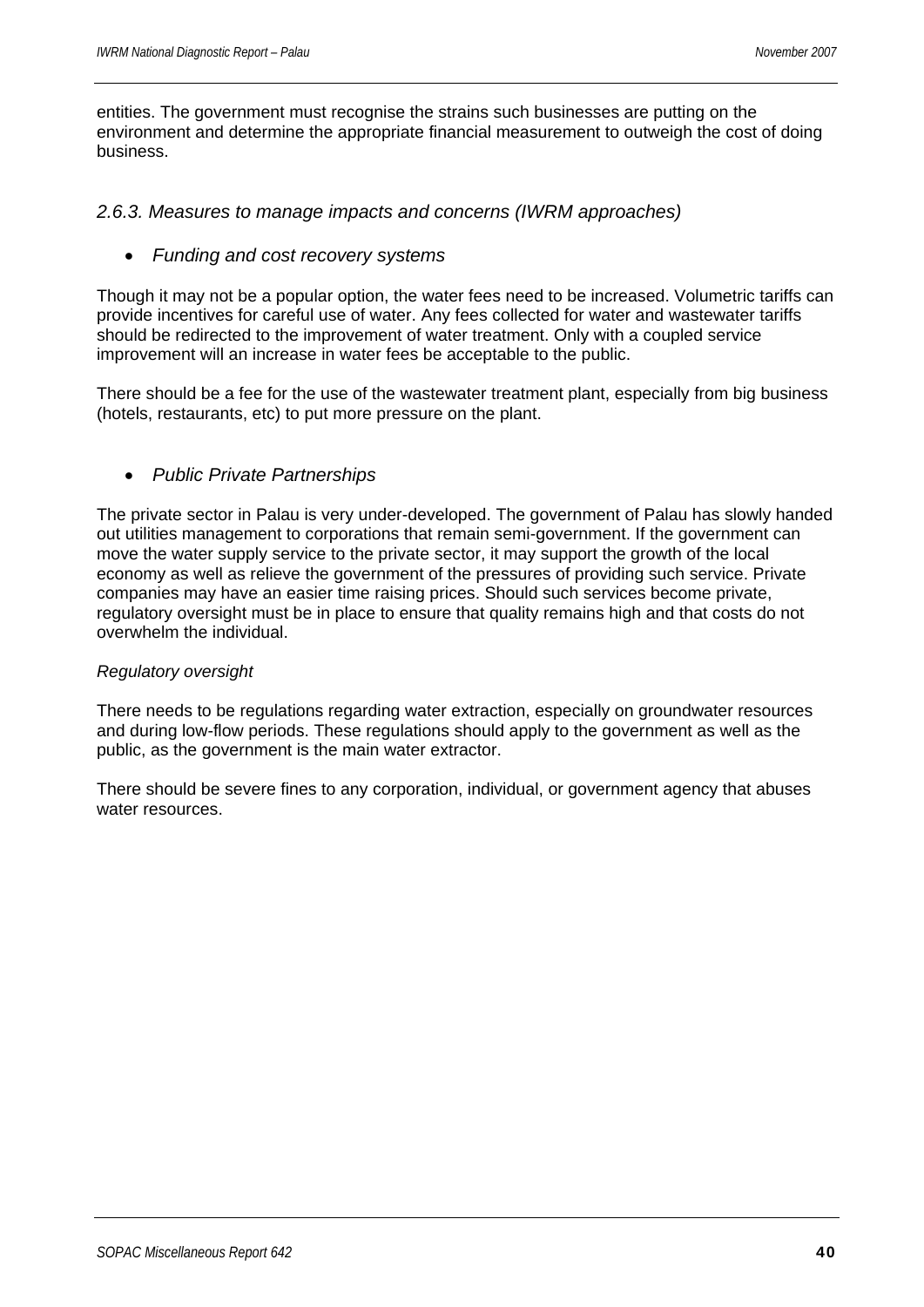# **3. LINKAGES TO OTHER AREAS**

### **3.1 Landuse and agriculture**

• *Existing land-use policy with special emphasis on water resources, wastewater management and water source protection* 

70% of the land is public land (State determines use). Land Planning legislation exists under Title 31 PNC division 3 and 4 enact Zoning and Subdivision Laws for Koror. Other legislation deals with special purpose wildlife, natural heritage, and historical preservation reserves.

The existing laws in Palau for environmental protection were enacted to ensure protection of water resources and wastewater pollution. These laws, however, need to be updated and enforcement and implementation need to be strengthened with the proper capacity and funding.

Palau recently received funding from GEF for capacity building to develop sound landuse planning policies. The project, "Capacity building for sustainable land management for mitigation of land degradation", helps with water source protection and wastewater management of future development.

• *Conflicts that exist in relation to land use within watersheds* 

Current conflicts are boundary issues. Landuse issues within the watersheds have been limited due to lack of access. With the completion of the Compact Road, there will be issues from private landowners with the use of their own lands.

There should be awareness raising campaigns targeting states and private landowners with access to or ownership of watersheds.

• *Land use impact on source protection* 

Main impacts in the lower watersheds have been increased sedimentation due to improper buffer zone applications, and faecal contamination by improper wastewater management.

Suspended soil particles are not travelling alone. Other pollutants such as pesticides and nutrients are attached to the soil particles and are thus carried into the water along with them. The fine clay and silt particles in the soils have a high nutrient holding capacity, which means that very large amounts of nutrients and other chemical pollutants can stay absorbed in the particles and thus be carried into the surface water. A study comparing two sites on Palau with different levels of development showed that the more developed watershed had significantly higher sediment loading to adjacent coral reefs (Victor et al. 2003).

Increasing sedimentation in the rivers increases the need to use more chemicals to reduce turbidity levels to drinking water standards and also increases the use of disinfectants to ensure safe drinking water. This translates to an increase in expenditures on chemical supplies. Simple filtration systems do not remove enough turbidity and this causes reticulated water from such systems to be unpotable regardless of disinfectant levels. In such instances, human health is at risk if public water systems are the main drinking water sources.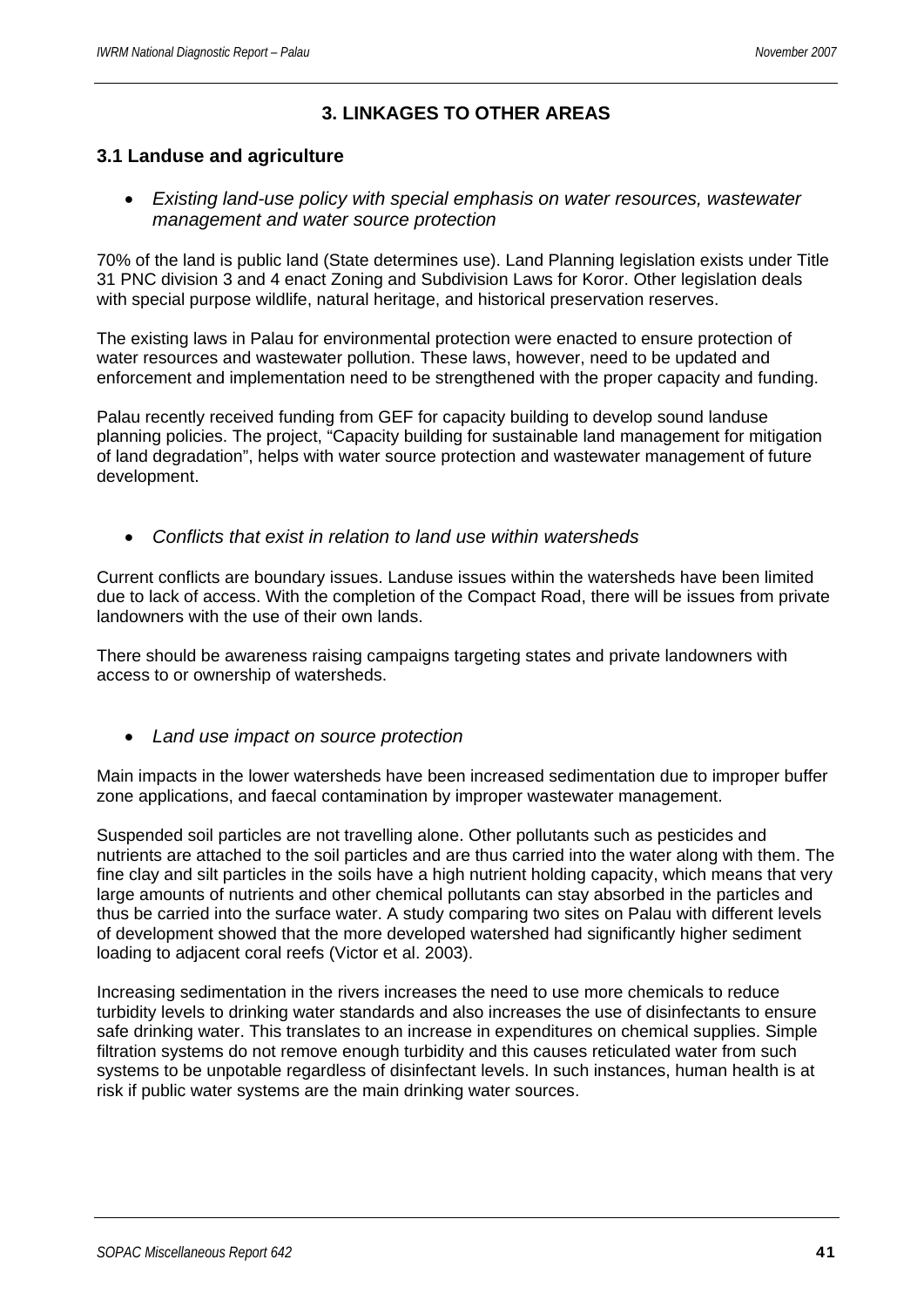• *Describe the relative importance of irrigation with respect to water use at the national level* 

Irrigation has not been an issue at the national level.

#### • *Land-based pollution affects on watershed management*

Pollution sources are hard to identify. Sediment from natural and human development activity is hard to separate. There are some dumpsites that may be affecting water quality at intakes. The Ibobang water intake lies downstream of the current Ngatpang landfill. Future management of these intakes need to ensure that development upstream will not contaminate their water source.

• *Main sources of land-based pollution of watersheds* 

The major land-based pollution sources are development of the circumferential road in Babeldaob, poor agricultural practices, and residential developments. Solid waste is a big issue for the island, though mainly on the coastal fringes because most landfill areas are in or near mangrove forests.

In the NRCS Soils study in 2003, the calculated erosion rates indicate that modern farming practices increase sediment loads into the rivers.

Traditional and sustainable farming practices in the watershed produce erosion at rates between 0.2 and 9.9 metric tons per hectare per year (0.1 and 4.4 tons /acre/year). In addition, unsustainable techniques cause erosion at rates of over 515.7 and 728.7 metric tons per hectare per year (230 and 325 tons/acre/year). With 140.4 hectares (347 acres) of agricultural land currently existing in the watershed, annual erosion could reach upwards of 102,330 metric tons (112,800 tons) annually. This is over 10 times the amount of erosion produced by forested lands that cover 16 times more land area than agriculture.

The traditional Palauan farming method of agroforestry has proven to be sustainable, causing insignificant soil erosion. This method involves planting of multi-storied crops – fruit trees, medicinal plants or shrubs, and food crops – intermixed or in small patches. Agroforestry involves minimal disturbance of the soil and maximum input of organic matter into the soil. Using leaves from trees for mulching around crops is a valuable technique that is traditionally used in Palau. Mulching minimises soil erosion, decreases the temperature of the farm fields by providing shade to underlying roots, holds or stores nutrients, as well as adds nutrients to the soil. These are great examples of how maintaining soil cover reduces soil erosion well below current rates. These techniques will have important application for most agriculture systems in Palau.

#### • *Impacts of deforestation and sedimentation on watersheds*

Clearing forest for development purposes and agricultural farming have caused higher sediment loads into the rivers and out to the coral reefs. Research by PICRC has indicated higher sedimentation rates in the past few years (Victor 2007; Golbuu et al*.* 2003). Victor et. Al. (2004) found higher sediment rates on coral reefs near watersheds with larger deforestation (for development and agricultural purposes) than near watershed with relatively pristine forests. Soil erosion is affecting water quality, decreasing depth of the rivers, and covering seagrass beds and coral reef patches. This is impacting the flora and fauna of the rivers and adjacent coastal areas.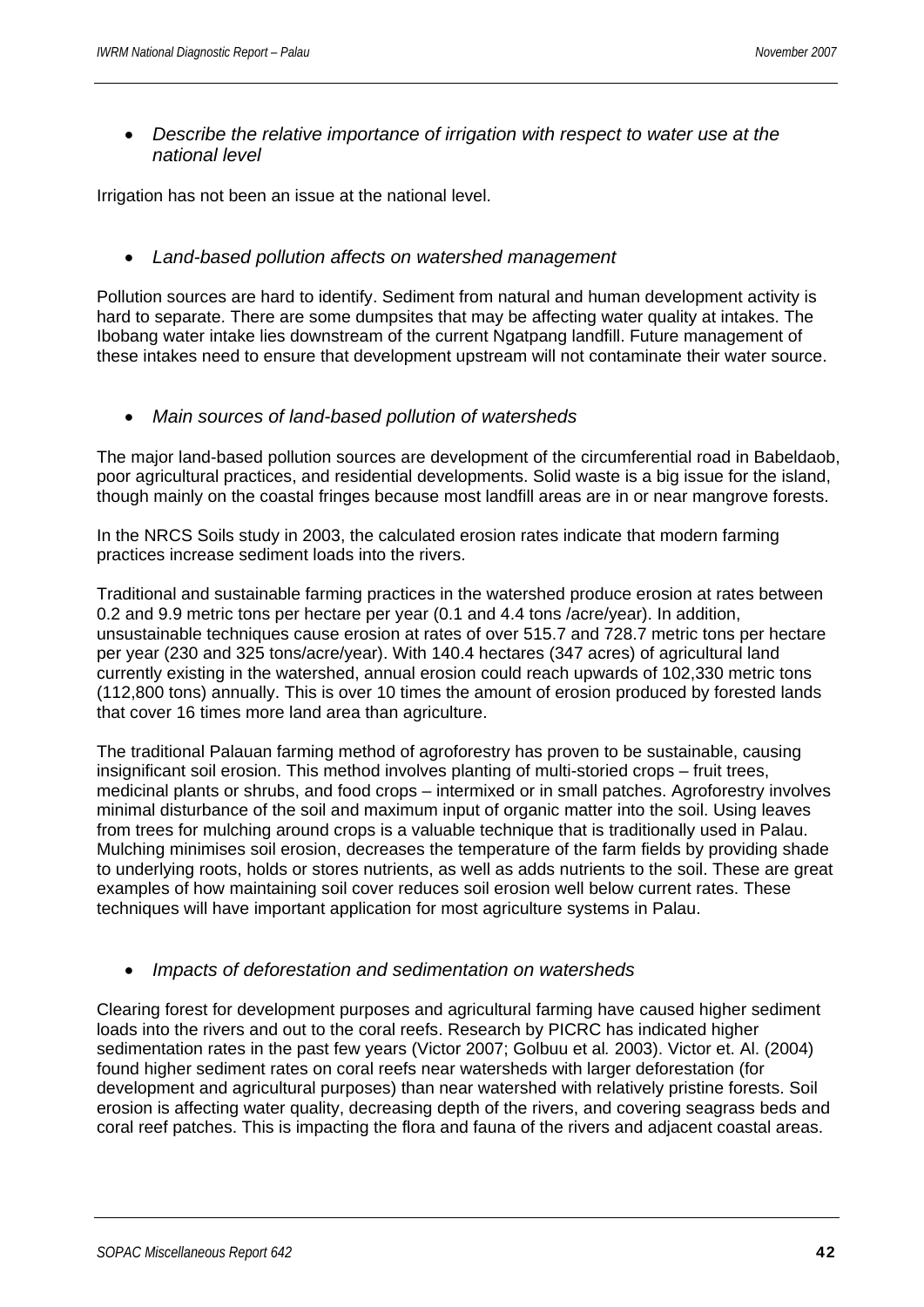#### **3.2 Habitats and Ecosystems**

• *Identify the critical habitat types and associated threatened, endangered, charismatic and/or endemic species.* 

Palau's watershed areas are vital not only as a source for freshwater, but also for their ecological value. These watersheds are home to numerous species of vegetation, freshwater fish and invertebrates, nesting birds, and crocodiles. The two longest rivers in Palau are the Ngerdorch and the Ngermeskang Rivers. The Ngerdorch River drains from Lake Ngardok, meandering around Babeldaob for 10 kilometres before it flows to the ocean in Ngchesar State on the east coast of Babeldaob. On the west coast of Babeldaob the Ngermeskang River flows into Ngaremeduu, the largest watershed in Palau. Both Ngardok and Ngaremeduu are protected areas.

Palau is home to the greatest area of continuous native forest in Micronesia. There are 303.51 km<sup>2</sup> of forest cover throughout the islands. With more than 1200 species of plants, of which over 860 are native and 109 are endemic, Palau's forests are the most species diverse in Micronesia.

Upland forest is on volcanic soils in the hilly interior of the watershed and consists of a species rich mixed broadleaf forest that occupies flat or sloping sites as well as river and stream banks. Aside from these upland forests, there are coastal swamp forests, limestone forests on limestone outcrops and coralline limestone islands. These native forests are home to endemic trees and birds. Savannas dominated by grasses and sedges can be found on Babeldaob.

The mangrove swamps are home to the saltwater crocodile (*Crocodylus porosus)* and serve as fish nurseries. Seagrass beds are feeding grounds for the Dugong and macro invertebrates such as sea cucumbers, which are local delicacies. Coral reef and patches reefs are home to endemic fish, giant clams (*Tridacna* spp) etc.

Coral reef degradation is of major concern in Palau. Excess sediment and nutrients are typically the main culprits when it comes to the killing of any coral reef. Under natural circumstances coastal mangroves do the job of intercepting sediment and nutrients that runoff the watershed. Palau supports the highest coral (>400 species) and fish (1,450 species) diversity of any island group in Micronesia.

The Rock Islands house the most marine lakes in the world, which are home to the stingless jellyfish. Palau is home to one endemic Nautilus, *Nautilus belauensis*, the world's largest Nautilus species. Palau is home to seven of the nine known giant clam species in the world.

In 2006, Fanna Island was recognised as an 'Important Bird Area' by Birdlife International. It is estimated to have a density of 675-853 birds per hectare, with a total population of 23,000 to 31,000 birds.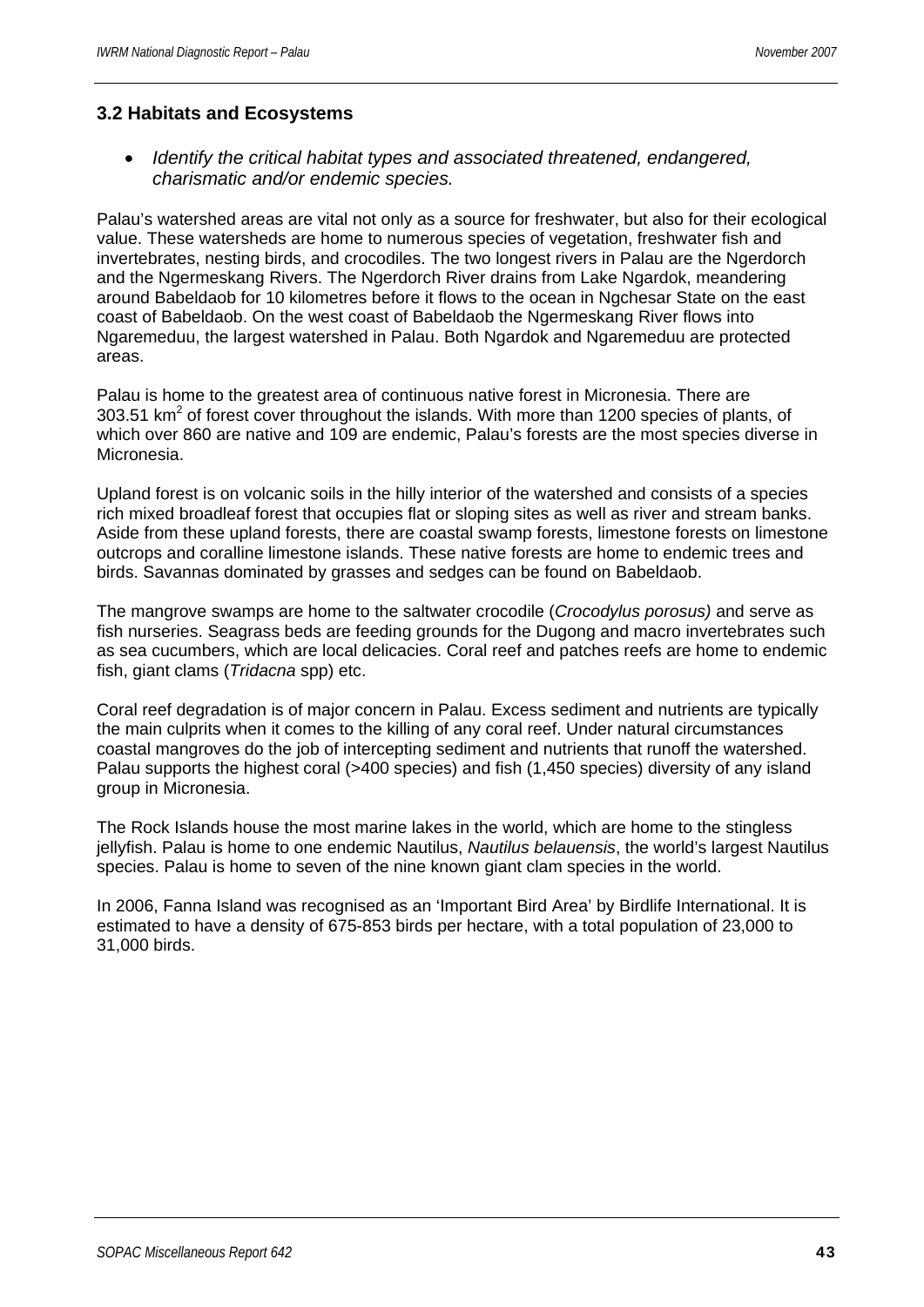*Table 4: Number of species for Palau. (Source: Office of Environmental Response and Coordination 2002)* 

| <b>Species Lists</b>  | <b>Approximate Total</b> | <b>Endemics</b> |
|-----------------------|--------------------------|-----------------|
| <b>Plants</b>         | 1260                     | 109             |
| Insects               | 5000                     | 500             |
| <b>Birds</b>          | 141                      | 16              |
| Freshwater fish       | 40                       | 3               |
| Terrestrial snails    | 301                      | 300             |
| Amphibians/reptiles   | 46                       | 12              |
| Soft corals           | 200                      |                 |
| Stony corals          | 385                      |                 |
| Mangrove tree species | 18                       |                 |
| Marine fishes         | 1387                     | $11 +$          |
| Seagrass              | 9                        |                 |
| Macro-invertebrates   | >600                     |                 |
| Turtles               | 5                        |                 |
| Saltwater crocodile   | 1                        |                 |
| Dugon dugon           |                          |                 |

List of Endemics Birds and reptiles (Engbrin 1988; Otobe 1997; Crombie and Pregill 1999):

- o *Anas superciliosa,* grey duck
- o *Pyrroglaux podargina* Palau scops owl
- o *Gallicolumba conifrons* Palauan ground dove
- o *Cettia annae* Palau bush warbler
- o *Myiagra erythrops* Palau fly catcher
- o *Rhipidura lepida* Palau fantail
- o *Colluricinla tenebrosa* Palau morningbird
- o *Artamus leucothynchus* White-breasted wood swallow
- o *Megazosterops palauensis* Palau Greater white-eye
- o *Erythrura trichroa* Blue-face Parrotfinch
- o *Ptilinopus pelewensis* Palauan fruit dove
- o *Platymantis pelewensis* Palau Frog
- o *Dendrelaphis lineolatus* Palau Tree snake
- o *Aulacoplax leptosoma* Pandanus skink
- o *Gekko sp* Rock island gecko
- o *Lepidodactulus spp* Gekko spp. (2)
- o *Pteropus mariannus pelewensis* (Micronesian Fruit bat)
- o *Pteropus pilosus* Palau Fruit bat (possibly extinct)
- o *Emballonura semicaudata palauensis* (Palau Sheath-Tailed bat)

Impacts to any of the above-mentioned ecosystems impacts species that rely on those ecosystems and biodiversity becomes an issue. Several monitoring programmes are in place for ecosystems (i.e. Reef Check, Ecosystem based management) or species (i.e. Birdlife).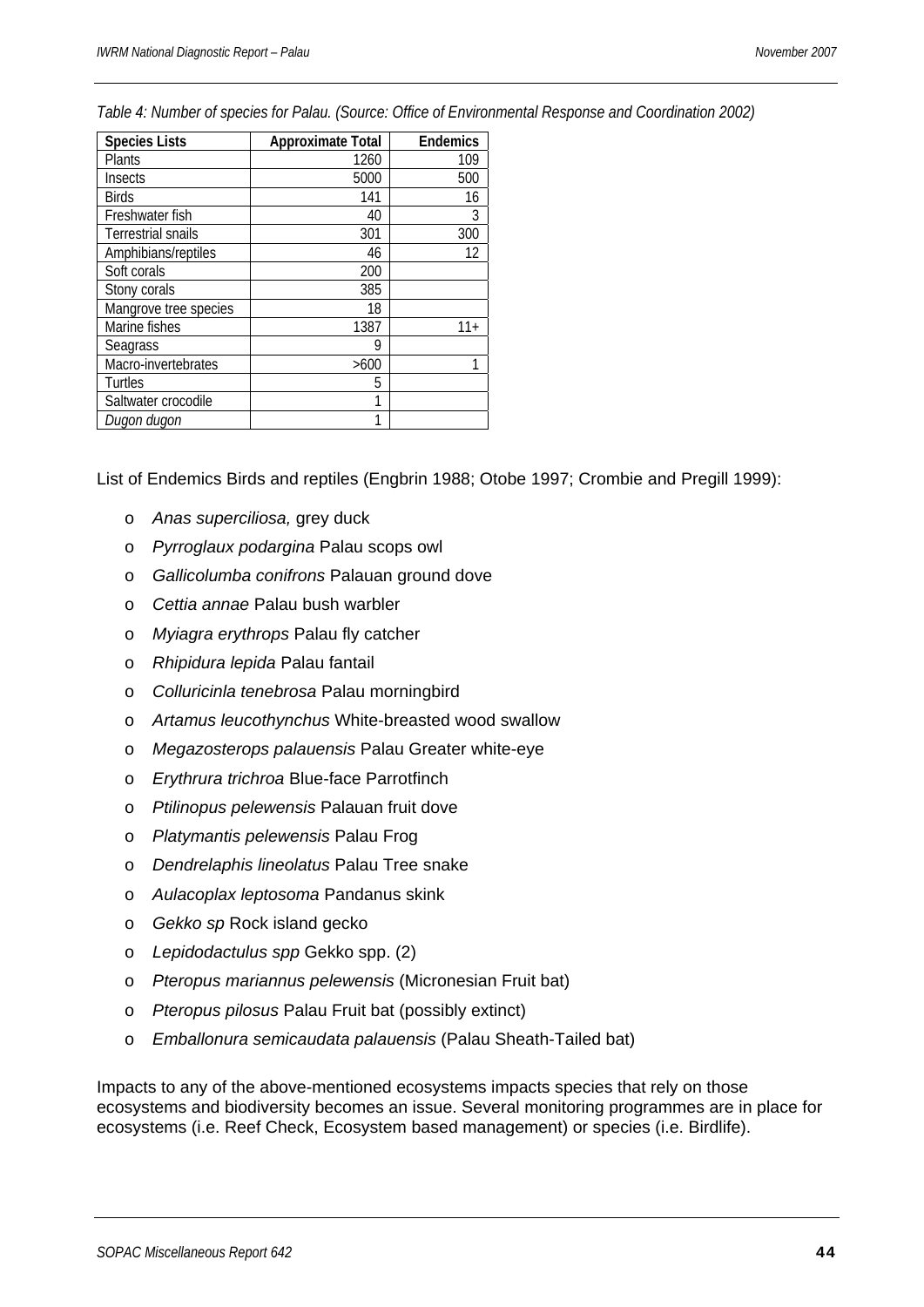• *Watershed and coastal areas currently included in any protective area system* 

In previous years, the focus of conservation was marine-based. Palau has 28 Marine Protected Areas, 2 with national legislation.

Two terrestrial conservation areas were passed by state legislation. Ngardok Lake Reserve is a designated Ramsar Wetlands site and the Ngaremeduu Conservation Area is recognised as Biosphere Reserve.

The Protected Areas Network office is currently assisting states with designating areas for reserves or conservation areas. This office was set up to coordinate projects and search for funding to support these protected zones.

- *Primary threats to these habitats/ecosystems?* 
	- o Sedimentation to coral reefs caused by deforestation, improper landuse (no buffer zone), development
	- o Overexploitation of natural resources
	- o Destruction of natural habitats for development
	- o Shifts in population (movement from Koror to Babeldaob)

Irresponsible land development includes:

- Not controlling erosion and sedimentation
- Not containing excess nutrients
- Removing upland forests, riparian buffers, and mangrove forests

Irresponsible land development leads to a greater amount of pollutants reaching the reefs. Sediment from deforestation, construction and farming activities flows past the mangroves as their capacity is exceeded (especially if they are being cut down) and collects on the corals instead. This gathering of sediment shades and smothers the corals causing death of the reef.

#### **3.3 Health and hygiene**

• *What are the major health concerns related to watershed and wastewater management?* 

Waterborne illness may be associated with drinking water from both public and private supplies and with recreational water.

Drinking water sources (surface and ground), face contamination from various sources. Animal wastes pose serious health and environmental hazards when they are allowed to reach the water system. Excess nutrients in the rivers can be very toxic to aquatic wildlife and stimulate algae growth and lead to eutrophication. There is also the potential for a major human health hazard if farms develop upstream of intake stations for water treatment plants and local wells used for drinking water. Animal manure also contains large amounts of disease-causing pathogens that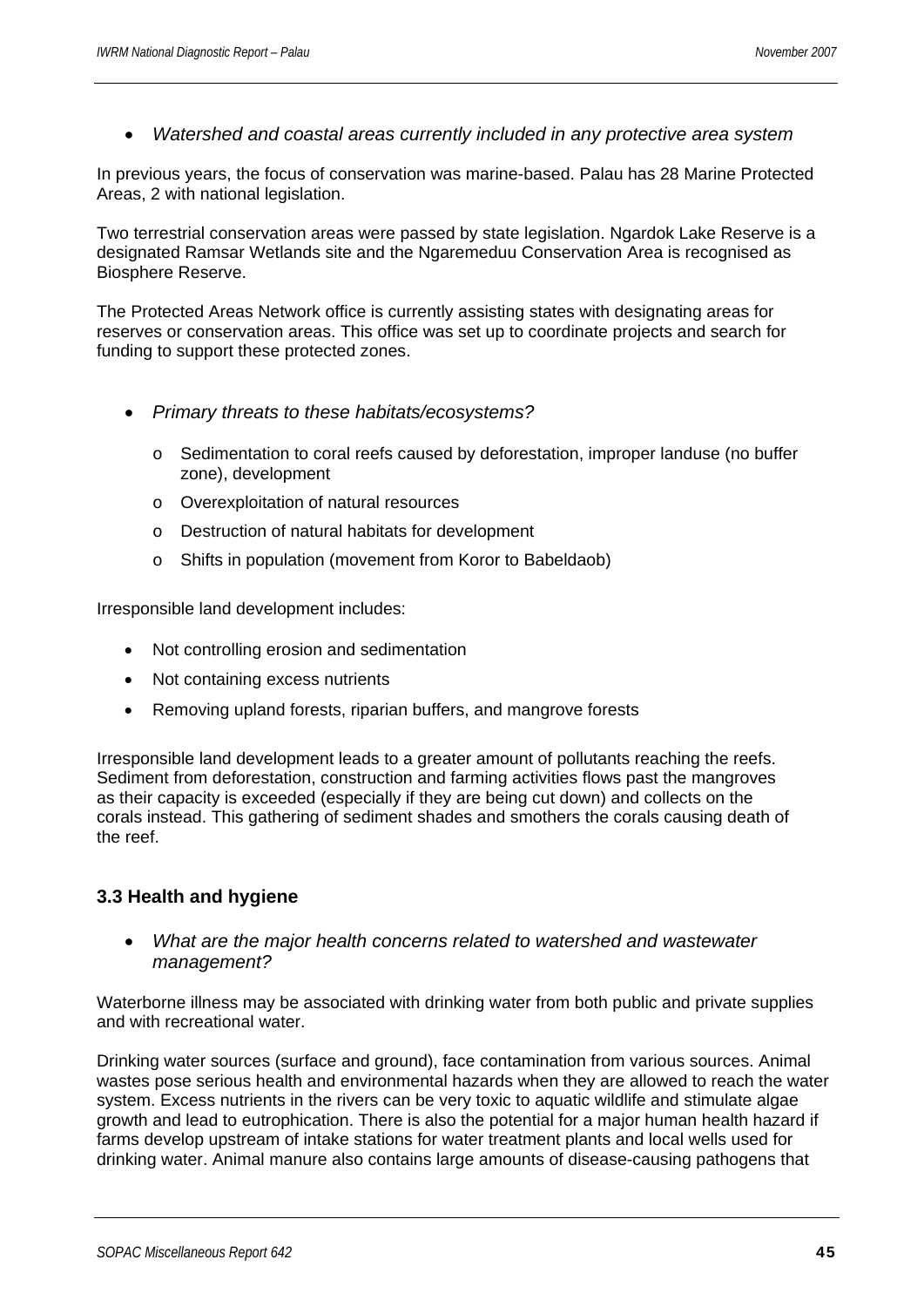can injure humans, livestock and other animals if allowed to contaminate crops and/or drinking water

Some common agents that can cause a wide range of problems—from mild diarrhoea to fatal illnesses—are: bacteria such as *Salmonella*, *Shigellae*, *Cholerae*, *E. coli*, *Leptosporidia*, *Encephalitis*, *Chlamydia*, *Gangrene* and those causing botulism; Protozoa such as *Giardia*, *Cryptosporidia* and *Balantidium coli*; and *Helminths* such as large roundworms. Disease outbreaks happen often all over the world due to improper containment of animal manure and human sewage. In Palau, most of the outbreaks of water-borne illness come in cluster outbreaks, usually from campers in the forests using rivers directly as a drinking water source. However, the danger can be greatly reduced through proper waste management practices.

Dengue fever is a water related issue because of the large number of mosquitoes and larvae at the ponding systems of the Malakal treatment plant. Carrier mosquitoes may breed in the water thereby causing a dengue outbreak. When this occurs, it costs the government to subsidise medical treatment and services. According to the Division of Environmental Health, small dengue outbreaks occur at least once a year, with larger outbreaks happening every 2 to 3 years.

#### • *Comment on water borne, water-washed, and water-related diseases.*

Water-borne illnesses are under-reported, as infected persons tend to recover at home rather than facing the hospital and high associated costs. The number of gastro-enteric diseases reported by the Ministry of Health is inclusive of all types and it is hard to determine which are water-borne.

Gastroenteritis includes waterborne issues. Many pathogens occur naturally in aquatic environments. Water may also become contaminated by sewage overflows, deliberate discharges, leaching from failing septic disposal fields and surface runoff from land. Adequate treatment of water supplies may be a factor with this low number of cases. Gastroenteritis is a reportable illness in Palau. According to the Division of Environmental Health, gastroenteritis occurs mainly as cluster outbreaks, usually a group of people with a bad meal or without a proper water source (i.e. campers). The only major gastro-enteric outbreak in 10 years was in late 2006 to early 2007, with over 400 reported cases. The Ministry of Health was unable to determine if this outbreak was food-borne or water-borne. The Community Advocacy Program set up reminders to wash hands with soap and water. Table 5 shows the list of gastroenteritis outbreaks in Palau from 2003-2005. As can be noted, the sources are mainly food-borne. However, it is hard distinguish between waterborne and food-borne due to limited laboratory capability, but most are believed to be food related.

| Month         | ccation                          | Pathogen<br>Implicated                   | Implicated<br>source                    | Comments                                                                                                 | No. of<br>people<br>affected |
|---------------|----------------------------------|------------------------------------------|-----------------------------------------|----------------------------------------------------------------------------------------------------------|------------------------------|
| Sept.<br>2003 | Birthday<br>Party -<br>Home      | Unknown                                  | Belsiich<br>(pounded taro)<br>suspected | Several cases<br>confirmed as<br>Amebiasis.                                                              | 20                           |
| May<br>2005   | Tour<br>Group –<br>various       | <b>Unknown</b>                           | Bento Meal<br>suspected                 | Incomplete investigation -<br>group returned home overseas.                                              | 8                            |
| May<br>2005   | 'Custom"<br>(Funeral)            | Suspected<br>Bacterial<br>toxin          | Food<br>vehicle not<br>identified       | Meal held all day with no<br>temperature control. Not all<br>attendees<br><b>i</b> nterviewed/identified | 4                            |
| Sept.<br>2005 | Custom <sup>*</sup><br>(Funeral) | Bacillus<br>cereus<br>suspected          | Fried Rice                              | Meal held all day with no<br>temperature control.                                                        | 6                            |
| Nov.<br>2005  | Home<br>(Farm)                   | Scombroid<br>fish poisoning<br>suspected | Fish (Tuna)                             | Repeated freezing and thawing<br>nf<br>fish before eating.                                               | 3                            |

*Table 5: Gastroenteritis outbreaks in Palau 2003-2005. (Source: Carter et al. 2006)*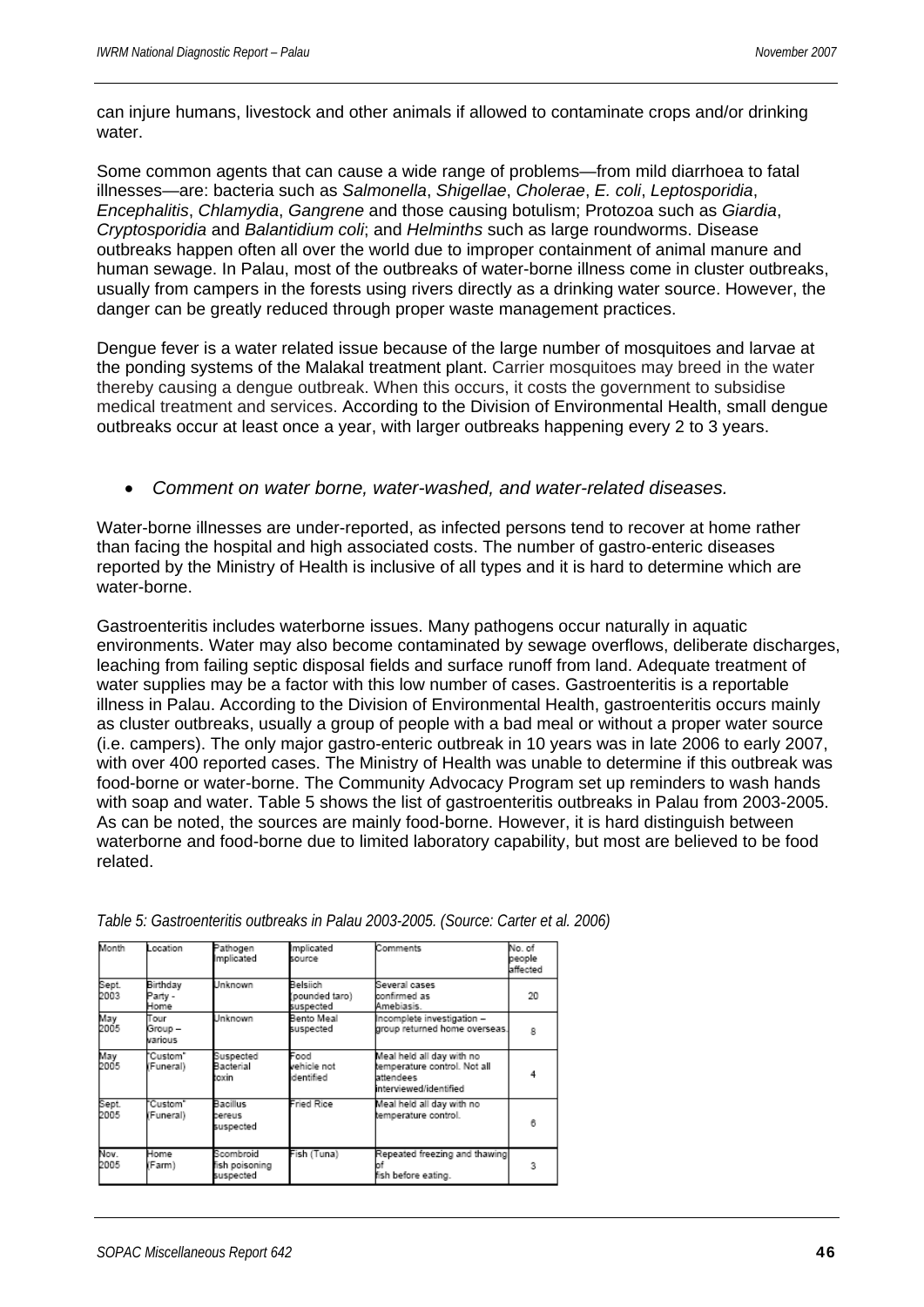Because most of the water supply systems are treated, the number of water related diseases caused by public water supply systems is low. The highest concern is individual catchment tanks. The Division of Environmental Health is currently using the hydrogen sulphide test to conduct bacteriological tests for household catchments. Before the H<sub>2</sub>S paper strip test was introduced in 2006 by WHO, EQPB tested individual tanks by request. Up to 75% of the tanks tested by EQPB were positive for total coliform bacteria. A catchment maintenance document was produced by PCC-CRE with assistance from DEH and EQPB and funded by USDA. The WSP committee plans on reproducing copies of this document and distributing it to the general public for use.

The EQPB Water Quality Lab conducts routine monitoring of public water supply systems and marine recreational areas. The following table is a report for FY2005/2006, which shows the number of tests done per year and quality of water for public water supply systems, marine recreational areas, and water quality in the Malakal channel around the outfall of the wastewater treatment plant.

|                  |                             | Turbidity<br>(not >1.0 NTU) |                        |                              | Coliform Bacteria | (not > 0 per 100 mL Sample) |                                                 |                | Faecal Coliform<br>(not>200 per 100ml<br>Sample) |                        |
|------------------|-----------------------------|-----------------------------|------------------------|------------------------------|-------------------|-----------------------------|-------------------------------------------------|----------------|--------------------------------------------------|------------------------|
|                  | Total #<br>of tests<br>done |                             | Agree with<br>Standard | Total # ofl<br>tests<br>done |                   | Agree with<br>Standard      | Marine water tested Total # of<br>by Palau EQPB | test done      |                                                  | Agree with<br>Standard |
|                  |                             | #                           | %                      |                              | #                 | %                           |                                                 |                | #                                                | %                      |
| Koror-Airai      | 753                         | 599                         | 79.5%                  | 156                          | 156               | 100.0%                      | Koror-Airai                                     | 174            | 160                                              | 92%                    |
| Hospital         | 252                         | 248                         | 98.4%                  | 12                           | 12                | 100.0%                      | Ngerchelong                                     | 5              | 5                                                | 100%                   |
| Ollei            | а                           | ٥                           | 0.0%                   | g                            | 3                 | 33.3%                       | Ngaraard                                        | 6              | 6                                                | 100%                   |
| Mengellang       | 12                          | 5                           | 41.7%                  | 12                           | 10                | 83.3%                       | Ngiwal                                          | 6              | 6                                                | 100%                   |
| Ngaraard         | 10                          | o                           | 0.0%                   | 10                           | 8                 | 80.0%                       | Melekeok                                        | 5              | 5                                                | 100%                   |
| Choll (ground)   | 11                          | 11                          | 100.0%                 | 11                           | 4                 | 36.4%                       | Ngchesar                                        | 6              | 6                                                | 100%                   |
| Ngkeklau         | 12                          | o                           | 0.0%                   | 12                           | 11                | 91.7%                       | Ngatpang                                        | 7              | 7                                                | 100%                   |
| Ngiwal (ground)  | 12                          | 11                          | 91.7%                  | 12                           | 12                | 100.0%                      | Ngardmau                                        | $\overline{7}$ | 7                                                | 100%                   |
| Melekeok         | 12                          | o                           | 0.0%                   | 12                           | $\overline{7}$    | 58.3%                       | Ngeremlengui                                    | 7              | 7                                                | 100%                   |
| Ngchesar         | 12                          | o                           | 0.0%                   | 12                           | 11                | 91.7%                       | Aimeliik                                        | 7              | 7                                                | 100%                   |
| Ngatpang         | 12                          | ٥                           | 0.0%                   | 12                           | 10                | 83.3%                       | Peleliu                                         | 8              | 8                                                | 100%                   |
| Ibobang          | 12                          | o                           | 0.0%                   | 12                           | 10                | 83.3%                       | Angaur                                          | 2              | 2                                                | 100%                   |
| Ngardmau         | 12                          | 3                           | 25.0%                  | 12                           | 12                | 100.0%                      |                                                 |                |                                                  |                        |
| Ngermetengel     | 12                          |                             | 8.3%                   | 12                           | ø                 | 75.0%                       | Koror Waste Water Treatment Plant               |                |                                                  |                        |
| Imeong           | 12                          | ٥                           | 0.0%                   | 12                           | 11                | 91.7%                       | (Faecal Coliform (not >400 per 100ml Sample)    |                |                                                  |                        |
| Ngchemiangel     | 12                          | ٥                           | 0.0%                   | 12                           | 5                 | 41.7%                       | Α                                               | o              | o                                                | 100%                   |
| Mongami          | 12                          | ٥                           | 0.0%                   | 12                           | 9                 | 75.0%                       | в                                               | 9              | g                                                | 100%                   |
| Peleliu (Ground) | 10                          | 10                          | 100.0%                 | 10                           | 1                 | 10.0%                       | C (Sewer Outfall)                               | 9              | $\overline{7}$                                   | 78%                    |
| Angaur (Ground)  | 3                           | 3                           | 100.0%                 | 3                            | $\overline{2}$    | 66.7%                       | D                                               | g              | 9                                                | 100%                   |
| <b>Totals</b>    | 1192                        | 891                         | 74.7%                  | 355                          | 303               | 85.4%                       |                                                 | 276            | 260                                              | 94%                    |

*Table 6: Water Quality Results for October 2005-September 2006 for PWSS, Marine Recreational Areas and the Malakal Wastewater Treatment Plant outfall in the Malakal Channel.* 

#### • *Major tourism concerns related to watershed and wastewater management*

In 2006, a total of 82,397 tourists (Palau Visitors Authority Visitor Study 2006) visited Palau. This number of tourist is four times the population of Palau. This number averages out to an extra 6,000 people each month relying on the water resources that serves over 15,000.

Increasing numbers of tourist visit waterfalls, lakes and forests for bird watching. The main impacts directly from these activities are potential wastewater and solid waste issues.

Projects are in place to develop more hotels on the larger island to attract tourists. Most of these proposed developments are high-end boutique cottages that cater to a limited number of people per year. For the most part, the entrepreneur has a vested interest in protecting the environments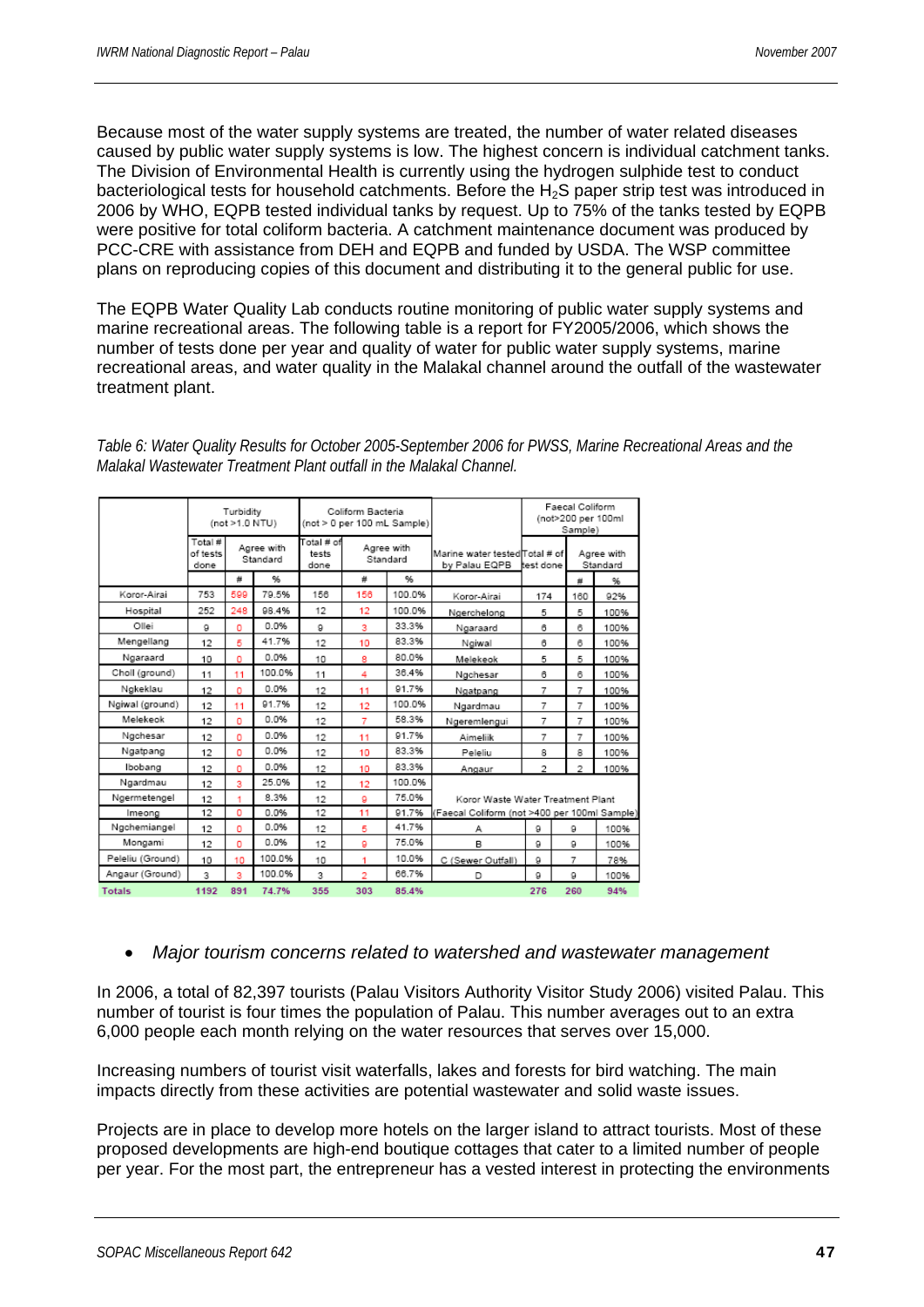their customers come to enjoy. However, there is the potential for larger scale hotels to develop within the watersheds, thus creating more wastewater.

• *Significant tourism impacts on watershed and wastewater management* 

The increasing number of tourists to the islands is putting a strain on the existing wastewater treatment systems. Hotels are required to have their own wastewater treatment facilities, but most rely on the public system, thus pushing the system beyond its maximum capacity.

Tourists have an unintentional tendency to be environmentally destructive i.e. coral damage, congestion, increased use of personal watercrafts (Eledui and Olkeriil 2007). Because of this, the State of Koror passed legislation delineating tourist activity areas. A tour guide certification program for the Rock Islands tour companies was developed to certify tour guides to ensure an awareness of history and culture, environmental awareness, and safety and regulations.

#### **3.4 Watershed and coastal management**

• *Need to integrate watershed and coastal management in the context of IWRM* 

There is a clear linkage between development within watershed and coastal areas. Sediment, nutrients and pollutants that end up in rivers and streams eventually find themselves in the marine environments. Previously in Palau, legislation focused on protecting coastal areas. Now, there is recognition that watershed management is necessary to ensure the health, not just of the watershed and river, but also for the near shore environment.

There are existing committees composed of government agencies and community members attempting to deal with integrating watershed and coastal issues. However, there are no defined tools used to smooth out the process. Many gaps exist in linking the terrestrial based studies to the marine studies.

Capacity building within government agencies is needed so that heads of agency are aware and attempt to look at the holistic approach to management rather than looking at their own roles and responsibilities.

With development expected to increase, there will be a higher demand for water, which current systems can not supply. There is still more work to be done to protect the watershed from overdevelopment and promote conservative water use.

Existing policies need to be reviewed in the context of the IWRM approach to ensure that every section of the Pacific RAP is integrated and that there are linkages to ecosystem protection and human health/hygiene issues with watershed and coastal management and landuse policies.

• *Existing sectoral linkages and the requirements for a more integrated/coordinated management approach.* 

#### *National Environmental Protection Council (NEPC)*

Created by President Remengesau, the NEPC is composed of government and nongovernment agencies and organisations and is responsible for prioritising national environmental issues facing Palau. The strengths of the NEPC is that it has the Presidents support for most of their programmes. However, the focus of this group is mainly policy. It has very little community awareness and initiative.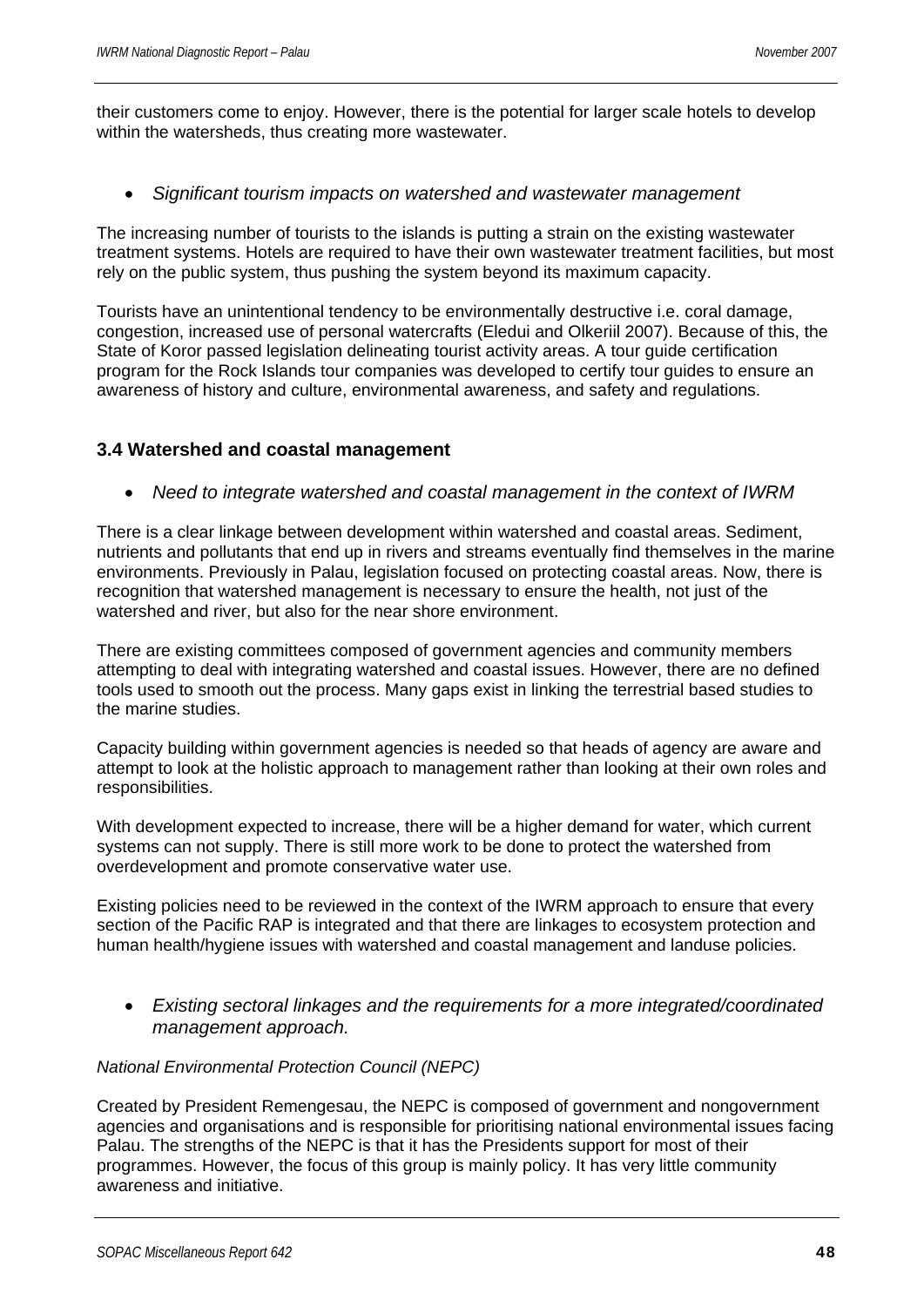#### *Marine Resources Pacific Consortium Palau (MAREPAC Palau)*

MAREPAC-Palau is a group of government and non-government organisations who hold interest in marine resources research. Members are interested organisations and persons and generally conduct scientific and community research for the understanding and protection of the marine environment. MAREPAC has been very active at the community and agency level. However, most of its funding depends on the Regional MAREPAC group, which has been inactive recently in grant-seeking, and has limited interaction with the executive level of government.

#### *Palau Natural Resources Council (PNRC)*

PNRC is another group of government and non-government agencies who have a specific interest in the terrestrial resources of Palau. Its main focuses are forestry resources, invasive species, and watershed protection. PNRC horizontally links agencies and NGOs, and has several on-the-ground programmes with active participation from partners. However, community involvement can be increased and the Council is still seeking legal recognition from the Executive level.

#### *Water Safety Plan National Steering Committee (WSP NSC)*

The National Steering Committee for the Water Safety Plan includes government and nongovernment organisations. It was formed to oversee the development and implementation of the Water Safety Plan (with assistance from SOPAC), and has expanded its range to oversee implementation of the IWRM project in Palau. To clearly have linkage with all sectors, horizontally and vertically, the NSC needs to invite more members to successfully integrate the project.

These groups meet to discuss a number of issues relating specifically to the interest of the committees, and each have common issues and require more community involvement.

# **5. STAKEHOLDER ENGAGEMENT**

| <b>Institution</b>                     | Stakeholders/Interests and<br>Responsibility                                                                                                                                                                                                                  | Relevance to IWRM and reason<br>for inclusion                                                                                                                                                  | Role in the<br>consultation                       |
|----------------------------------------|---------------------------------------------------------------------------------------------------------------------------------------------------------------------------------------------------------------------------------------------------------------|------------------------------------------------------------------------------------------------------------------------------------------------------------------------------------------------|---------------------------------------------------|
| <b>Bureau of Public Works</b><br>(BPW) | performance of the duties and<br>functions of the public utilities for the<br>health and wellbeing of the people and<br>the community.                                                                                                                        | responsible for the identification<br>and zoning of water resources,<br>design and construction,<br>maintenance, operation, of public<br>utilities and related matters.                        | <b>Process</b><br><b>IWRM Committee</b><br>member |
| Ministry of Health<br>(DEH)            | to protect the health of the people in<br>the republic by ensuring clean, safe<br>and healthy living environments.                                                                                                                                            | Reportable Disease Surveillance<br>System (RDSS) that includes<br>gastroenteritis food-borne and<br>waterborne diseases and<br>investigate all food-borne and<br>water-borne disease outbreaks | <b>IWRM Committee</b><br>member                   |
| EQPB                                   | to ensure for all persons in Palau safe,<br>healthful, productive, and aesthetically<br>and culturally pleasing surroundings,<br>and to attain the widest range of<br>beneficial uses of the environment<br>without degradation, risk of health and<br>safety | Water quality monitoring;<br>pesticide monitoring; pollution<br>monitoring; issuance<br>earthmoving, building and<br>discharge permits                                                         | <b>IWRM Focal point</b>                           |

*Table 7: Stakeholders involved with IWRM.*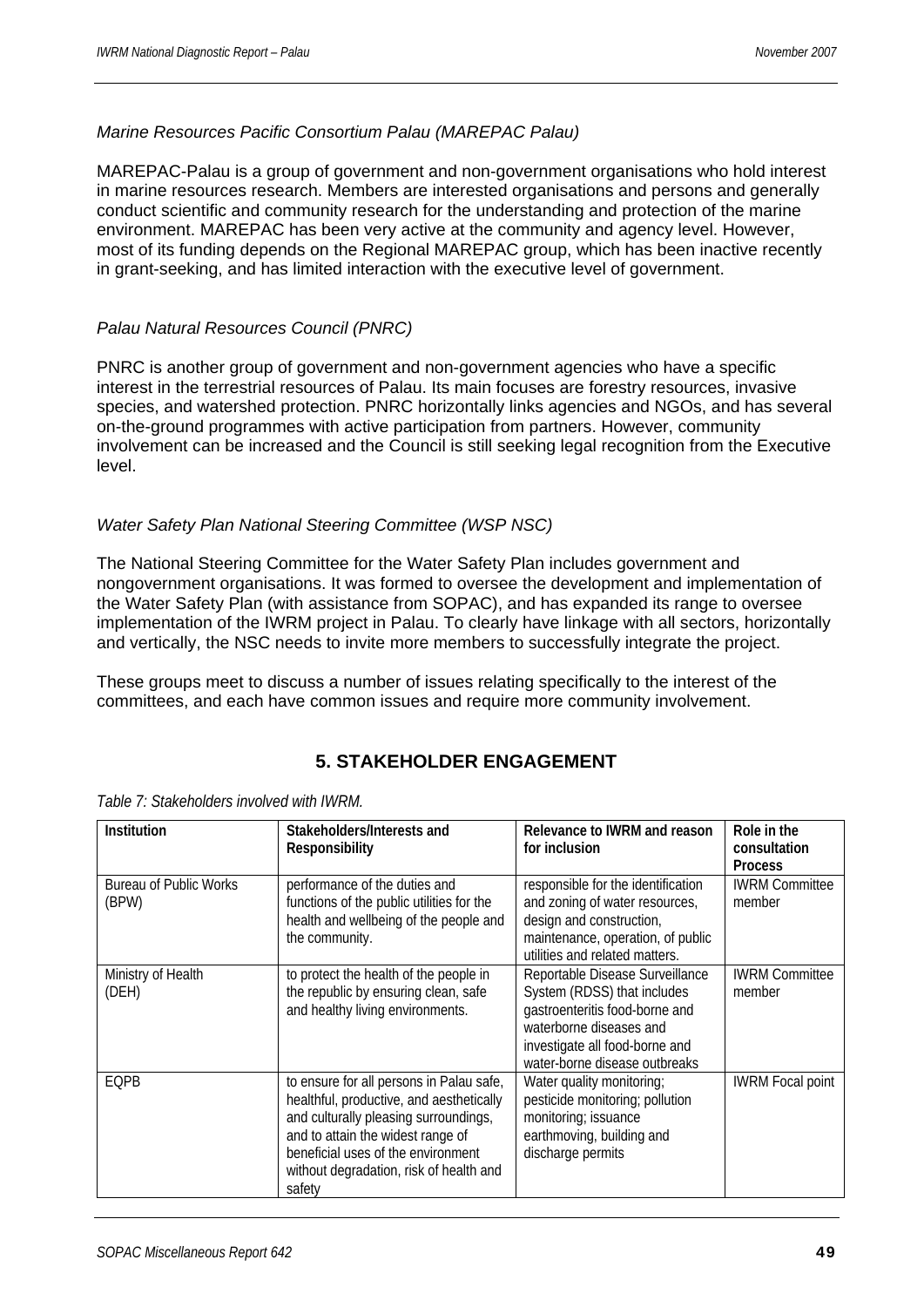| Palau                                                       | To preserve the nation's unique                                                                                                                                                                                                                                                                                                                         | Most active conservation NGO in                                                                                                                                                                                                                                                  | <b>IWRM Committee</b>              |
|-------------------------------------------------------------|---------------------------------------------------------------------------------------------------------------------------------------------------------------------------------------------------------------------------------------------------------------------------------------------------------------------------------------------------------|----------------------------------------------------------------------------------------------------------------------------------------------------------------------------------------------------------------------------------------------------------------------------------|------------------------------------|
| <b>Conservation Society</b>                                 | natural environment and perpetuate its<br>conservation ethic for the economic<br>and social benefit of present and future<br>generations of all Palauans and for the<br>enjoyment and education of all.                                                                                                                                                 | Palau. PCS's current programmes<br>focus on working with local<br>communities, states and other<br>partners to designate and<br>manage marine and terrestrial<br>protected areas, to protect<br>watersheds and to build local<br>capacity for land and resource<br>use planning. | member                             |
| <b>PALARIS</b>                                              | responsible for the development of a<br>centralised land and resource system<br>to inventory and support the<br>management of natural, economic,<br>and human resources of Palau. The<br>system will unify and integrate<br>information in support of decision<br>making and enhance the formulation of<br>policies for the development of the<br>NWSP. | National GIS office, database on<br>water resources, watershed,<br>utilities, etc.                                                                                                                                                                                               | <b>IWRM Committee</b><br>member    |
| Bureau of Agriculture (BOA)                                 | to promote, develop, protect, and<br>conserve the Republic's land-based<br>natural resources and to assist families<br>to have the skills, resources and<br>opportunity to ensure sustained food<br>production, nutrition, food security, and<br>wise stewardship of ecosystems.                                                                        | Tree nursery and reforestation,<br>revegetation of buffer zones                                                                                                                                                                                                                  | <b>IWRM Committee</b><br>member    |
| Palau National Weather<br>Service                           | The National Weather Service is the<br>collection and storage site for national<br>and regional weather data, which<br>includes rainfall and weather patterns.                                                                                                                                                                                          | Climate logging and rainfall<br>collection                                                                                                                                                                                                                                       | <b>IWRM Committee</b><br>member    |
| National Emergency<br>Management Office (NEMO)              | National focus during natural disasters.<br>Such events include contamination<br>with chemicals, bacteria, other<br>waterborne pathogens, and incidents<br>of drought.                                                                                                                                                                                  | Disaster management, water<br>supply.                                                                                                                                                                                                                                            | <b>IWRM Committee</b><br>member    |
| Ministry of State (BFA &<br>BITTA)                          | Responsible for regional/international<br>relations and communications                                                                                                                                                                                                                                                                                  | National focal point and conduit<br>for all communication between<br>Palau and regional/international<br>organisations.                                                                                                                                                          | <b>IWRM Committee</b><br>member    |
| Natural Resources<br><b>Conservation Services</b><br>(NRCS) | Very active with natural resource<br>inventory and most recently,<br>watershed inventory which included<br>updating the soil inventory for the<br>Ngerikiil Watershed.                                                                                                                                                                                  | Research assistance                                                                                                                                                                                                                                                              | <b>IWRM Committee</b><br>member    |
| Palau International Coral<br>Reef Center (PICRC)            | Conducting research and education<br>activities which will contribute to the<br>management, use and conservation of<br>Palau's marine environment.                                                                                                                                                                                                      | Coral reef research, including<br>sedimentation rates on coral reef<br>patches                                                                                                                                                                                                   | Possible member                    |
| Governor's Association                                      | Water resources are owned by the<br>State and care for these resources<br>falls under the charge of these leaders.                                                                                                                                                                                                                                      | State level involvement                                                                                                                                                                                                                                                          | <b>IWRM Committee</b><br>member    |
| <b>Belau National Museum</b>                                | BNM's objective is to identify and<br>record Palau's past and present thru<br>collections, identification,<br>documentation, preservation, research<br>and exhibition of cultural and natural<br>property for the people of Palau.                                                                                                                      | Active research in watersheds                                                                                                                                                                                                                                                    | Possible member                    |
| The Nature Conservancy                                      | Preserve the natural communities that<br>represent the biodiversity on earth by<br>protecting the lands and waters they                                                                                                                                                                                                                                 | Research and development of<br>conservation programmes to<br>protect both marine and terrestrial                                                                                                                                                                                 | Technical<br>assistance<br>offered |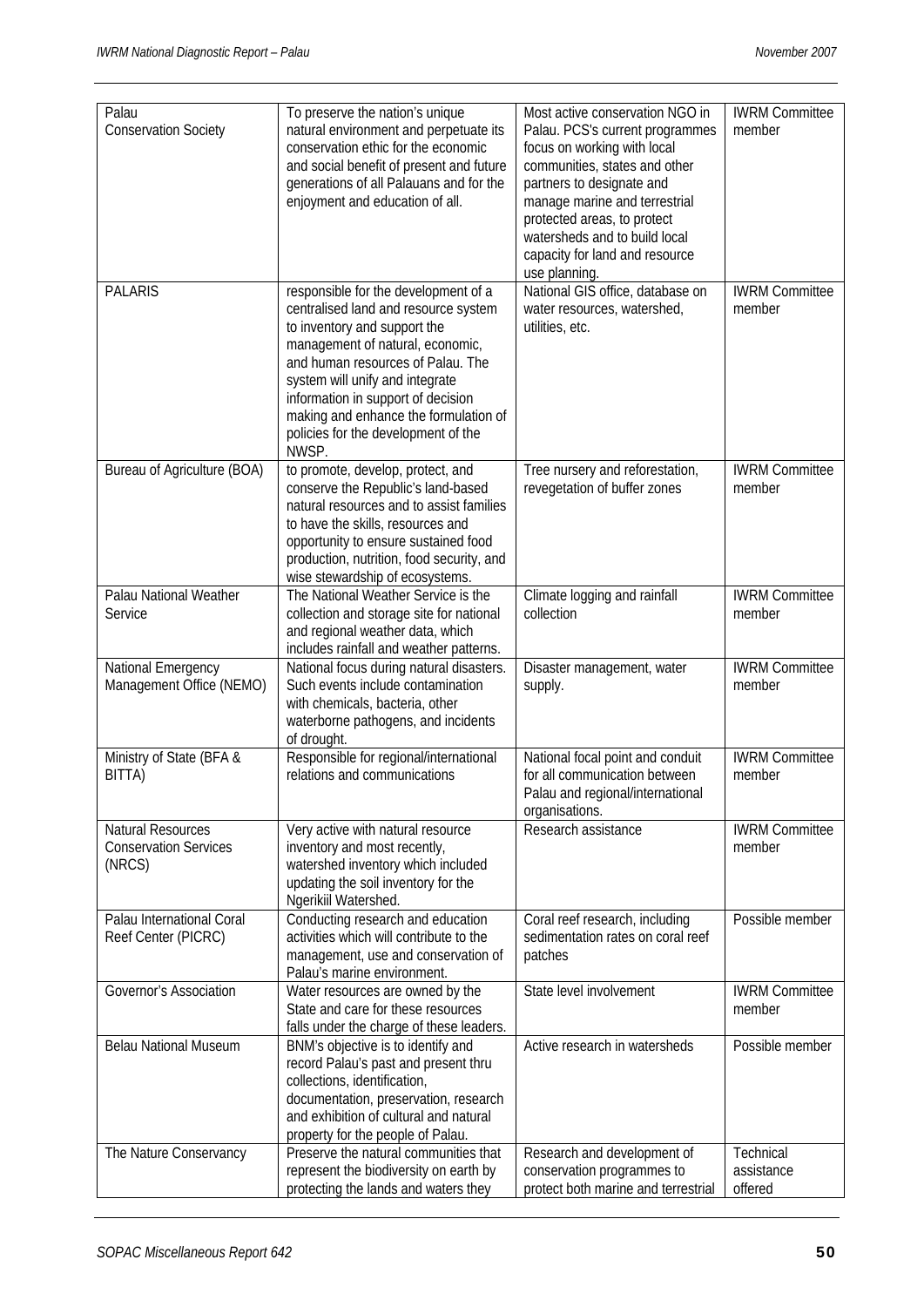|                                                                | need to survive.                                           | environments                                                                     |                                              |
|----------------------------------------------------------------|------------------------------------------------------------|----------------------------------------------------------------------------------|----------------------------------------------|
| Office of Environmental<br>Response and Coordination<br>(OERC) | National environmental planning and<br>secretariat to NEPC | <b>GEF Operational Focal Point</b>                                               | <b>GEF Operational</b><br><b>Focal Point</b> |
| Ministry of Finance - Water<br><b>Utilities Branch</b>         | Water fee collectors, WET project<br>office                | Check water meters and issues<br>out water bills. Water<br>conservation campaign | Possible member                              |
| <b>Rural Water Operators</b><br>Association                    | Rural water suppliers                                      | Water suppliers for rural areas                                                  | Possible Member                              |
| Private stakeholders                                           | interest in water resources                                | Local community involvement                                                      | Consultations                                |

#### **Consultation process and institution involved**

The IWRM project was introduced to the National Steering Committee for the Drinking Water Safety Plan, which is composed of government agencies that deal with water and water related issues, such as watershed management and human hygiene and health. The WSP NSC is a multi-faceted stakeholders group that have a vested interested in water resources. The WSP NSC agreed to extend its responsibilities to encompass the IWRM program.

The following persons were contacted for this project.

- Minister of Resources and Development
- Director of Bureau of Public Works
- Director of Bureau of Foreign Affairs
- Director of Bureau of Agriculture
- Chief, Division of Environmental Health
- Epidemiologist, DEH
- Executive Officer, Environmental Quality Protection Board
- Airai State Governor and Legislators
- Assistant EO, EQPB
- Compliance Specialist, EQPB
- Palau National Weather Service
- NEMO
- **PALARIS**
- Rural Water Operators Coordinator
- PNRC
- The Environment, Inc.
- PCC
- Koror/Airai Drinking Water Treatment Plant Operators
- PCS
- TNC
- OERC
- Community members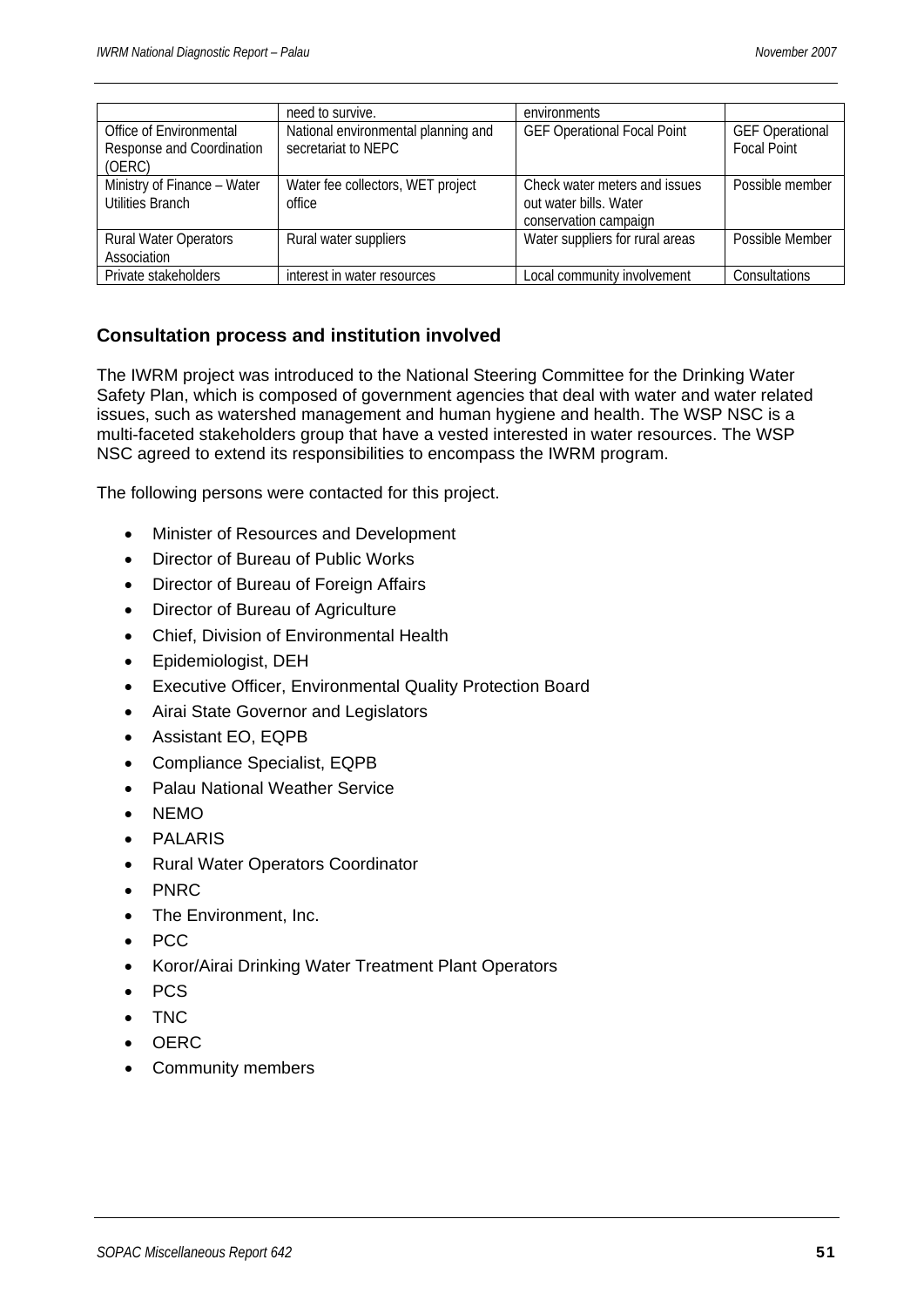# **6. OTHER PROGRAMMES, PROJECTS AND ACTIVITIES RELATED TO IWRM**

|  |  | Table 8: Project/activity that provides a contribution to the implementation of IWRM in the country. |
|--|--|------------------------------------------------------------------------------------------------------|
|  |  |                                                                                                      |

| Donor                                     | Implementing<br>Agency        | Project name                                            | <b>IWRM</b> sector                            | Objective                                                                                                    | Duration            |
|-------------------------------------------|-------------------------------|---------------------------------------------------------|-----------------------------------------------|--------------------------------------------------------------------------------------------------------------|---------------------|
| AusAID/NZAID                              | <b>SOPAC</b>                  | Water safety Plan                                       | Water<br>resources/Water Use                  | Ensuring safe drinking<br>water                                                                              | $2006 -$<br>ongoing |
| <b>GEF</b>                                | MRD-BLS                       | Capacity Building for<br>Sustainable Land<br>Management | Water resources<br>Land degradation           | Capacity building for<br>sustainable land use                                                                | 2007-2012           |
| <b>JICA</b>                               | MRD-BPW                       | Solid Waste Management                                  | Water resources                               | Decreasing/limiting<br>leachate from landfill                                                                | 2006-2011           |
| Packard Foundation                        | PCS                           | Eco-system based<br>management                          | Watershed<br>Protection                       | Science to the<br>community                                                                                  | 2006-2009           |
| <b>SPREP</b>                              | <b>SPREP</b>                  | Database Management                                     | Institutional linkage                         | Resource database<br>management and<br>linkage                                                               | $2005 -$<br>ongoing |
| EU                                        | <b>SOPAC</b>                  | <b>HYCOS</b>                                            | Watershed and water<br>Resource<br>management | Hydrological cycling<br>observation system                                                                   | 2006-2009           |
| GEF/TNC/<br>Conservation<br>International | For Palau-OERC                | Micronesian Challenge                                   | Watershed and water<br>resources protection   | Protecting land and<br>water                                                                                 | $2005 -$<br>ongoing |
| State Govts                               | <b>State Govts</b>            | <b>Watershed Alliance</b>                               | Watershed<br>Protection                       | Protecting watershed<br>and water resources                                                                  | $2004 -$<br>ongoing |
| Palau National<br>Government              | <b>MRD</b>                    | Protected Areas Network                                 | Watershed/water<br>resource protection        | Assist local states with<br>Setting aside and find<br>Funding for protected<br>areas                         | $2002 -$<br>ongoing |
| <b>Airai State</b><br>Government          | Airai State                   | <b>Watershed Protection Act</b>                         | Watershed<br>Protection                       | Ngerikiil watershed from<br>over-development,<br>sedimentation                                               | $2004 -$<br>ongoing |
| <b>USDA</b>                               | <b>USDA-NRCS</b>              | <b>Ngerikiil Assessment</b>                             | Watershed planning                            | <b>Assessment of Ngerikiil</b><br>watershed                                                                  | 2007-2009           |
| <b>USDA</b>                               | <b>US Forestry</b><br>Service | Mangrove nutrient<br>assessment                         | Water resources                               | Study impact of nutrient<br>loading in mangrove<br>forests                                                   | 2007-2008           |
| <b>USDA</b>                               | <b>US Forestry</b><br>Service | Mangrove forest study                                   | Climate change,<br>ecosystem<br>assessment    | Study impact of sea<br>level rise in mangrove<br>forests                                                     | 2007-2008           |
| <b>USEPA</b>                              | EQPB                          | Capacity Building                                       | Capacity Building                             | To improve<br>understanding of<br>various environmental<br>impacts and<br>enforcement of EQPB<br>regulations | Ongoing             |
| <b>TNC</b>                                | <b>TNC</b>                    | Ngerdorch Watershed<br>Assessment                       | Watershed planning                            | Assessment of<br>Ngerdorch watershed in<br>Ngchesar                                                          | 2006-2009           |
| Asia Pacific Science<br>Congress          | <b>PNRC</b>                   | Pacific Biodiversity<br>Transect                        | Watershed<br>assessment                       | Integrated watershed<br>assessment of flora,<br>fauna, and water quality                                     | $2006 -$<br>ongoing |
| <b>USDA</b>                               | PCC-CRE                       | Water Quality study                                     | Water resources                               | Water quality                                                                                                | $2006 -$<br>ongoing |
| <b>FAO</b>                                | EQPB                          | Land-use awareness                                      | Land degradation<br>water resources           | Impact of improper land<br>use/planning on water<br>resources                                                | $2007 - 2008$       |
| <b>FAO</b>                                | TEI                           |                                                         |                                               |                                                                                                              | $2007 - 2008$       |
| <b>FAO</b>                                | <b>BOA</b>                    | <b>Invasive Weeds</b><br>Eradication                    | Biodiversity,<br>watershed protection         | Program to control<br>invasive weeds in Palau                                                                | $2007 - 2008$       |
| <b>NFWF</b>                               | PCS                           | Watershed                                               | Watershed protection                          |                                                                                                              | $2006 -$<br>ongoing |
| PACKARD                                   | PCS                           | Modelling Tools                                         | Water resources<br>watershed protection       | Using modelling tools to<br>identify and control<br>impacts                                                  | 2008-2010           |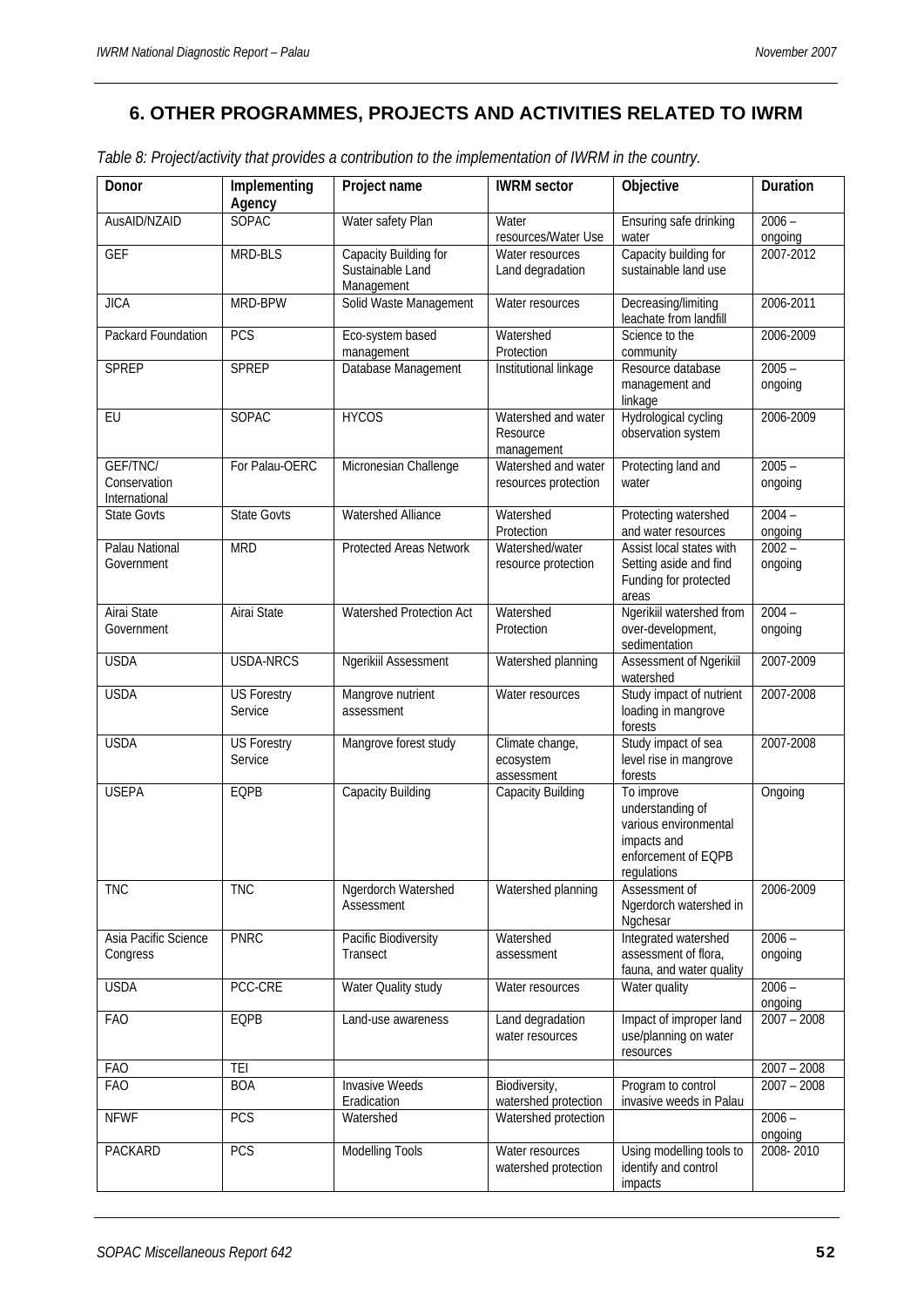| Rotary International      | Water For People | Solar Water Pasteurisation | Water resources      | Safe drinking water for | $2006 -$      |
|---------------------------|------------------|----------------------------|----------------------|-------------------------|---------------|
|                           |                  |                            |                      | <b>Schools</b>          | ongoing       |
| <b>GEF - Small Grants</b> | Ngara-Telok      | Ngechsar State Invasive    | Biodiversity         | Invasive species        | $2007 - 2008$ |
| Fund                      |                  | Species Removal            |                      | removal                 |               |
| <b>GEF - Small Grants</b> | Ngarailulk       | Restoration of traditional | Water quality, water |                         | $2007 - 2008$ |
| Fund                      |                  | assets and removal of      | resources.           |                         |               |
|                           |                  | invasive plants and trash  | biodiversity         |                         |               |
|                           |                  | to protect wetlands and    |                      |                         |               |
|                           |                  | water sources in Ngchesar  |                      |                         |               |
|                           |                  | Village                    |                      |                         |               |
| GEF - Small Grants        | Belau Cares Inc. | Tree Planting Program -    | Land Degradation     | Tree planting           | $2007 - 2008$ |
| Fund                      |                  | Designation of Arbor Day   |                      |                         |               |
| <b>GEF</b> - Small Grants | Belau Modekngei  | Development of             | Land Degradation     | Erosion control         | $2007 - 2008$ |
| Fund                      | School           | Landscaping: Land          |                      |                         |               |
|                           |                  | Degradation and Erosion    |                      |                         |               |
|                           |                  | Prevention                 |                      |                         |               |
| GEF - Small Grants        | Dini Faruya      | Community mobilisation to  | Watershed            | Resource management     | $2007 -$      |
| Fund                      | (Women's Group)  | address resource           | protection; Capacity | and promotion of        | ongoing       |
|                           |                  | management,                | building             | biodiversity            |               |
|                           |                  | conservation and           |                      |                         |               |
|                           |                  | promotion of biodiversity  |                      |                         |               |
| GEF - Small Grants        | PCS              | Empowering local           | Capacity building    | Community participation | $2007 -$      |
| Fund                      |                  | communities to catalyse    |                      | and empowerment         | ongoing       |
|                           |                  | partnerships for achieving |                      |                         |               |
|                           |                  | community sustainable      |                      |                         |               |
|                           |                  | development goals          |                      |                         |               |

#### **Existing or planned water and wastewater management plans or strategies**

- Ngeremlengui-Melekeok Watershed Alliance
- Airai Watershed Protection Act looking to designate the upper part of the Ngerikiil watershed as a protected area to safeguard it against unsustainable development.
- Water Safety Plan provide safe water to public
- UNDP administered**:** Capacity Building for Sustainable Land Management for Mitigation of Land Degradation

# **7. CAPACITY DEVELOPMENT NEEDS FOR REMOVING THE BARRIERS**

Training is needed in a variety of disciplines, hydrology, hydrogeology, civil engineering, etc. Capacity needs to improve in various sectors of the government and the community to remove barriers to the IWRM process.

#### *Water Resource Management*

- Capacity building is needed for hydrological assessments of water resources. Capacity building for hydrology, hydrogeology and water resource planning and management is required.
- A National Hydrological Network needs to be developed.
- Technical capacity is needed to implement existing regulations and regulate development specifically near intake.
- Existing monitoring programmes need to be strengthened.
- Laboratory capacity needs to be expanded to support policies standards and guidelines and enforcement of regulations.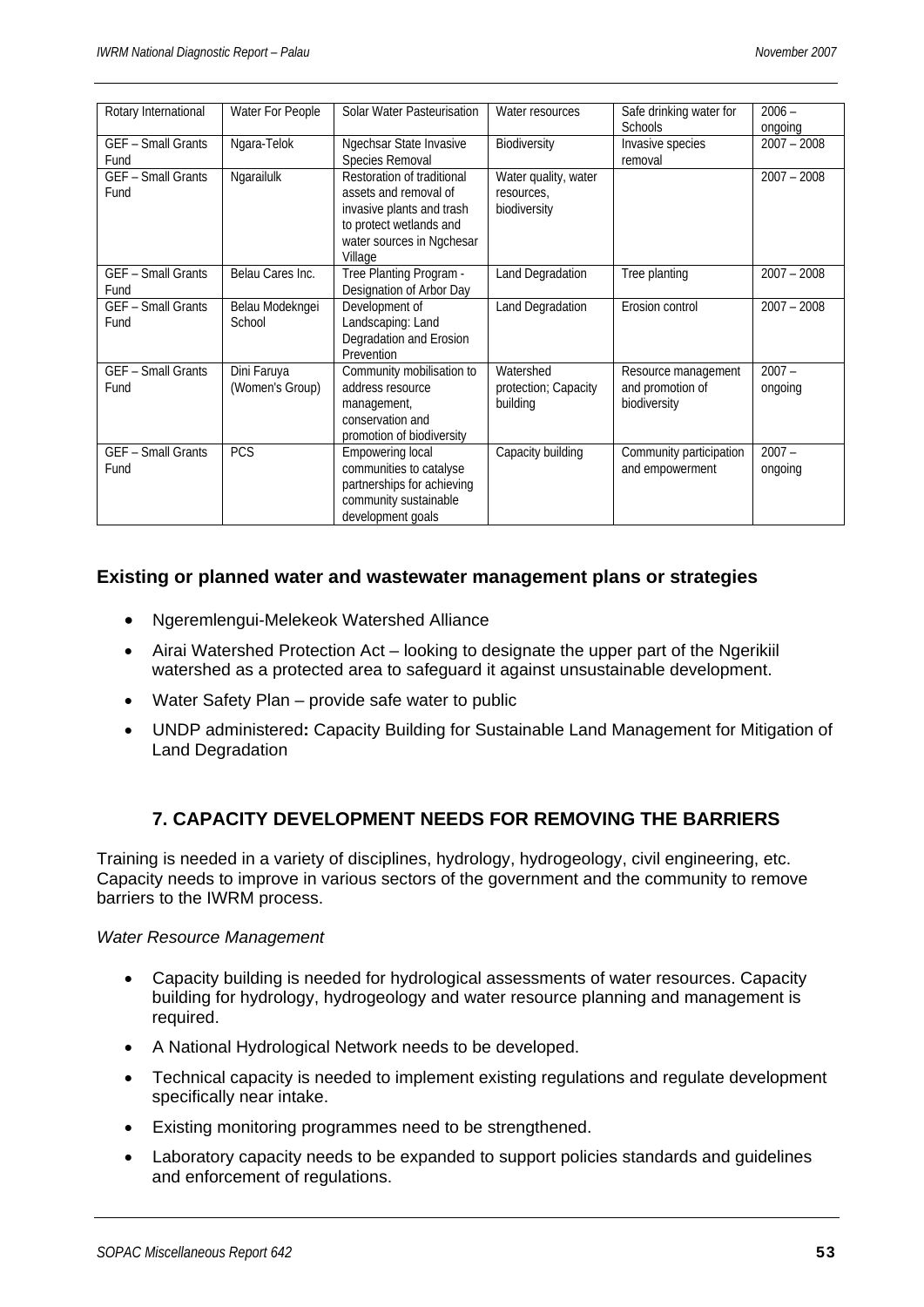• Over the past few years, funding for PALARIS has decreased, and along with it the support for Palau's information analysis.

#### *Island Vulnerability*

- The level of disaster preparedness is low. There is complacency because of Palau's location outside of the cyclone track. Awareness raising for disaster preparedness is necessary. There should be capacity building to develop a drought management plan and for proactive disaster management.
- Man-made disasters are an issue where ever there is a human presence.
- Saltwater intrusion becomes an issue when there is over-extraction of the freshwater lens

#### *Awareness*

- There are too many awareness programmes from too many agencies, sometimes overwhelming local communities and leading to confusion of roles and messages.
- Previous regional and international funded projects have left some negative impressions on communities (i.e. lack of funding after or even during project period, false promises, etc.)
- More community involvement is needed.
- Increased support at the decision-making level is needed.

#### *Technology*

- Sanitation technology needs to be increased in rural areas
- Capacity building is needed to address:
	- o effective use of available resources
	- o ineffective leakage detection
	- infrastructure and capacity development to deal with increasing demands
- Sometimes inappropriate technologies utilised because of limited input from all stakeholders. This does not require much capacity building, just a more integrated approach to identifying proper technology.
- An asset management system for the public water supply and wastewater treatment plants needs to be developed.

#### *Institutional framework*

- There is no national water committee
- There is limited coordination between agencies and organised committees
- There is a lack of resources and resolve to conduct enforcement. Generally enforcement of policies are lacklustre, or limited by resources.
- Regulations need to be updated to reflect changes in lifestyle, research, and climate.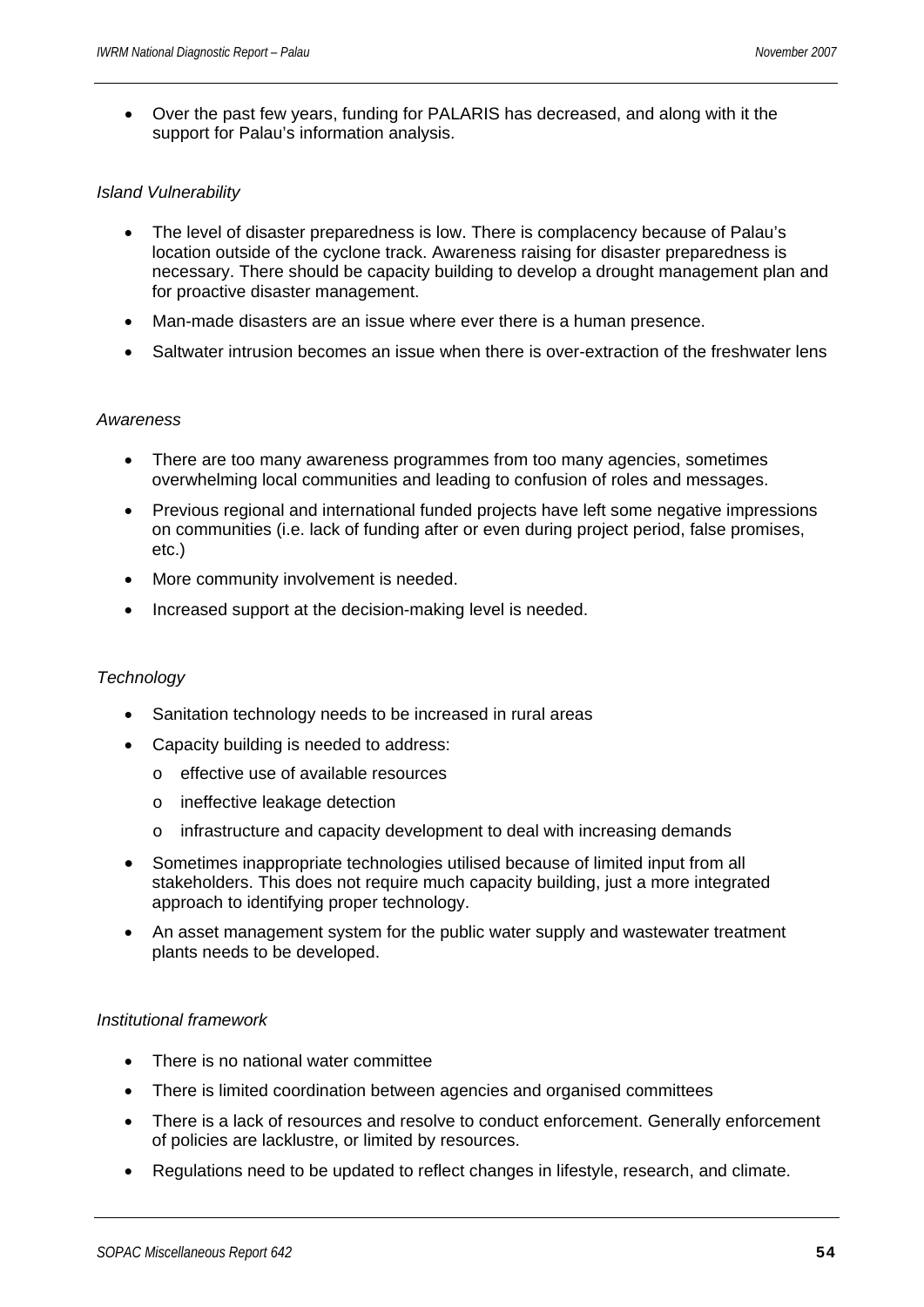• Capacity building for regulatory enforcement should be increased so that staff and enforcement agents see legitimacy of their responsibilities in order for regulatory agencies to maintain accountability and acceptability to the public.

#### *Financ*i*ng*

- There is high dependency on outside donors (Japan, Taiwan, United States)
- Water tariffs not enough to cover costs of water treatment and there are no tariffs for sewer treatment plant use. Capacity building will be required to improve operations and management of systems and billing structures before fees can be increased with public support.
- There are no tariffs for water extractions or discharge. Studies must be done to assess impacts of extractions or discharges and to impose proper fees.

#### *Land use and agriculture*

- Capacity building is needed for proper landuse to reduce impacts to watersheds, water sources and coastal environments.
- Capacity building is also needed for sectoral integration of data and information.
- Increased enforcement of existing regulations is needed.

#### *Habitat and ecosystem*

- Increase capacity for monitoring of ecosystem health by physical indicators as well as indicator species.
- Community capacity building on importance of ecosystems and habitats to continued human health.

#### *Human health and hygiene*

- Capacity building for integrating health and hygiene issues with development projects is necessary. The current way this issue is address is by having input during EQPB permitting processes from the health sector. There needs to be a way to increase the health sector involvement.
- Capacity building to prevent water related illnesses is needed, as well as laboratory capability to identify if cases are food-borne or water-borne.
- Impacts of high numbers of tourists on water supplies and habitats must be studied.

#### *Watershed and coastal management*

- Capacity to review existing policy is needed in order for appropriate measures to be taken to strengthen and expand policy to reflect changes since policies were enacted and incorporate current needs/issues.
- Capacity building for sustainable development of the civil and government sector.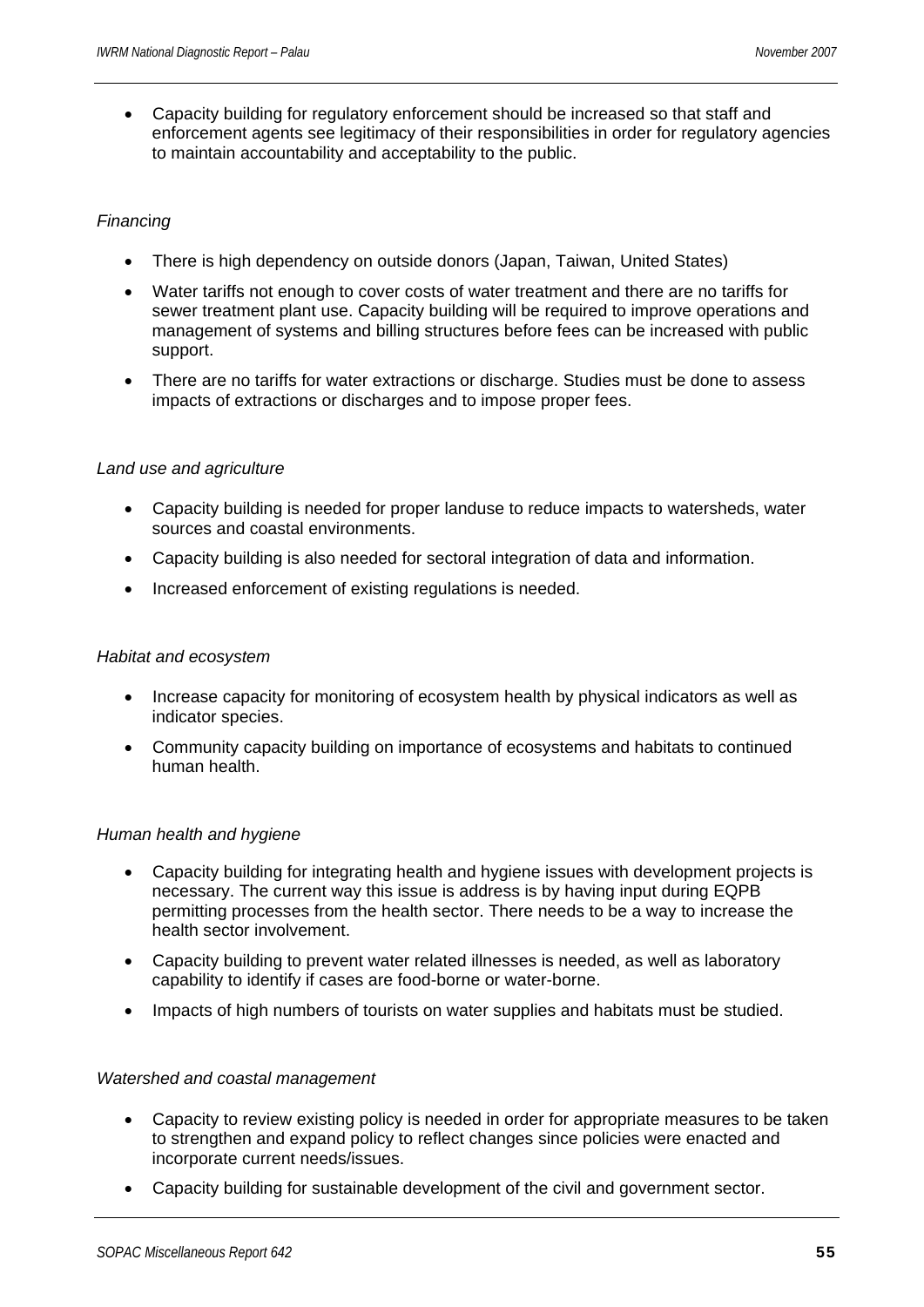• Increased involvement from the civil sector with protection and management of watersheds and coastal areas needs to be addressed.

And finally to include some lessons learned from the IWP project, "to fully understand the root causes of environmental degradation requires a much more detailed understanding of the social and economic factors: income, population density, unemployment, education levels, legal and economic structures, etc., through which the environmental problems arise" (IWP Terminal Report 2007). If such is the case, then capacity building for socio-economic analysis tools is a definite must for successful implementation of the IWRM project in Palau.

# **8. INTRODUCING AN INTEGRATED APPROACH TOWARDS BARRIER REMOVAL**

The impacts and concerns are stated throughout this document along with the capacity building areas needed for removal of barriers for IWRM. IWRM tools are applied in Palau, through different sectors of the government and civil society. The need now is to incorporate all the tools together and work towards a coordinated management strategy to ensure the success of a sustainable management approach.

#### **National Water Resources Committee**

Though a committee does exist to deal with water safety issues, a larger committee is needed to address deficiencies in water resource management, water quality and quantity monitoring, health and environmental impacts, socio-economic impacts of developments, and effectiveness of policy and regulations. The current committee has worked well together, and through meetings and informal networking can effectively implement the integrated water resource management of Palau.

Through this national committee, reviews of existing policies, technical limitations, identification of appropriate technologies, information-sharing, and other agendas related to water resource and wastewater management can be accomplished.

# **Awareness Raising and Community Advocacy groups**

The government has in the past been successful at introducing projects to the communities but needs to incorporate dissemination of project statuses and results to the public.

Involvement of more local community groups is essential, maybe more so than some government agencies, to ensure sustainable management of water resources. These communities deal directly with the issues that policy makers debate on. The increased networking with policy makers and community advocacy groups with assistance from the National Water Committee will ensure political sustainability of water resource projects.

There is a need to continually promote decreased water consumption levels as this will alleviate the demands on public water supply systems and decrease burdens on wastewater treatment plants.

#### **Integrated Land use planning/water resource information**

Palau is currently implementing a project for capacity building for sustainable landuse planning. This can be integrated into the IWRM approach for improved effectiveness. In order for IWRM to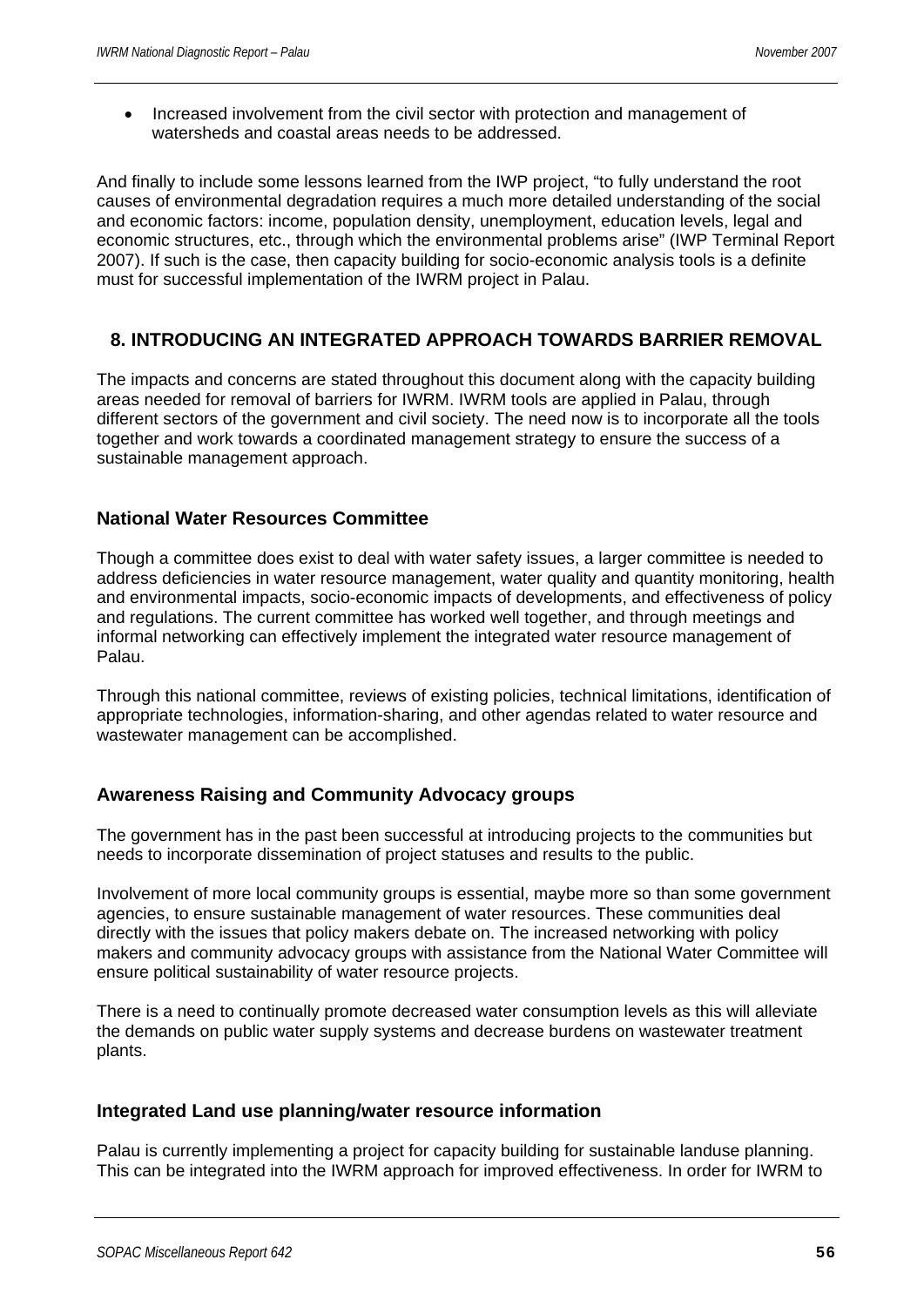be effective, landuse planning must be entertained with water flow, quality and quantity, use and discharge. PALARIS was set up to deal with such issues. However, with decreased funding, this office has had limited capability to carry-out their functions. Increased support is needed to ensure effective information management for the IWRM.

# **Research**

Research is needed to further understand capacity to regulate service providers', and the private sector option for water supply and sanitation services.

Ecological research is necessary, especially in the fields of hydrology, hydrogeology, water resource management, ecosystem values and sanitation issues. Existing water quality and quantity programmes can be used to promote the IWRM tools, however they do need strengthening and improved technical capacity.

# **Capacity building**

Strategic thinking is needed (especially for policy makers). There is a need for translation of research and monitoring information to meaningful format.

Increased capacity building on understanding linkages is necessary.

- Physical linkage between landuse and surface/groundwater quality and coastal ecosystem health.
- Economic links between various agencies (decrease cost of water treatment, decrease cases of water borne illnesses, decrease in water usage).
- Social linkages people, culture, urbanisation vs. traditional lifestyle.
- Institutional linkages horizontal and vertical, among various stake-holders (government, NGOs, community).

Inter-linking these various sectors to each other is in a sense the main approach that the IWRM is hoping to achieve. There are several IWRM tools utilised in these various areas and now needs strengthening and connections to properly approach integrated management.

With everything mentioned above, an ecosystem valuation is necessary for local communities and government officials alike to fully understand and appreciate the importance of proper watershed management. The value of a hotel or a golf course is easily seen, but it takes a little more to understand and appreciate the priceless value of having a protected and well-managed environment that ensures a continued high quality of life to be enjoyed for years to come.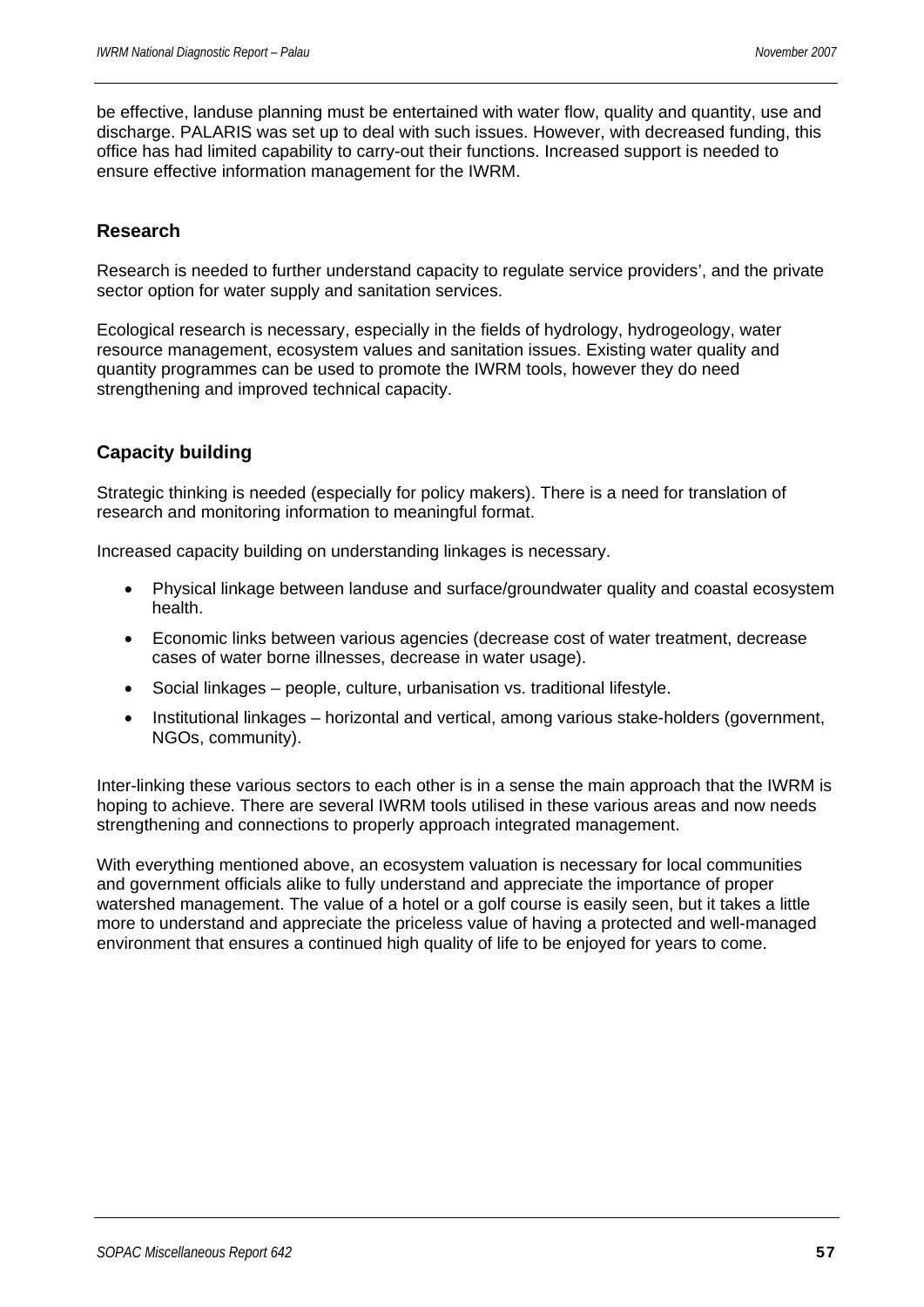# **REFERENCES**

- Babcock R., and Davies P. 1991. Effects of sedimentation on settlement of *Acropora millepora*. *Coral Reefs* 9: 205-208.
- Barret Consulting Group Inc. 1986. Palau rural waters system project. US Department of the Navy. San Francisco, California.
- Bureau of Planning and Statistics, 2005. National Census 2005. Ministry of Administration. Government of the Republic of Palau.
- Carter K., Alvarez J., and Sengebau-Kingzio J. M. 2006. Foodborne illness in Palau. Bureau of Public Health. Ministry of Health. Republic of Palau.
- CIA World Fact Book 2006 www.**cia**.gov/**cia**/publications/**factbook**/
- Cole T.G., Falanruw M. C., MacLean C.D., Whitesell and A.H. Ambacher A.H. 1987. Vegetation Survey of the Republic of Palau. *Resource Bulletin PSW-22*, U.S. Department of Agriculture, Forest Service, Pacific Southwest Forest and Range Experiment Station.
- Crombie R.I. and Pregill G.K., 1999. A checklist of the hepetofauna of the Palau Islands (Republic of Palau). *Oceania*. *Hepetological Monographs 13*, pp29-80.
- Engbring, J. 1988. Field Guide to the Birds of Palau, Conservation Office, Bureau of Education, Koror, Palau. Government of the Republic of Palau.
- Edinger E.N., Jompa J., Limmon G.V., Widjatmoko W., and Risk M.J. 1998. Reef degradation and coral biodiversity in Indonesia: Effects of land-based pollution, destructive fishing practices and changes over time. *Marine Pollution Bulletin* 36:617-630.
- Eledui A. and Olkeriil I.U. 2007. Case study Sustainable management of the Rock Islands Southern Lagoon Area. *In:* Coral Reefs of Palau. PICRC. Palau.
- Fabricius, K.E. 2005. Effects of terrestrial runoff on the ecology of corals and coral reefs: review and synthesis. *Estuarine, Coastal and Shelf Science* 57:613-621.
- Fox A., Tiraa A., and Raaymakers S. 2007. Terminal Evaluation GEF/UNDP/SPREP strategic action program for the international waters of the Pacific Small Island Developing States. (IWP Terminal Report). RAS/98/G32. GEF, UNDP, and SPREP.
- Global Water Partnership Technical Advisory Committee. 2000. No.4: Integrated Water Resource Management. Global Water Partnership.

Golbuu, Y., Victor S., Wolanski, E. and Richmond R. H. 2003. Trappings of fine sediments in a semi-enclosed bay, Palau, Micronesia. *Estuarine, Coastal and Shelf Science* 57:941-949.

- IPCC, 2001. Climate Change, 2001. Scientific Basis. Working Group 1 to the 3<sup>rd</sup> Assessment Report, Intergovernmental Panel on Climate Change (IPCC), Cambridge University Press. London.
- Ministry of Resources and Development, 2001. Final report on damage assessment to taro patches. Republic of Palau.
- Mueller-Dombois D. and Fosberg F.R. 1998. Vegetation of the tropical Pacific islands, Springer-Verlag, New York.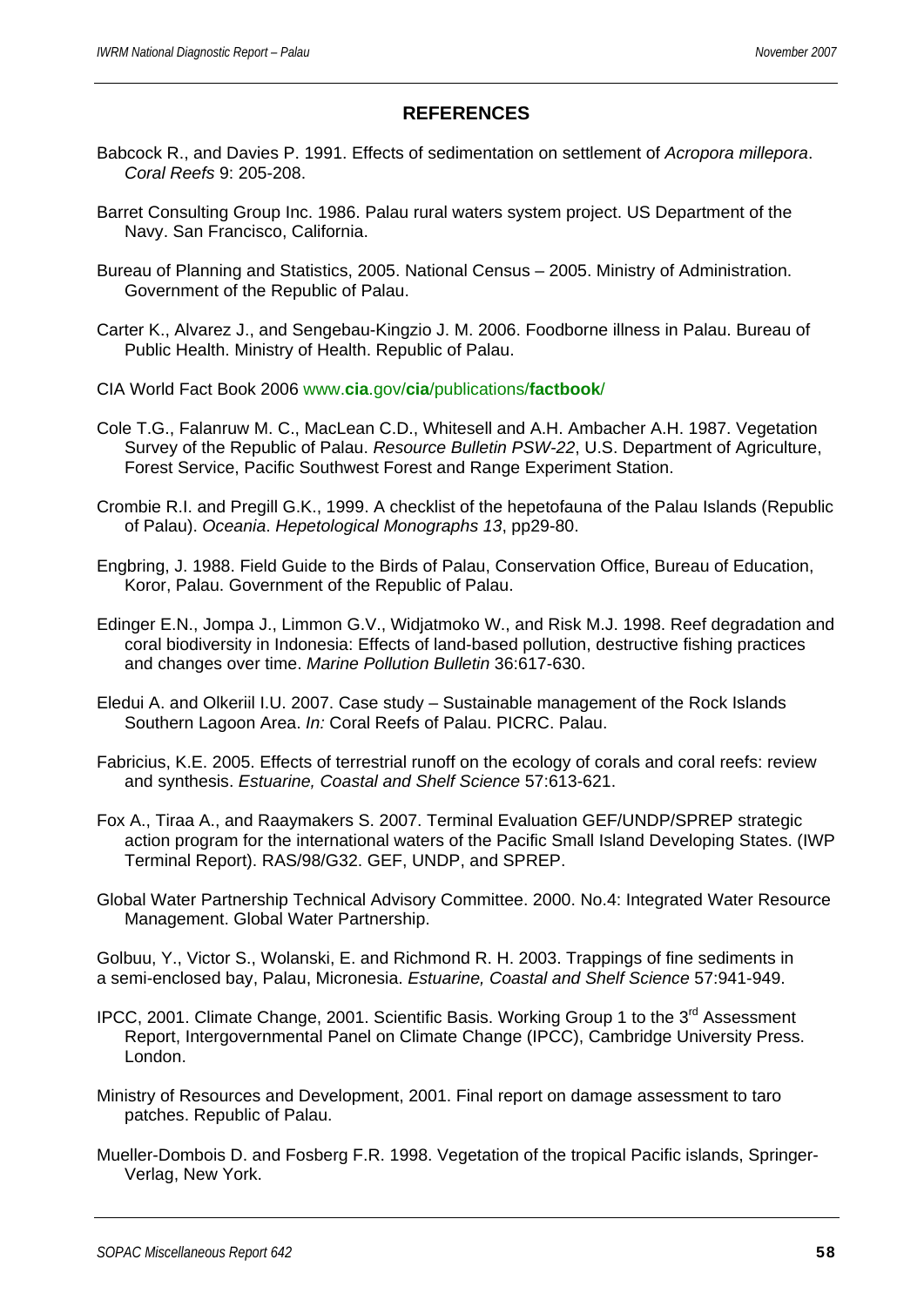- Northern Islands Company, 1987. Comprehensive groundwater protection strategy. Government of the Republic of Palau.
- OERC, 2002. First national communication to the United Nations Framework Convention on Climate Change. Government of the Republic of Palau.
- Otobed D.O. and Maiava I. A. 1994. Republic of Palau: State of the environment report. SPREP. Apia.
- Rengiil, G. 1999. The Water Quality Program Report, Department of Cooperative Research and Extension, Palau Community College and the Palau Environmental Quality Protection Board.

Republic of Palau, 1996. Environmental Quality Protection Board Regulations.

- Republic of Palau. 1996. Palau 2020 National Master Development Plan. Government of the Republic of Palau.
- Rogers, C. S. 1990. Responses of coral reefs and reef organisms to sedimentation, *Marine Ecology Progress Series* 62: 185-202.
- Soil Conservation Service. 1983. United States Department of Agriculture, Soil Conservation Service.
- Smith Christopher W. and Babik Neil R. 1988. Properties and management considerations of some acid soils of Palau. *In* Third (3rd) International Soil Management Workshop, Management and Utilization of Acid Soils of Oceania, Belau, February 2-6, 1987.
- U.S. Army, 1956. Military Geology of Palau Islands, Caroline Islands, Engineer Intelligence. Dossier Strategic Study: Carolines, Subtitle: 19 Analysis of the Natural Environment.

USDA NRCS, 2005. Ngerikiil Watershed Resource Assessment.

- USGS. 1984. Water Resources of the Palau Islands. USGS Water Resources Investigations Report 83-4140.
- Victor, S. 2007. Effects of sedimentation on Palau's coral reef. *In:* Coral Reefs of Palau. PICRC. Palau.
- Victor S., Golbuu Y., Wolanski E., and Richmond R.H. 2004. Fine sediment trapping in two mangrove-fringed estuaries exposed to contrasting land-use intensity, Palau, Micronesia. *Wetlands Ecology and Management.* 12: pp277-283.
- Winzler and Kelly Consulting Engineers. 1996. Final updated comprehensive groundwater protection strategy. Government of Republic of Palau.

NOTE: Reference is missing for Gonzales et al. (2001): I'll have to get the Gonzales reference from the person that assisted us with the DR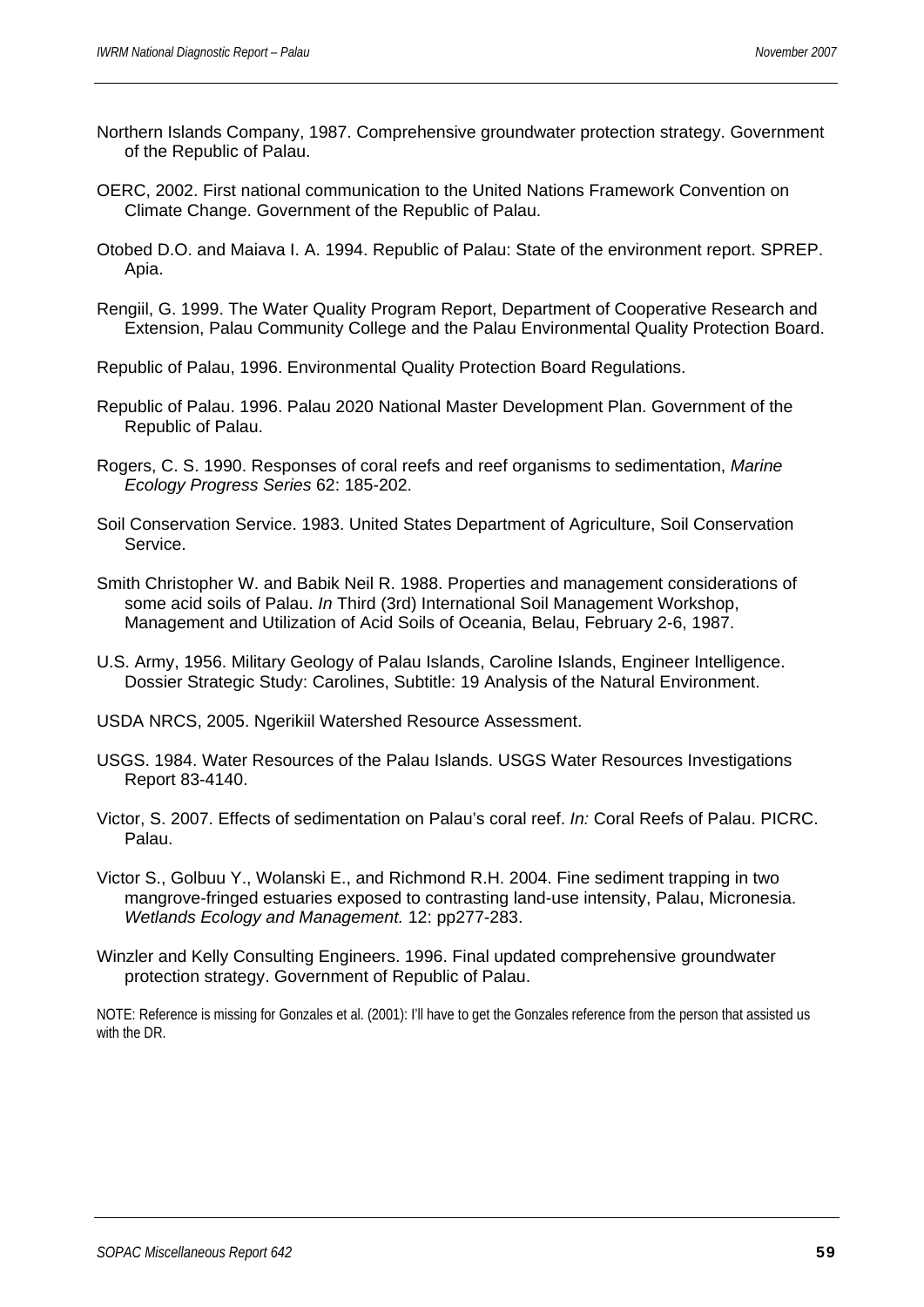

**Appendix 1: Map of Palau Islands with State boundaries indicated** 



Source: CIA World Fact Book 2006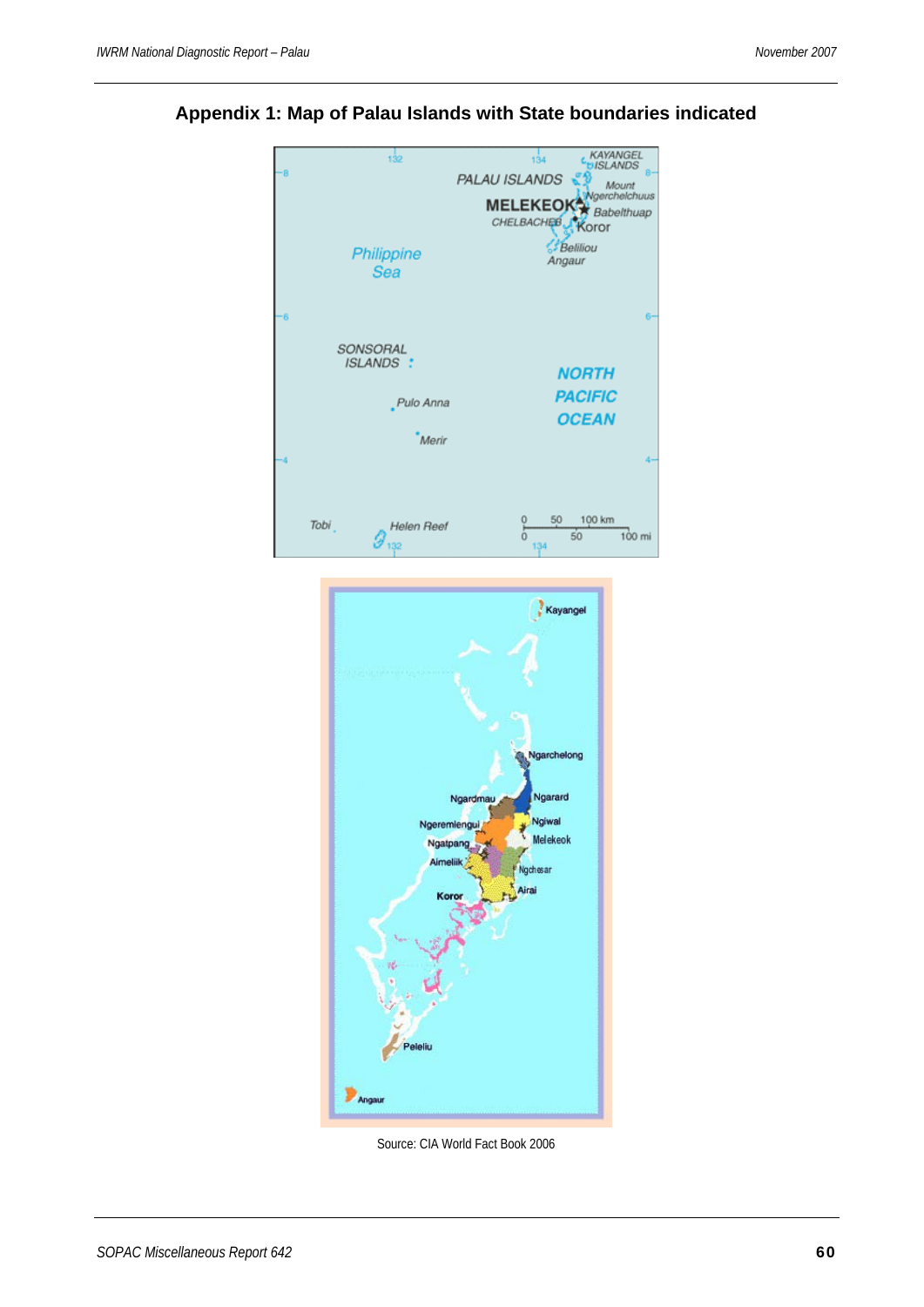**Appendix 2: Conservation and Protected Areas in Palau**  *Map Courtesy of Office of the PALARIS* 

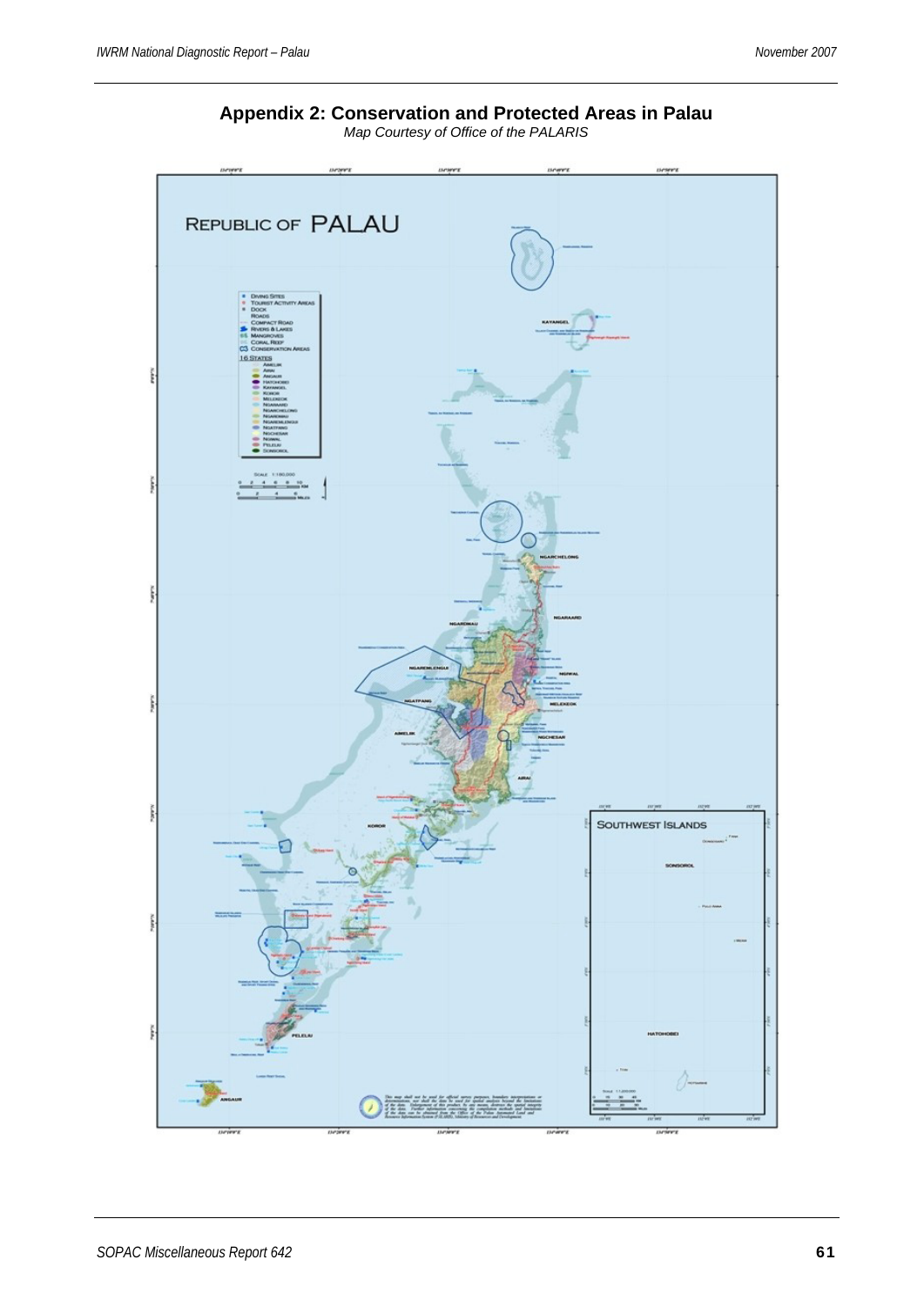

**Appendix 3: Babeldaob watersheds and wetlands with river contours**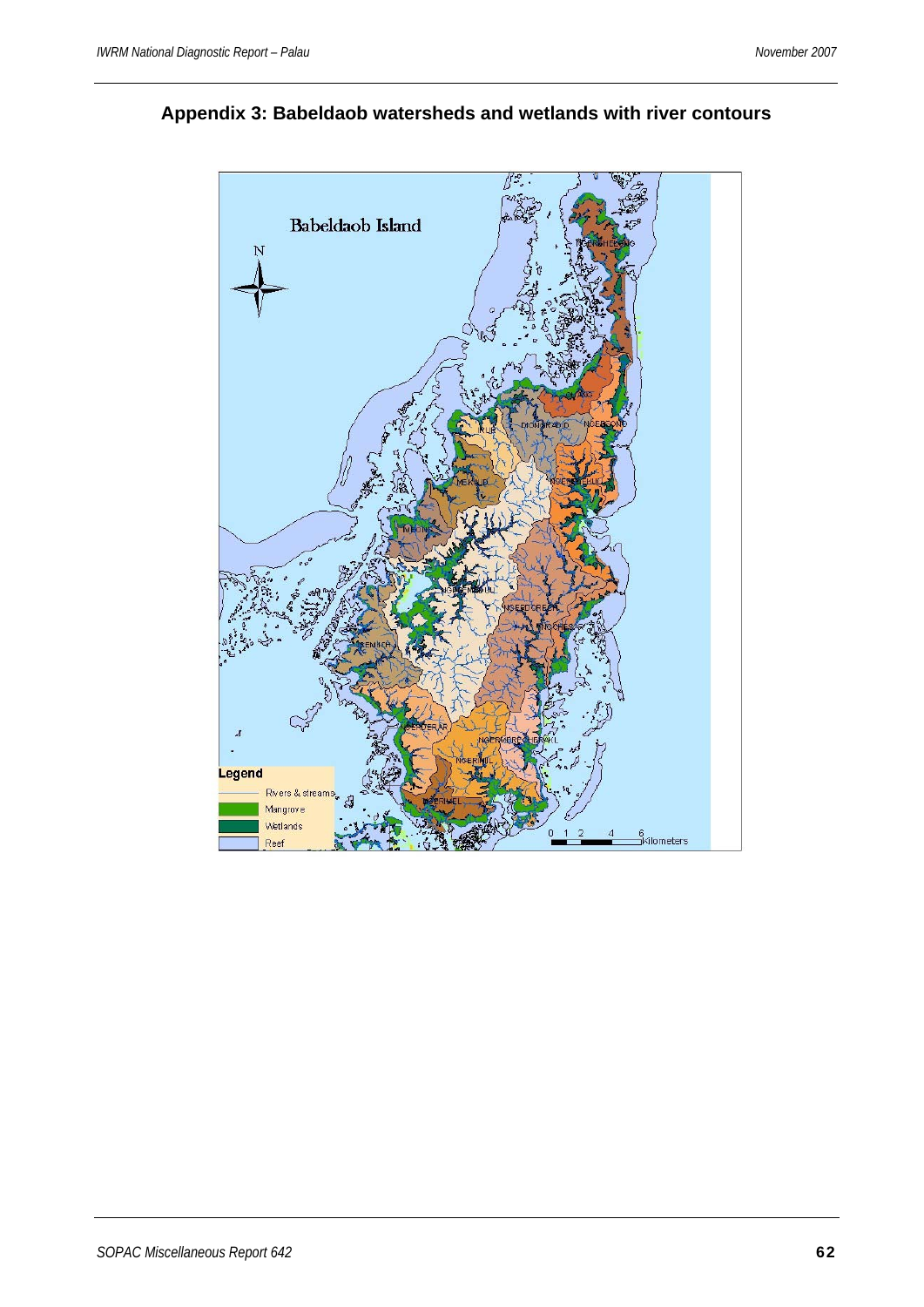| PRECIPITATION (in inches) 1977-2006 |       |       |       |                                                                                                       |       |       |       |       |       |       |       |       |        |
|-------------------------------------|-------|-------|-------|-------------------------------------------------------------------------------------------------------|-------|-------|-------|-------|-------|-------|-------|-------|--------|
| YEAR JAN                            |       | FEB   | MAR   | APR                                                                                                   | MAY   | JUN   | JUL   | AUG   | SEP   | OСТ   | NOV   | DEC   | ANNUAL |
| 1977                                | 5.18  | 5.30  | 3.60  | 4.48                                                                                                  | 11.36 | 11.15 | 20.72 | 19.20 | 12.65 | 10.63 | 7.38  | 7.79  | 119.44 |
| 1978                                | 10.34 | 22.46 | 6.02  | 8.98                                                                                                  | 12.52 | 16.04 | 9.13  | 20.36 | 10.85 | 20.06 | 17.66 | 10.33 | 164.75 |
| 1979                                | 6.98  | 6.47  | 7.96  | 27.69                                                                                                 | 11.26 | 22.84 | 17.79 | 11.69 | 12.29 | 11.97 | 11.57 | 11.57 | 160.08 |
| 1980                                | 8.72  | 16.01 | 5.53  | 18.80                                                                                                 | 10.02 | 19.50 | 12.40 | 15.26 | 13.60 | 17.11 | 12.17 | 19.95 | 169.07 |
| 1981                                | 11.32 | 15.00 | 4.49  | 3.00                                                                                                  | 9.66  | 29.17 | 21.14 | 6.89  | 16.70 | 14.30 | 11.37 | 9.81  | 152.85 |
| 1982                                | 5.79  | 6.81  | 9.90  | 9.45                                                                                                  | 19.12 | 22.41 | 19.40 | 10.94 | 1.04  | 8.82  | 9.92  | 13.71 | 137.31 |
| 1983                                | 3.44  | 0.64  | 1.71  | 3.12                                                                                                  | 5.73  | 18.48 | 21.20 | 17.96 | 11.73 | 14.23 | 11.40 | 10.48 | 120.12 |
| 1984                                | 18.57 | 10.81 | 13.58 | 7.23                                                                                                  | 10.85 | 16.49 | 12.82 | 17.47 | 10.39 | 15.94 | 9.19  | 9.42  | 152.76 |
| 1985                                | 13.22 | 13.88 | 5.38  | 11.82                                                                                                 | 10.41 | 25.25 | 17.55 | 14.32 | 23.16 | 8.64  | 13.61 | 6.28  | 163.52 |
| 1986                                | 11.10 | 16.60 | 8.33  | 3.49                                                                                                  | 12.24 | 17.16 | 26.15 | 13.09 | 10.21 | 15.92 | 17.97 | 9.06  | 161.32 |
| 1987                                | 9.12  | 5.94  | 6.10  | 4.74                                                                                                  | 15.32 | 19.60 | 28.23 | 33.11 | 4.21  | 12.75 | 10.88 | 8.72  | 158.72 |
| 1988                                | 7.14  | 7.83  | 6.22  | 6.18                                                                                                  | 14.30 | 21.88 | 14.90 | 14.39 | 12.34 | 20.05 | 15.05 | 21.04 | 161.32 |
| 1989                                | 12.99 | 12.66 | 11.31 | 7.41                                                                                                  | 16.39 | 17.33 | 21.97 | 17.81 | 5.54  | 13.07 | 9.54  | 5.96  | 151.98 |
| 1990                                | 5.09  | 3.83  | 11.74 | 7.00                                                                                                  | 11.72 | 33.83 | 19.84 | 10.34 | 15.18 | 11.96 | 20.71 | 1.49  | 152.73 |
| 1991                                | 24.16 | 5.46  | 17.72 | 10.34                                                                                                 | 9.37  | 12.79 | 31.58 | 13.73 | 21.16 | 7.81  | 7.79  | 12.25 | 174.16 |
| 1992                                | 8.28  | 2.74  | 4.88  | 2.46                                                                                                  | 9.76  | 15.73 | 14.94 | 17.46 | 8.15  | 15.48 | 5.34  | 17.25 | 122.47 |
| 1993                                | 9.25  | 10.49 | 9.46  | 14.67                                                                                                 | 6.72  | 18.47 | 11.85 | 8.61  | 11.81 | 8.68  | 9.24  | 9.63  | 128.88 |
| 1994                                | 7.29  | 5.08  | 13.41 | 7.83                                                                                                  | 12.34 | 19.94 | 16.98 | 16.48 | 4.75  | 3.72  | 7.22  | 7.08  | 122.12 |
| 1995                                | 15.10 | 15.22 | 10.75 | 2.59                                                                                                  | 16.71 | 11.39 | 10.13 | 13.43 | 15.57 | 15.16 | 15.87 | 18.32 | 160.24 |
| 1996                                | 12.06 | 9.20  | 5.57  | 18.49                                                                                                 | 16.85 | 11.05 | 15.10 | 7.33  | 15.85 | 10.91 | 9.32  | 14.99 | 146.72 |
| 1997                                | 8.34  | 27.13 | 9.10  | 6.44                                                                                                  | 4.61  | 18.14 | 9.18  | 4.59  | 10.33 | 11.56 | 4.17  | 11.35 | 124.94 |
| 1998                                | 4.72  | 2.40  | 0.50  | 2.17                                                                                                  | 9.16  | 17.62 | 7.52  | 10.16 | 10.09 | 19.05 | 17.43 | 13.57 | 114.39 |
| 1999                                | 24.83 | 6.44  | 19.24 | 14.70                                                                                                 | 10.66 | 11.93 | 18.33 | 26.00 | 8.00  | 5.88  | 9.51  | 16.37 | 171.89 |
| 2000                                | 13.16 | 20.17 | 6.63  | 12.71                                                                                                 | 9.32  | 11.95 | 20.38 | 17.16 | 3.10  | 13.49 | 14.27 | 18.87 | 161.21 |
| 2001                                | 6.21  | 11.93 | 7.15  | 13.27                                                                                                 | 13.86 | 22.53 | 21.77 | 20.38 | 9.30  | 14.48 | 11.69 | 15.76 | 168.33 |
| 2002                                | 12.57 | 4.50  | 9.60  | 6.04                                                                                                  | 14.13 | 27.39 | 8.09  | 11.97 | 8.73  | 8.70  | 13.01 | 6.07  | 130.80 |
| 2003                                | 8.88  | 13.48 | 7.65  | 8.82                                                                                                  | 17.52 | 13.90 | 25.03 | 13.57 | 23.67 | 11.82 | 13.38 | 19.53 | 177.25 |
| 2004                                | 7.02  | 16.94 | 6.49  | 3.33                                                                                                  | 17.21 | 20.73 | 18.73 | 3.94  | 7.68  | 7.92  | 8.59  | 6.47  | 125.05 |
| 2005                                | 11.39 | 1.03  | 7.23  | 8.56                                                                                                  | 19.51 | 15.02 | 25.70 | 13.16 | 18.16 | 11.87 | 17.58 | 17.54 | 166.75 |
| 2006                                | 21.44 | 7.93  | 10.73 | 8.85                                                                                                  | 10.27 | 16.49 | 19.62 | 17.14 | 17.46 | 10.73 | 5.41  | 10.97 | 157.04 |
| 30 YRS                              | ave   |       |       |                                                                                                       |       |       |       |       |       |       |       |       |        |
| inches                              | 11.20 | 8.85  | 8.41  | 9.10                                                                                                  | 12.79 | 16.59 | 17.28 | 14.92 | 12.43 | 12.92 | 11.20 | 12.51 | 148.20 |
| (mm)                                | 284.5 | 224.8 | 213.6 | 231.1                                                                                                 | 324.9 | 421.4 | 438.9 | 379.0 | 315.7 | 328.2 | 284.5 | 317.8 | 3764.3 |
|                                     |       |       |       | $D_{\text{max}}$ $D_{\text{max}}$ $D_{\text{max}}$ $M_{\text{max}}$ $M_{\text{max}}$ $D_{\text{max}}$ |       |       |       |       |       |       |       |       |        |

# **Appendix 4: Annual Rainfall 1977 to 2006**

Data Courtesy: Palau National Weather Service